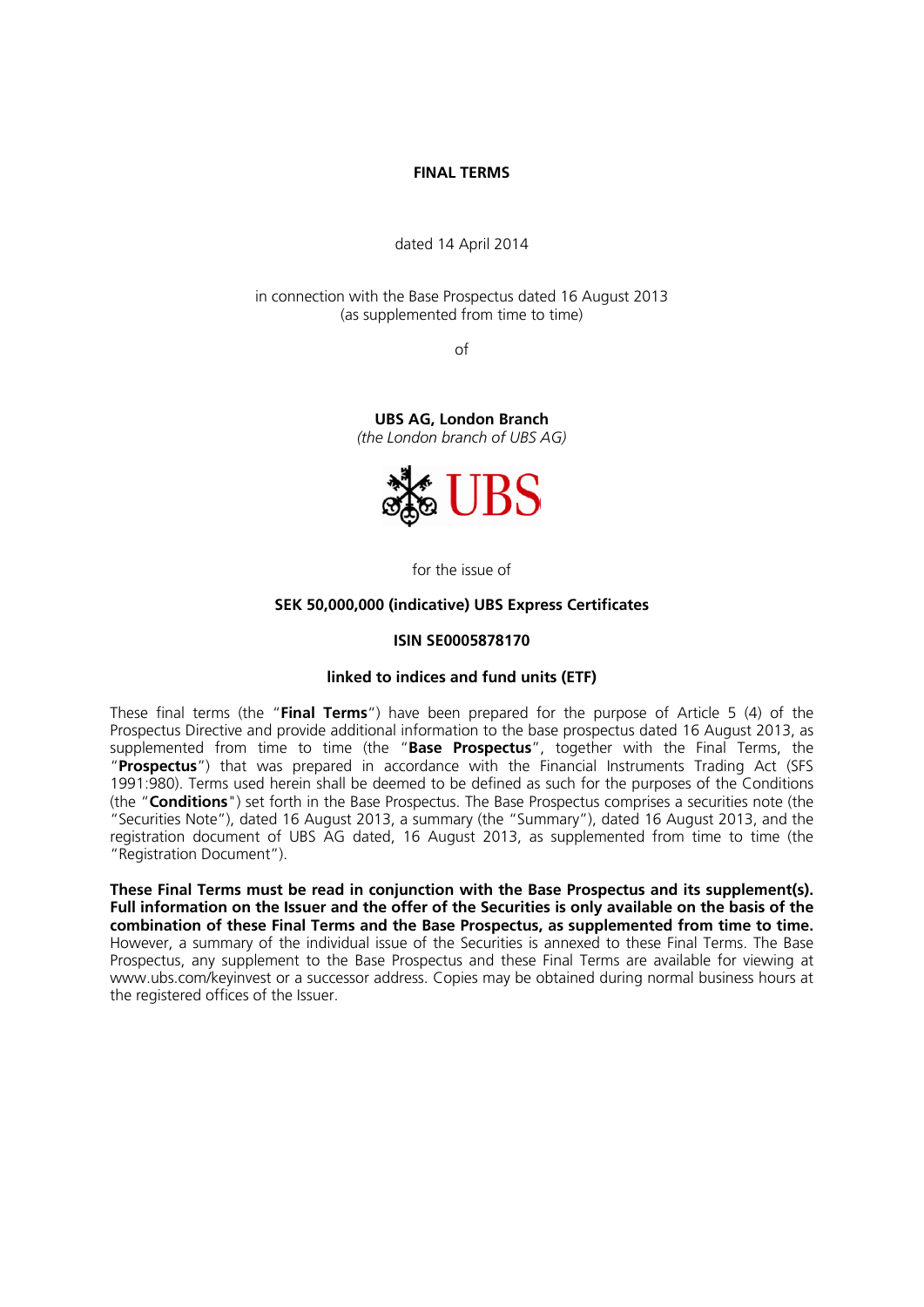| <b>TABLE OF CONTENTS</b>                                  |                |
|-----------------------------------------------------------|----------------|
|                                                           | PAGE:          |
| <b>OVERVIEW ON THE SECURITY STRUCTURE</b>                 | 3              |
| <b>PART A - PRODUCT TERMS</b>                             | 4              |
| <b>PART B - OFFERING AND SALE</b>                         | 1 <sub>3</sub> |
| I. Offering for Sale and Issue Price                      | 13             |
| II. Subscription, Purchase and Delivery of the Securities | 14             |
| <b>PART C - OTHER INFORMATION</b>                         | 15             |
| I. Listing and Trading                                    | 15             |
| II. Commissions paid by the Issuer                        | 15             |
| III. Rating                                               | 15             |
| IV. Consent to Use of Prospectus                          | 15             |
| V. Indication of Yield                                    | 16             |
| VI. Other information about the Securities                | 16             |
| <b>PART D - COUNTRY SPECIFIC INFORMATION</b>              | 17             |
| <b>PART E - INFORMATION ABOUT THE UNDERLYING</b>          | 18             |
| ANNEX TO THE FINAL TERMS: ISSUE SPECIFIC SUMMARY          | 21             |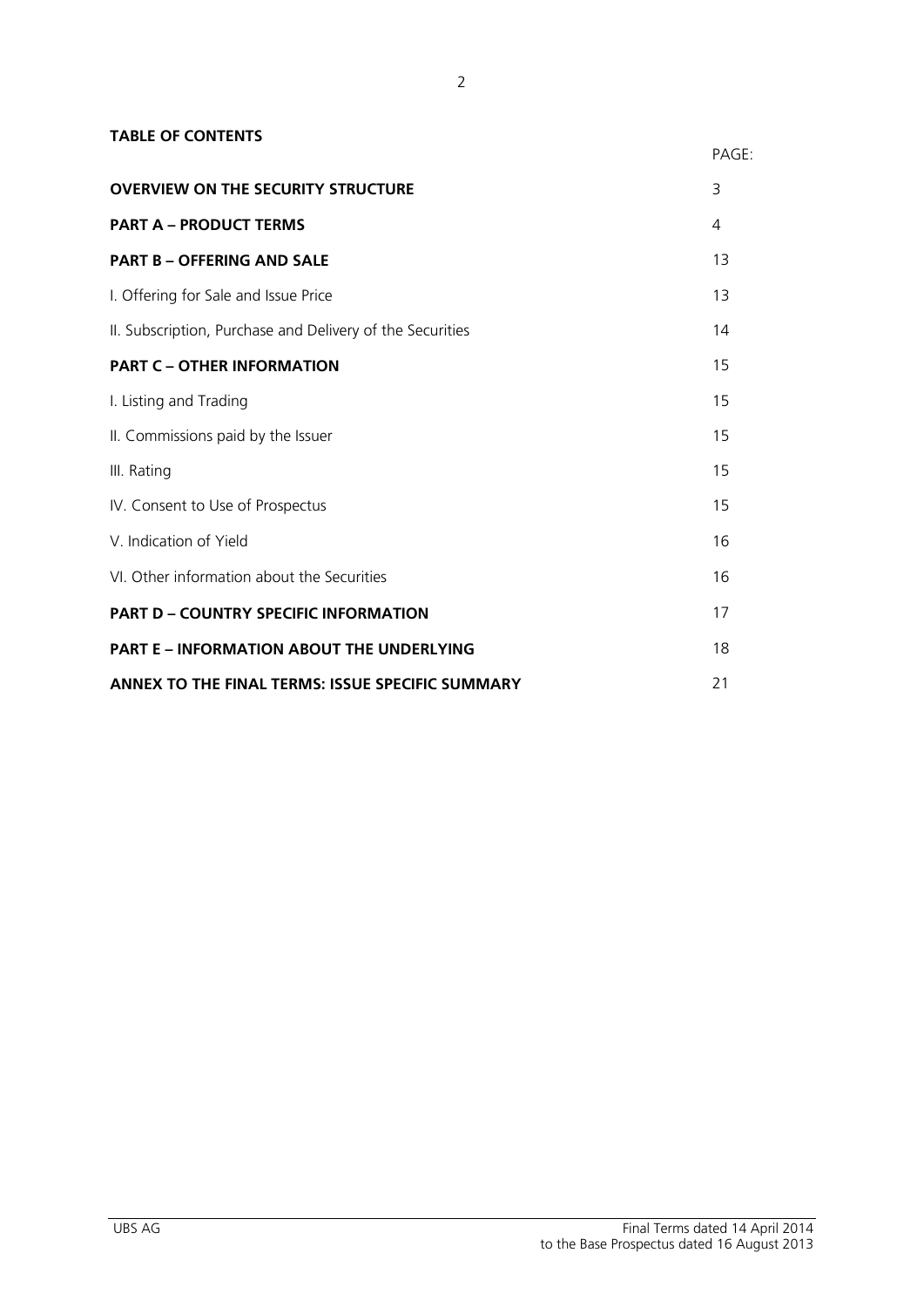# **OVERVIEW ON THE SECURITY STRUCTURE**

#### **Autocallable / Express Securities**

UBS Autocallable/Express Securities are suitable for Securityholders expecting the price of the Underlying(s) to reach certain level(s), as specified in the applicable Product Terms so that the product can early redeem.

In case the price of the Underlying(s) reaches certain level(s) on specific Observation Dates, as specified in the applicable Product Terms, the Securities will be early redeemed prior to the Maturity Date.

If the UBS Autocallable/Express Securities did not expire early on any of the previous Observation Dates, the UBS Autocallable/Express Security will be redeemed at the Maturity Date, as specified in the applicable Product Terms. The Redemption Amount in the Redemption Currency depends on the individual product structure, as specified in the applicable Product Terms.

The Redemption Amount may be determined by reference to the performance of one or more Underlying(s), as specified in the relevant Product Terms.

Payment of Coupon or other proceeds linked to the Underlying(s)

In addition, and as specified in the relevant Product Terms, the Securityholder may during the term of the UBS Autocallable/Express Securities be entitled to receive payment of a Coupon or other proceeds, if applicable, as specified in the Product Terms. Such payment may, as specified in the applicable Product Terms, be unconditional or conditional upon a specific performance of the Underlying(s) described in the applicable Product Terms.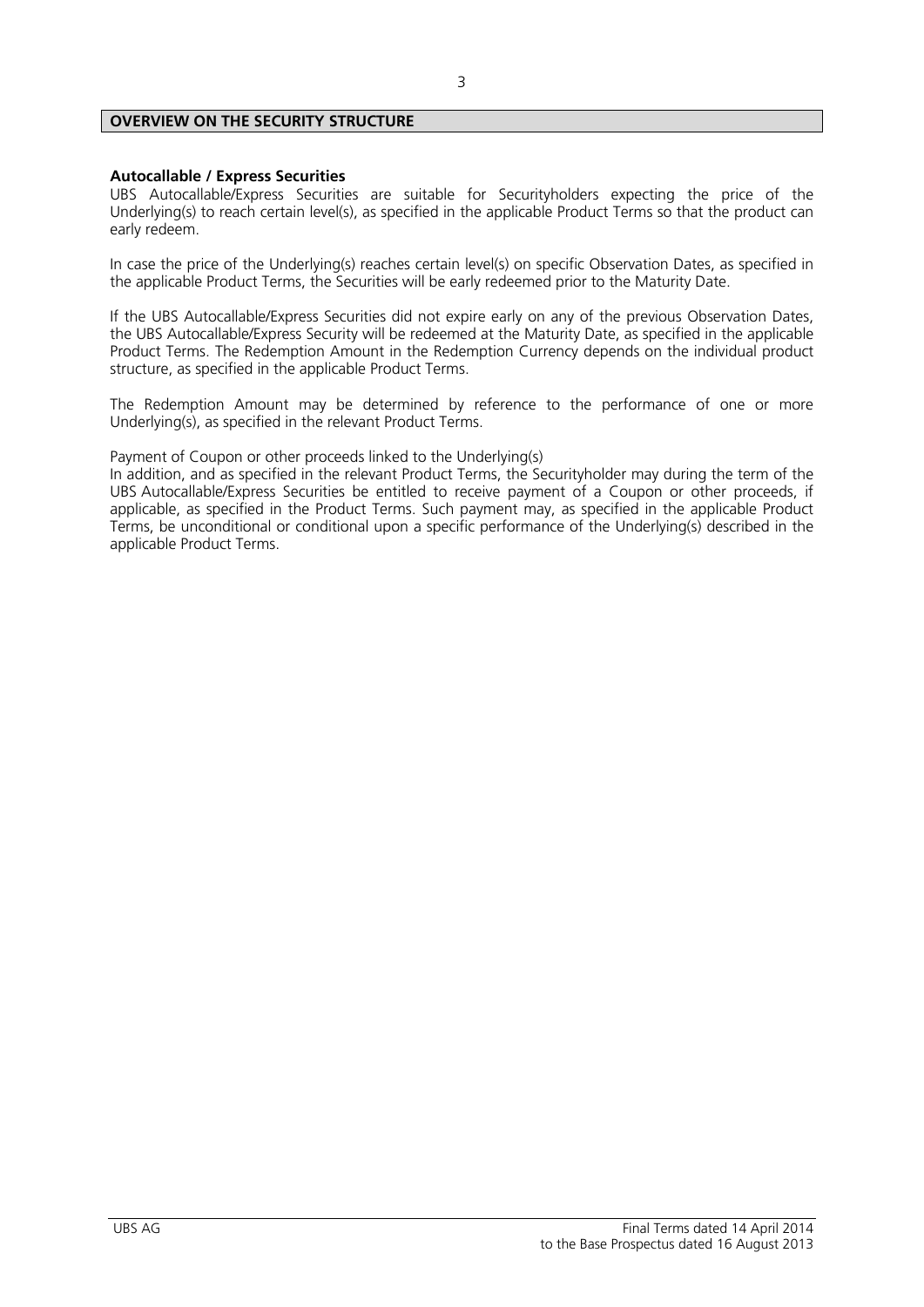# **PART A – PRODUCT TERMS**

The following "**Product Terms**" of the Securities shall, for the relevant Securities, complete and put in concrete terms the General Conditions for the purposes of such Securities. A version of these Product Terms as completed and put in concrete terms for the specific issue will be contained in the applicable Final Terms and must be read in conjunction with the General Conditions.

The Product Terms are composed of

# **Part 1: Key Terms and Definitions of the Securities**

# **Part 2: Special Conditions of the Securities**

Product Terms and General Conditions together constitute the "**Conditions**" of the relevant Securities.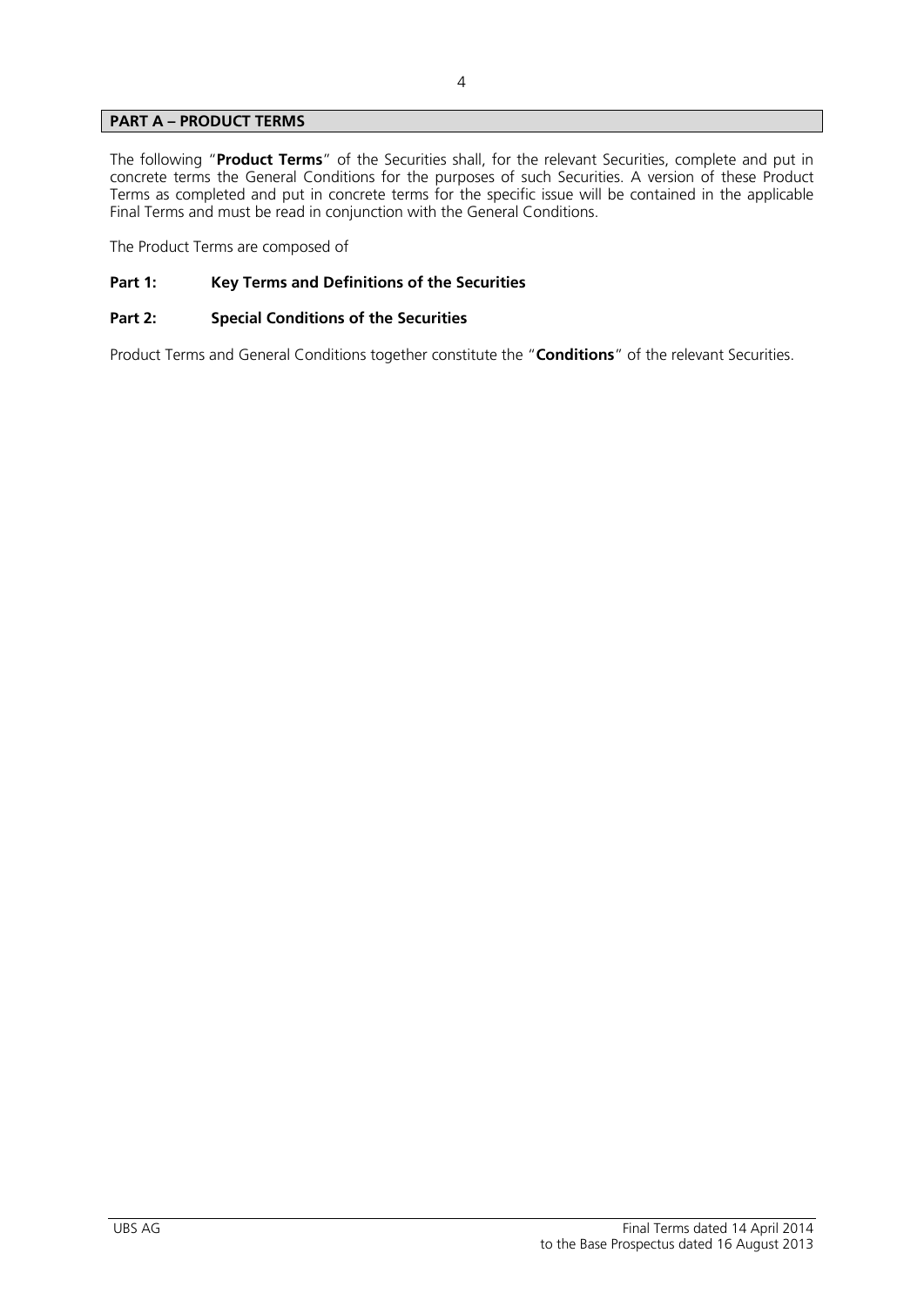#### **Part 1: Product Terms: Key Terms and Definitions of the Securities**

*The Securities use the following definitions and have, subject to an adjustment according to the Conditions of the Securities, the following key terms, both as described below in alphabetical order. The following does not represent a comprehensive description of the Securities, and is subject to and should be read in conjunction with the Conditions of the Securities. The following use of the symbol "\*" in the Key Terms and Definitions of the Securities indicates that the relevant determination will be made by the Calculation Agent or the Issuer, as the case may be, and will be published without undue delay thereafter in accordance with the applicable legal requirements of the relevant jurisdiction.* 

| Α.                            |                                                                                                                                                                                                                                                                                                                                                                                      |
|-------------------------------|--------------------------------------------------------------------------------------------------------------------------------------------------------------------------------------------------------------------------------------------------------------------------------------------------------------------------------------------------------------------------------------|
| <b>Additional Amount:</b>     | The Additional Amount <sub>(k=1)</sub> in relation to the Observation Date <sub>(k=1)</sub> equals<br>0.10 (indicative),<br>the Additional Amount <sub>(k=2)</sub> in relation to the Observation Date <sub>(k=2)</sub> equals<br>0.10 (indicative), and<br>the Additional Amount <sub>(k=3)</sub> in relation to the Observation Date <sub>(k=3)</sub> equals<br>0.30 (indicative). |
|                               | The term "Additional Amount" denotes a factor and shall also refer to all<br>Additional Amounts $(k=1)$ to $(k=3)$ .                                                                                                                                                                                                                                                                 |
|                               | The Additional Amount will be fixed on the Fixing Date. *                                                                                                                                                                                                                                                                                                                            |
| В.<br><b>Banking Day:</b>     | The Banking Day means each day on which the banks in Stockholm,<br>Sweden, are open for business and the Clearing System settles securities<br>dealings.                                                                                                                                                                                                                             |
| C.<br><b>CA Rules:</b>        | CA Rules means the Swedish Financial Instruments Accounts Act (lag<br>(1998:1479) om kontoföring av finansiella instrument) as well as any<br>regulation and operating procedure applicable to and/or issued by the<br>Clearing System.                                                                                                                                              |
| <b>Clearing System:</b>       | Clearing System means Euroclear Sweden AB, Klarabergsviadukten 63,<br>S-111 64 Stockholm, Sweden, in its capacity as central securities depositary<br>under the Swedish Financial Instruments Accounts Act (Sw. lag<br>(1998:1479) om kontoföring av finansiella instrument) or any successor in<br>this capacity.                                                                   |
| Е.<br><b>Expiration Date:</b> | The Expiration Date means 5 June 2017.                                                                                                                                                                                                                                                                                                                                               |
| F.<br><b>Fiscal Agent:</b>    | The Fiscal Agent means UBS Limited c/o UBS Deutschland AG,<br>Bockenheimer Landstrasse 2-4, 60306 Frankfurt am Main, Federal Republic<br>of Germany.                                                                                                                                                                                                                                 |
| <b>Fixing Date:</b>           | The Fixing Date means 5 June 2014.<br>If this day is not an Underlying Calculation Date in relation to an<br>Underlying <sub>(i)</sub> the immediately succeeding Underlying Calculation Date is<br>deemed to be the Fixing Date in relation to all Underlyings.                                                                                                                     |
|                               | In the case of abbreviation or extension of the Subscription Period the                                                                                                                                                                                                                                                                                                              |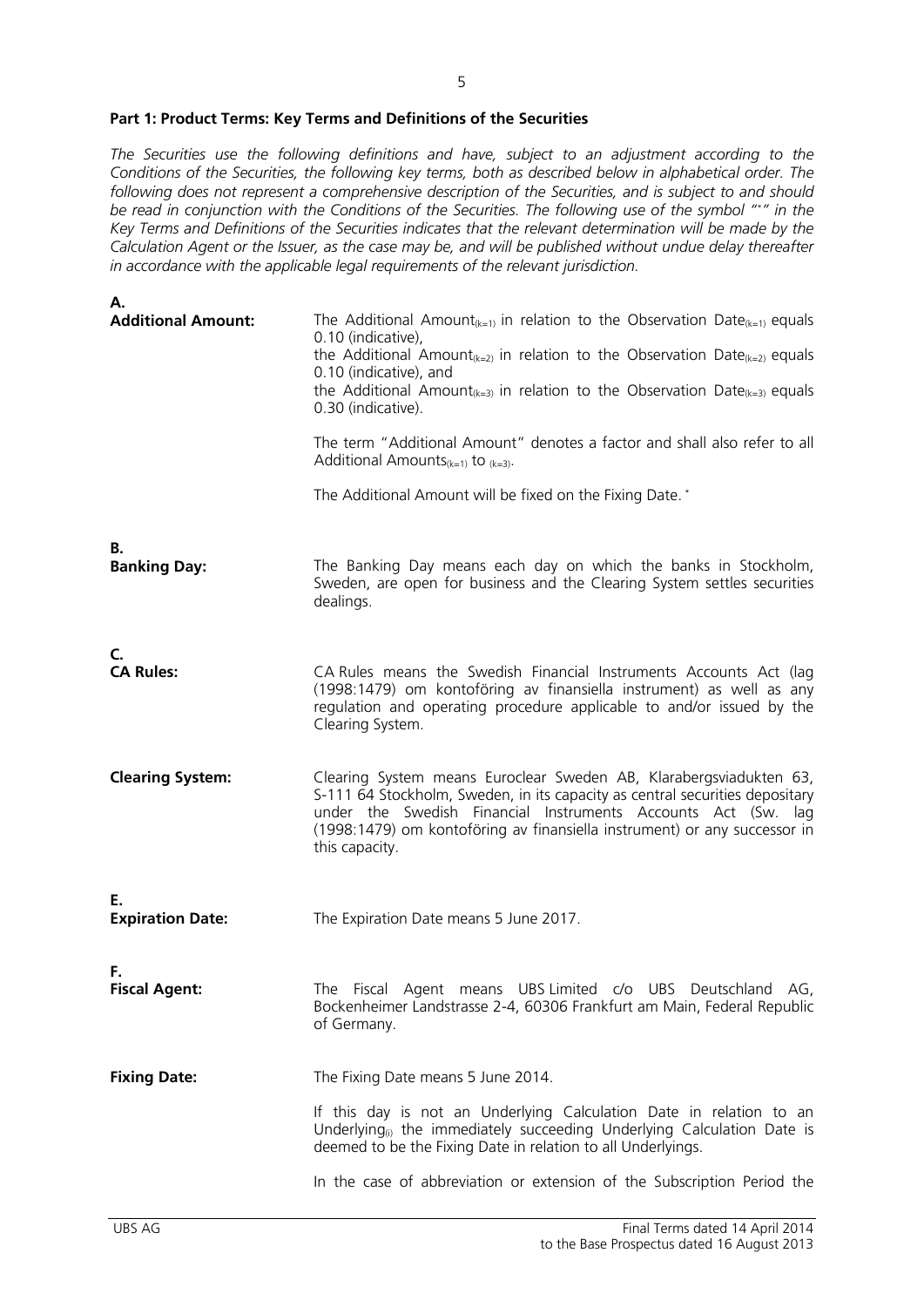|                                    | Fixing Date may be changed accordingly.                                                                                                                                                                                                                                                                                                                                                                               |
|------------------------------------|-----------------------------------------------------------------------------------------------------------------------------------------------------------------------------------------------------------------------------------------------------------------------------------------------------------------------------------------------------------------------------------------------------------------------|
| <b>Fixing Time:</b>                | The Fixing Time equals<br>in relation to the Underlyings <sub>(i=1)</sub> to $_{(i=2)}$ the time of official<br>determination of the closing price of the respective Underlying <sub>(i)</sub> by the<br>Index Sponsor,<br>and<br>in relation to the Underlyings <sub><math>(i=3)</math></sub> to $_{(i=4)}$ the time of official<br>determination of the closing price of the respective Underlying <sub>(i)</sub> . |
| ı.<br><b>Initial Payment Date:</b> | The Initial Payment Date means 23 June 2014.                                                                                                                                                                                                                                                                                                                                                                          |
|                                    | In the case of abbreviation or extension of the Subscription Period the<br>Initial Payment Date may be changed accordingly.                                                                                                                                                                                                                                                                                           |
| <b>Issue Date:</b>                 | The Issue Date means 23 June 2014.                                                                                                                                                                                                                                                                                                                                                                                    |
|                                    | In the case of abbreviation or extension of the Subscription Period the Issue<br>Date may be changed accordingly.                                                                                                                                                                                                                                                                                                     |
| <b>Issuer:</b>                     | The Issuer means UBS AG, Bahnhofstrasse 45, 8001 Zurich, Switzerland,<br>and Aeschenvorstadt 1, 4051 Basel, Switzerland, acting through its London<br>Branch, 1 Finsbury Avenue, London EC2M 2PP, United Kingdom.                                                                                                                                                                                                     |
| <b>Issuing Agent:</b>              | The Issuing Agent means SEB Merchant Banking, Securities Services,<br>S-106 40 Stockholm, Sweden, or any successor in this capacity. As long as<br>any Security is outstanding, there will at all times be an Issuing Agent duly<br>authorised as such under the CA Rules with regard to the Securities.                                                                                                              |
| Loss Threshold:                    | The Loss Threshold <sub>(i)</sub> of the Underlying <sub>(i)</sub> equals 55 % of the Reference Level<br>of the Underlying <sub>(i)</sub> (one (1) unit of the Underlying Currency equals one (1)<br>unit SEK, "Quanto SEK").                                                                                                                                                                                         |
|                                    | The term "Loss Threshold" shall also refer to all Loss Thresholds <sub>(i=1)</sub> to $_{(i=4)}$ .                                                                                                                                                                                                                                                                                                                    |
|                                    | The Loss Threshold will be fixed at the Fixing Time on the Fixing Date.*                                                                                                                                                                                                                                                                                                                                              |
| М.<br><b>Manager:</b>              | The Manager means UBS Limited, 1 Finsbury Avenue, London EC2M 2PP,<br>United Kingdom.                                                                                                                                                                                                                                                                                                                                 |
| <b>Maturity Date:</b>              | The Maturity Date means the twelfth Banking Day (i) after the relevant<br>Valuation Date, (ii) in case of an early expiration after the Early Expiration<br>Date and (iii) in the case of a Termination by the Issuer in accordance with<br>§ 8 of the Conditions of the Securities, after the Termination Date.                                                                                                      |
| <b>Minimum Trading Size:</b>       | The Minimum Trading Size equals nominal SEK 10,000.00.                                                                                                                                                                                                                                                                                                                                                                |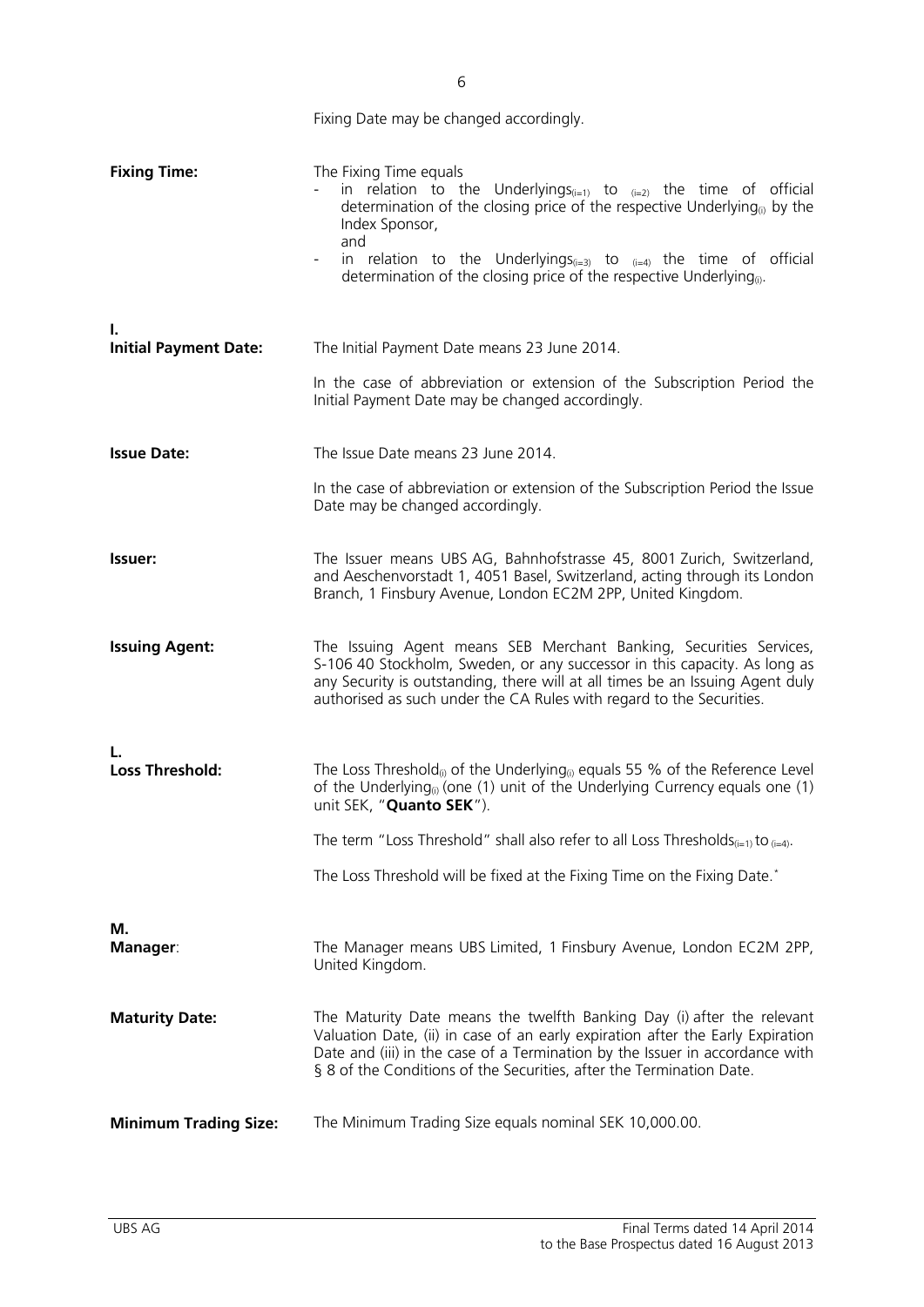| Ν.<br><b>Nominal Amount</b><br>(Denomination): | The Nominal Amount (Denomination) per Security equals SEK 10,000.00.                                                                                                                                                                                                                                                                                                                                                                   |
|------------------------------------------------|----------------------------------------------------------------------------------------------------------------------------------------------------------------------------------------------------------------------------------------------------------------------------------------------------------------------------------------------------------------------------------------------------------------------------------------|
| Ο.<br><b>Observation Date:</b>                 | The Observation Date $(k=1)$ means 5 June 2015,<br>the Observation Date $(k=2)$ means 6 June 2016, and<br>the Observation Date $_{k=3}$ means the Expiration Date.                                                                                                                                                                                                                                                                     |
|                                                | The term "Observation Date" shall also refer to all Observation Dates $_{(k=1)}$ to<br>$(k=3)$                                                                                                                                                                                                                                                                                                                                         |
|                                                | If one of these days is not an Underlying Calculation Date in relation to an<br>Underlying <sub>(i)</sub> , the immediately succeeding Underlying Calculation Date is<br>deemed to be the relevant Observation Date in relation to all Underlyings.                                                                                                                                                                                    |
| Ρ.<br><b>Paying Agent:</b>                     | Paying Agent means UBS Limited c/o UBS Deutschland AG,<br>The<br>Bockenheimer Landstrasse 2-4, 60306 Frankfurt am Main, Federal Republic<br>of Germany, and Skandinaviska Enskilda Banken, Stockholm (SEB),<br>Rissneleden 100, S-106 40 Stockholm, Sweden. The term "Paying Agent"<br>shall also refer to all Paying Agents including the Fiscal Agent.                                                                               |
| <b>Price of the Underlying:</b>                | The Price of the Underlying means<br>in relation to the Underlyings <sub>(i=1)</sub> to $_{(i=2)}$ the closing price of the<br>respective Underlying <sub>(i)</sub> as calculated, determined and published by<br>the Index Sponsor,<br>and<br>in relation to the Underlyings <sub>(i=3)</sub> to $_{(i=4)}$ the closing price of the<br>respective Underlying <sub>(i)</sub> as calculated and published by the Relevant<br>Exchange. |
| R.<br><b>Redemption Currency:</b>              | The Redemption Currency means Swedish Krona ("SEK").                                                                                                                                                                                                                                                                                                                                                                                   |
| <b>Reference Level:</b>                        | The Reference Level <sub>(i)</sub> of the Underlying $_{(i)}$ equals the Price of the<br>Underlying <sub>(i)</sub> at the Fixing Time on the Fixing Date (one $(1)$ unit of the<br>Underlying Currency equals one (1) unit SEK, " <b>Quanto SEK</b> ").                                                                                                                                                                                |
|                                                | The term "Reference Level" shall also refer to all Reference Levels <sub>(i=1)</sub> to $_{(i=4)}$ .                                                                                                                                                                                                                                                                                                                                   |
|                                                | The Reference Level will be fixed at the Fixing Time on the Fixing Date.*                                                                                                                                                                                                                                                                                                                                                              |
| <b>Relevant Exchange:</b>                      | The Relevant Exchange means<br>in relation to the Underlyings $(x_{i=1})$ to $(x_{i=2})$ the stock exchange(s) on<br>which the Components comprised in the Index are traded, as<br>determined by the Index Sponsor,<br>and<br>in relation to the Underlyings $(i=3)$ to $(i=4)$ NYSE Arca.                                                                                                                                             |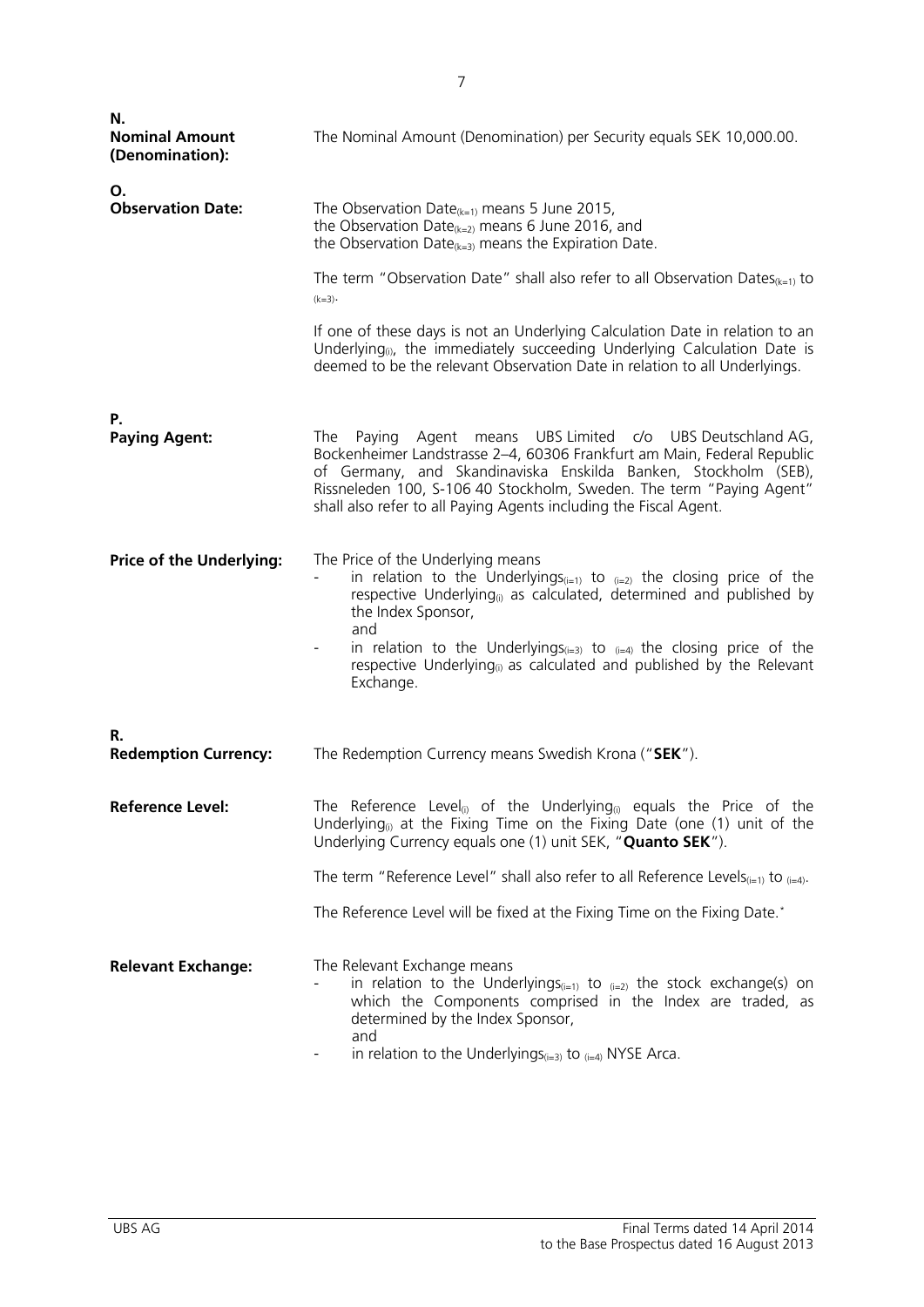| <b>Relevant Underlying:</b>              | Reference Level.                                                                                                                                                                              | The Relevant Underlying means the Underlying <sub>(i)</sub> with the <b>lowest</b><br>performance with respect to the Settlement Price in relation to the                                                                        |
|------------------------------------------|-----------------------------------------------------------------------------------------------------------------------------------------------------------------------------------------------|----------------------------------------------------------------------------------------------------------------------------------------------------------------------------------------------------------------------------------|
| S.<br><b>Securities:</b>                 | Securities means the UBS Express Certificates issued by the Issuer in the<br>Aggregate Nominal Amount and with the Denomination of the Nominal<br>Amount with the following product features: |                                                                                                                                                                                                                                  |
|                                          | Participation Factor:                                                                                                                                                                         | Not Applicable                                                                                                                                                                                                                   |
|                                          | Leverage Factor:                                                                                                                                                                              | Not Applicable                                                                                                                                                                                                                   |
|                                          | Multiplier:                                                                                                                                                                                   | Not Applicable                                                                                                                                                                                                                   |
|                                          | <b>Multiplication Factor:</b>                                                                                                                                                                 | Not Applicable                                                                                                                                                                                                                   |
|                                          | Reverse Structure:                                                                                                                                                                            | Not Applicable                                                                                                                                                                                                                   |
|                                          | Express Structure:                                                                                                                                                                            | Applicable                                                                                                                                                                                                                       |
|                                          | Thresholds / Limits:                                                                                                                                                                          | Applicable                                                                                                                                                                                                                       |
|                                          | Maximum Amount:                                                                                                                                                                               | Not Applicable                                                                                                                                                                                                                   |
|                                          | Relevant Underlying:                                                                                                                                                                          | Applicable                                                                                                                                                                                                                       |
|                                          | Physical Delivery:                                                                                                                                                                            | Not Applicable                                                                                                                                                                                                                   |
|                                          | Currency Conversion:                                                                                                                                                                          | Not Applicable                                                                                                                                                                                                                   |
|                                          | Capital Protection:                                                                                                                                                                           | Not Applicable                                                                                                                                                                                                                   |
|                                          | No pre-defined term:                                                                                                                                                                          | Not Applicable                                                                                                                                                                                                                   |
|                                          | Minimum Exercise Size:                                                                                                                                                                        | Not Applicable                                                                                                                                                                                                                   |
|                                          | Securityholder's General                                                                                                                                                                      | Not Applicable                                                                                                                                                                                                                   |
|                                          | Termination Right:                                                                                                                                                                            |                                                                                                                                                                                                                                  |
|                                          | Quanto:                                                                                                                                                                                       | Applicable                                                                                                                                                                                                                       |
|                                          | Consideration of Components:<br>Individual Determination:                                                                                                                                     | Not Applicable                                                                                                                                                                                                                   |
|                                          |                                                                                                                                                                                               | Applicable                                                                                                                                                                                                                       |
|                                          | Collective Determination:<br>Issuer's Call Right                                                                                                                                              | Not Applicable                                                                                                                                                                                                                   |
|                                          | Investor's Put Right                                                                                                                                                                          | Not Applicable<br>Not Applicable                                                                                                                                                                                                 |
|                                          |                                                                                                                                                                                               | The Securities are being issued in uncertificated and dematerialised form to<br>be registered in book-entry form at the Clearing System (also the<br>"Swedish Securities") and will not be represented by definitive securities. |
| <b>Security Exchange:</b>                | Security Exchange means NASDAQ OMX Stockholm AB.                                                                                                                                              |                                                                                                                                                                                                                                  |
| <b>Security Identification</b><br>Codes: | ISIN: SE0005878170, Valor: 24139391                                                                                                                                                           |                                                                                                                                                                                                                                  |
| <b>Settlement Cycle:</b>                 | customarily occur according to the rules of the Relevant Exchange.                                                                                                                            | The Settlement Cycle means the number of business days following a trade<br>in the Underlying on the Relevant Exchange in which settlement will                                                                                  |
| <b>Settlement Price:</b>                 | Currency equals one (1) unit SEK, "Quanto SEK").                                                                                                                                              | The Settlement Price of the Underlying <sup>(i)</sup> equals the Price of the Underlying <sup>(i)</sup><br>on the Valuation Date at the Valuation Time (one (1) unit of the Underlying                                           |

primarily traded, as determined by the Calculation Agent.

The Relevant Futures and Options Exchange means the futures and options exchange(s), on which futures and option contracts on the Underlying are

**Relevant Futures and** 

**Options Exchange:**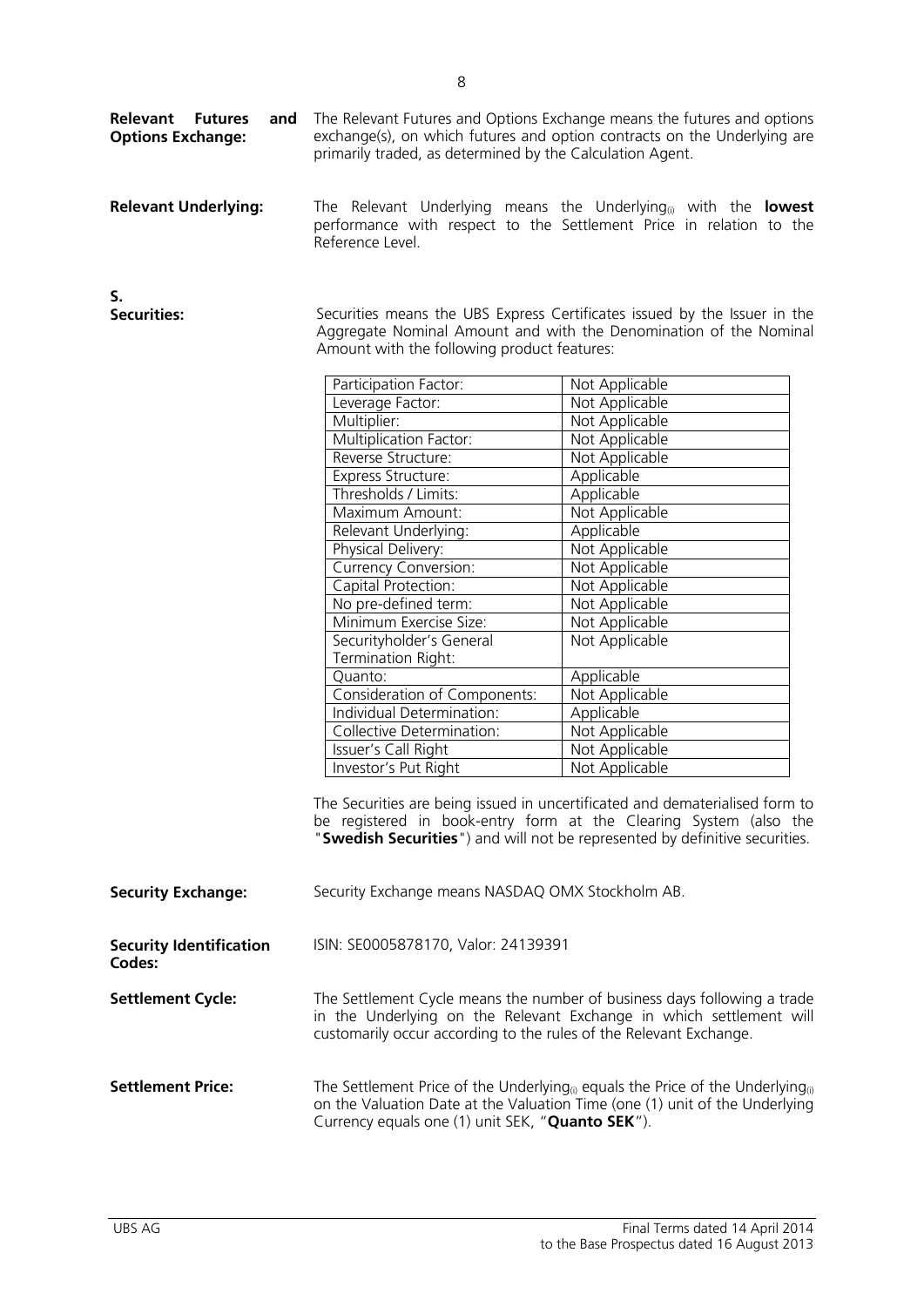| Strike:                              | The Strike <sub>(i), (k)</sub> of the Underlying <sub>(i)</sub> in relation to the Observation Date <sub>(k)</sub> will<br>be calculated according to the following formula:                                                                                                                                                                                                                                                       |  |
|--------------------------------------|------------------------------------------------------------------------------------------------------------------------------------------------------------------------------------------------------------------------------------------------------------------------------------------------------------------------------------------------------------------------------------------------------------------------------------|--|
|                                      | (95% - 20% x (k-1)) x Reference Level                                                                                                                                                                                                                                                                                                                                                                                              |  |
|                                      | Where:<br>" $k$ " equals the number of the relevant Observation Date <sub>(k)</sub> , and<br>"Reference Level <sub>(i)</sub> " equals the Reference Level of the Underlying <sub>(i)</sub> .                                                                                                                                                                                                                                       |  |
|                                      | One (1) unit of the Underlying Currency equals one (1) unit SEK, "Quanto<br>SEK".                                                                                                                                                                                                                                                                                                                                                  |  |
|                                      | The term "Strike" shall also refer to all Strikes $_{(i=1),(k=1)}$ to $_{(i=4),(k=3)}$ .                                                                                                                                                                                                                                                                                                                                           |  |
|                                      | The Strike will be fixed at the Fixing Time on the Fixing Date.*                                                                                                                                                                                                                                                                                                                                                                   |  |
| Т.<br><b>Term of the Securities:</b> | The Term of the Securities means the period, commencing on the Issue<br>Date and ending on the Expiration Date at the Valuation Time.                                                                                                                                                                                                                                                                                              |  |
| <b>Termination Amount:</b>           | The Termination Amount equals an amount in the Redemption Currency,<br>which is determined by the Calculation Agent at its reasonable discretion<br>and considering the then prevailing Price of the Underlying as the fair<br>market price of a Security at the occurrence of the termination of the<br>Securities.                                                                                                               |  |
| U.<br><b>Underlyings:</b>            | The Underlying $q_{i=1}$ equals the Hang Seng China Enterprises Index<br>(Bloomberg: HSCEI) (the "Index(i=1)"), as maintained, calculated and<br>published by Hang Seng Indexes Company Limited (the "Index<br>Sponsor $(i=1)$ "),                                                                                                                                                                                                 |  |
|                                      | the Underlying <sub><math>(i=2)</math></sub> equals the RDX <sup>®</sup> - Russian Depositary Index (USD)<br>(Bloomberg: RDXUSD) (the "Index $_{(i=2)}$ "), as maintained, calculated and<br>published by Wiener Boerse AG (the "Index Sponsor $_{(i=2)}$ "),                                                                                                                                                                      |  |
|                                      | the Underlying <sub>(i=3)</sub> equals shares (Bloomberg: EPI UP) (the " <b>Fund Units</b> <sub>(i=1)</sub> ")<br>in the WisdomTree India Earnings Fund (the "Investment Fund $_{(i=1)}$ "), and                                                                                                                                                                                                                                   |  |
|                                      | the Underlying <sub><math>(i=4)</math></sub> equals shares (Bloomberg: EWZ UP) (the " <b>Fund</b><br><b>Units</b> $_{(i=2)}$ ") in the iShares MSCI Brazil Capped ETF (the "Investment<br>Fund $(i=2)$ ").                                                                                                                                                                                                                         |  |
|                                      | The term "Underlying" or "Index" and "Index Sponsor" or "Fund Unit"<br>and "Investment Fund", as the case may be, shall also refer to all<br>Underlyings <sub>(i=1)</sub> to $_{(i=4)}$ and to all Indices <sub>(i=1)</sub> to $_{(i=2)}$ and to all Index Sponsors <sub>(i=1)</sub><br>to $_{(i=2)}$ and to all Fund Units $_{(i=1)}$ to $_{(i=2)}$ and to all Investment Funds $_{(i=1)}$ to $_{(i=2)}$ ,<br>as the case may be. |  |
|                                      | In this context, the individual underlying values or components of the<br>Underlyings <sub>(i=1)</sub> to $_{(i=2)}$ are referred to as a " <b>Component</b> " or, as the case<br>may be, the "Components".                                                                                                                                                                                                                        |  |
|                                      | To avoid currency fluctuations in relation to the respective Underlying <sub><math>\omega</math></sub> that<br>is denominated in a currency other than the Redemption Currency, the<br>Price of the Underlying is expressed on a quanto SEK basis, i.e. the currency<br>relating to the Underlying is considered according to amount as a SEK price<br>without conversion in relation to the Price of the Underlying or the        |  |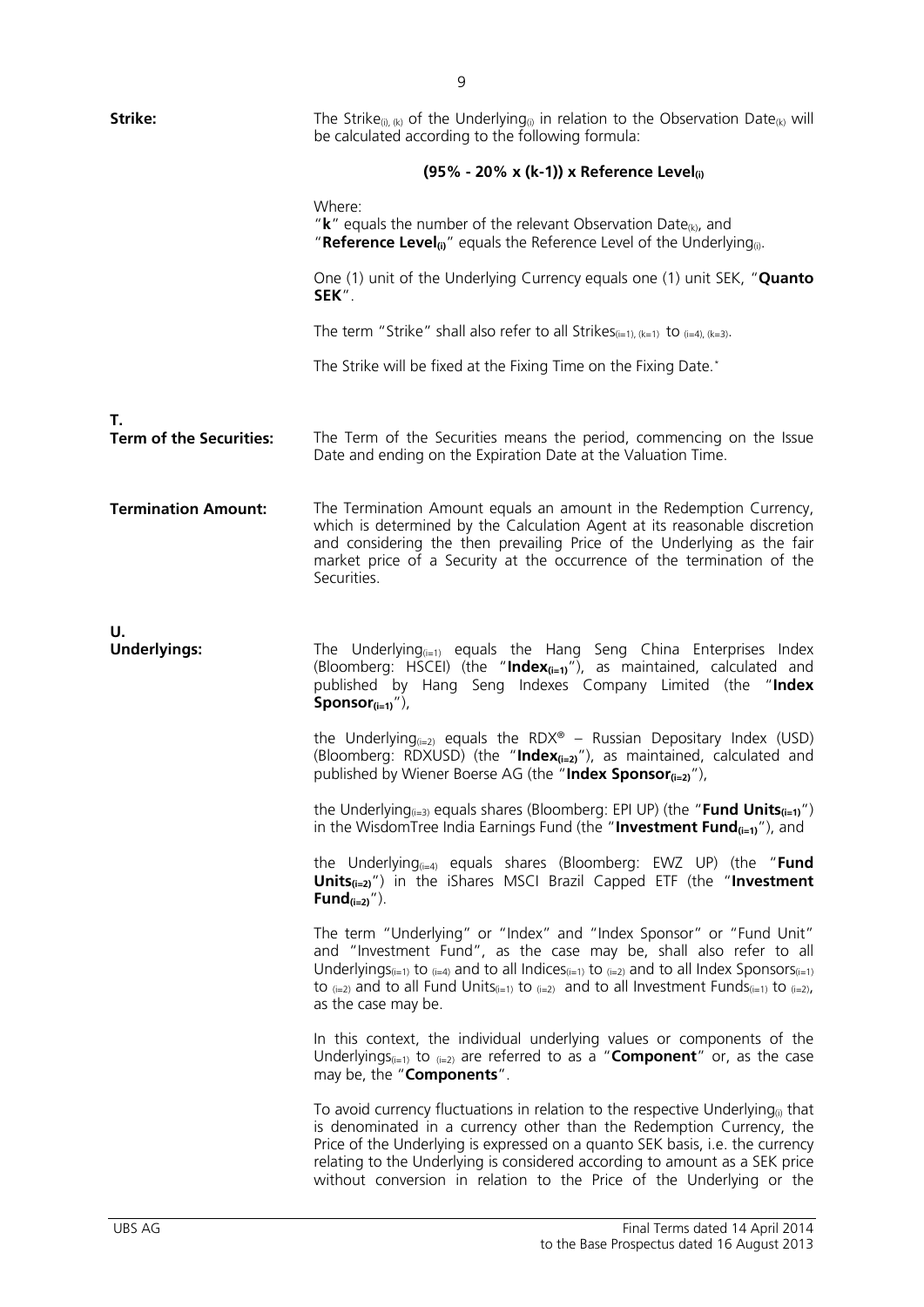|                                        | Settlement Price (one (1) unit of the Underlying Currency equals one (1)<br>unit SEK, "Quanto SEK").                                                                                                                                                                                                                                                                                                                                                                                                                                                                                                                                                  |
|----------------------------------------|-------------------------------------------------------------------------------------------------------------------------------------------------------------------------------------------------------------------------------------------------------------------------------------------------------------------------------------------------------------------------------------------------------------------------------------------------------------------------------------------------------------------------------------------------------------------------------------------------------------------------------------------------------|
| <b>Underlying Calculation</b><br>Date: | The Underlying Calculation Date means<br>in relation to the Underlyings <sub>(i=1)</sub> to $_{(i=2)}$ each day, on which (i) the<br>Index Sponsor determines, calculates and publishes the official price<br>of the Index, and (ii) the Components, which are comprised in the<br>Index are, to the extent of at least 80 % of the market capitalisation<br>of all Components, which are comprised in the Index, or of the<br>overall value of the Index, available for trading and quotation on the<br>Relevant Exchange, and<br>in relation to the Underlyings $(i=3)$ to $(i=4)$ each day, on which the<br>Relevant Exchange is open for trading. |
| <b>Underlying Currency:</b>            | The Underlying Currency $(i=1)$ in relation to the Underlying $(i=1)$ means Hong<br>Kong Dollar ("HKD"), and<br>the Underlying Currencies <sub>(i=2)</sub> to $_{(i=4)}$ in relation to the Underlyings <sub>(i=2)</sub> to $_{(i=4)}$<br>mean US Dollar ("USD").                                                                                                                                                                                                                                                                                                                                                                                     |
|                                        | The term "Underlying Currency" shall also refer to all Underlying<br>Currencies $(i=1)$ to $(i=4)$ .                                                                                                                                                                                                                                                                                                                                                                                                                                                                                                                                                  |
|                                        | One (1) unit of the Underlying Currency equals one (1) unit SEK, "Quanto<br>SEK".                                                                                                                                                                                                                                                                                                                                                                                                                                                                                                                                                                     |
| V.<br><b>Valuation Date:</b>           | The Valuation Date means the Expiration Date.                                                                                                                                                                                                                                                                                                                                                                                                                                                                                                                                                                                                         |
|                                        | If this day is not an Underlying Calculation Date in relation to an<br>Underlying <sub>(i)</sub> , the immediately succeeding Underlying Calculation Date is<br>deemed to be the relevant Valuation Date in relation to all Underlyings.                                                                                                                                                                                                                                                                                                                                                                                                              |
| <b>Valuation Time:</b>                 | The Valuation Time equals<br>in relation to the Underlyings $(i=1)$ to $(i=2)$ the time of official<br>$\blacksquare$<br>determination of the closing price of the respective Underlying $_{(i)}$ by<br>the Index Sponsor,<br>and<br>in relation to the Underlyings <sub><math>(i=3)</math></sub> to $_{(i=4)}$ the time of official<br>determination of the closing price of the respective Underlying <sub>(i)</sub> .                                                                                                                                                                                                                              |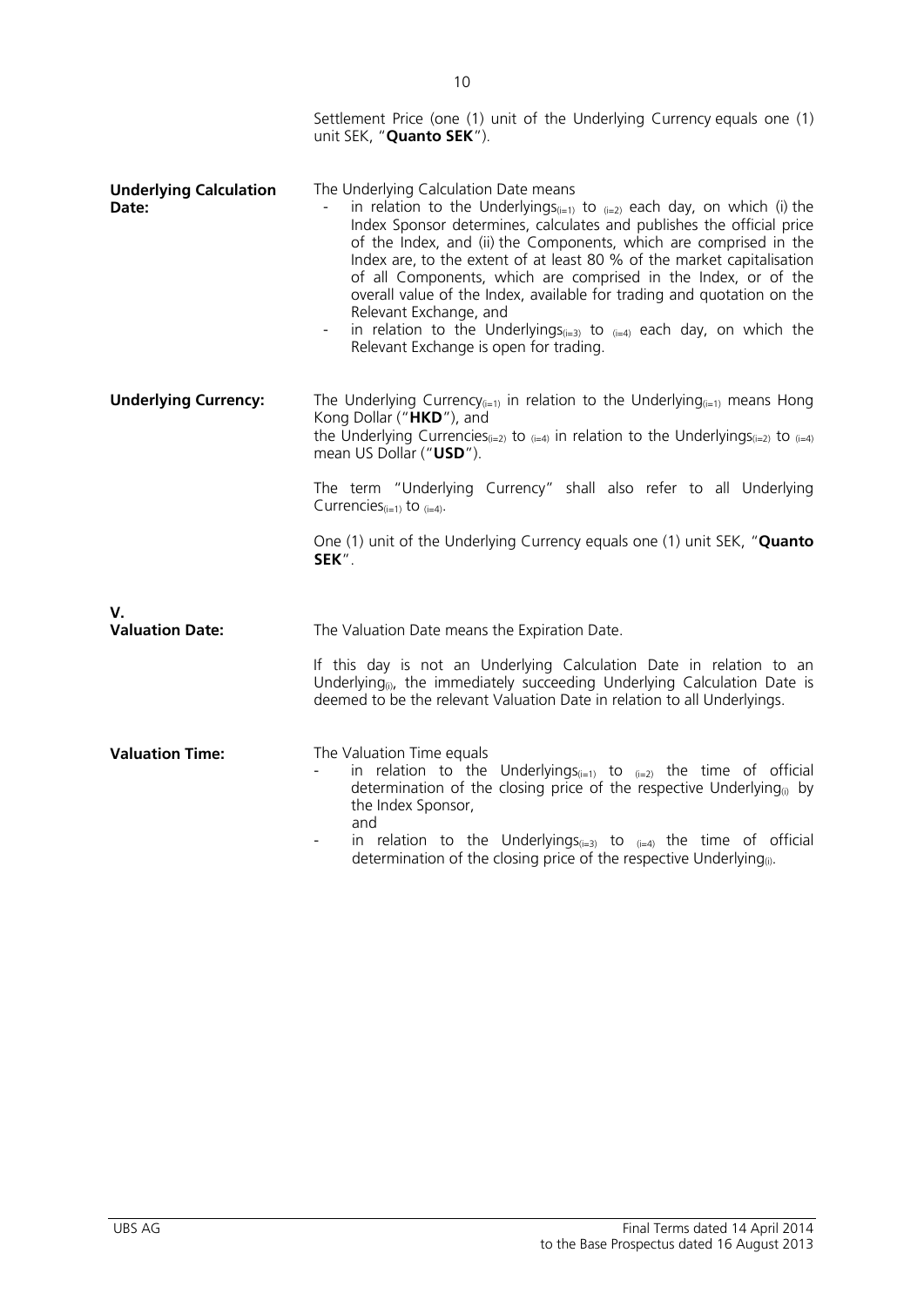### **Part 2: Product Terms: Special Conditions of the Securities**

#### **§ 1 Security Right**

#### **(1) Security Right of the Securityholders**

The Issuer hereby warrants to the Securityholder (§ 4 (2)) of each (1) Security relating to the Price of the Underlyings in accordance with these Conditions that such Securityholder shall have the following right (the "**Security Right**"):

(a) If the Price of **all** Underlyings<sub>(i)</sub> on any Observation Date<sub>(k)</sub>, which is not also the Expiration Date, is **equal to or higher than the respective Strike**(i), (k), the Securities will expire on such Observation Date<sub>(k)</sub> (the "**Early Expiration Date**") and the Securityholder is entitled to receive the Settlement Amount (as defined below), commercially rounded to two decimal places (the "**Redemption Amount**").

The "**Settlement Amount**" will be calculated in accordance with the following formula:

$$
N + (N \times k \times AP)
$$

Where:

"**N**" equals the Nominal Amount,

" $k$ " equals the number of the relevant Observation Date $\omega$  and

" $AP"$  equals the Additional Amount<sub>(k)</sub> in relation to the Observation Date<sub>(k)</sub>.

(b) If the Securities did not expire early on any of the previous Observation Dates in accordance with paragraph (a) and if the Settlement Price of **all** Underlyings<sub>(i)</sub> is **equal to or higher than** the respective Strike<sub>(i) (k=3)</sub>, the Securityholder is entitled to receive the Settlement Amount (as defined below), commercially rounded to two decimal places, (also the "**Redemption Amount**").

The "**Settlement Amount**" will be calculated in accordance with the following formula:

 $N + (N \times AP)$ 

Where:

"**N**" equals the Nominal Amount, and

"**AP**" equals the Additional Amount<sub>(k=3)</sub> in relation to the Observation Date<sub>(k=3)</sub>.

(c) If the Securities did not expire early on any of the previous Observation Dates in accordance with paragraph (a) and if the Settlement Price of **at least one** Underlying<sub>®</sub> is **lower than the respective Loss Threshold**<sup>(a)</sup>, the Securityholder is entitled to receive the Settlement Amount (as defined below) commercially rounded to two decimal places (also the "**Redemption Amount**").

The "**Settlement Amount**" is calculated in accordance with the following formula:

 Reference Level of the Relevant Underlying Settlement Price of the Relevant Underlying Nominal Amount x

#### **(2) Determinations and Calculations in connection with the Security Right**

Any determination and calculation in connection with the Security Right, in particular the calculation of the Redemption Amount, will be made by the Calculation Agent (§ 12). Determinations and calculations made in this respect by the Calculation Agent shall (save in the case of manifest error) be final, conclusive and binding on the Issuer and the Securityholders.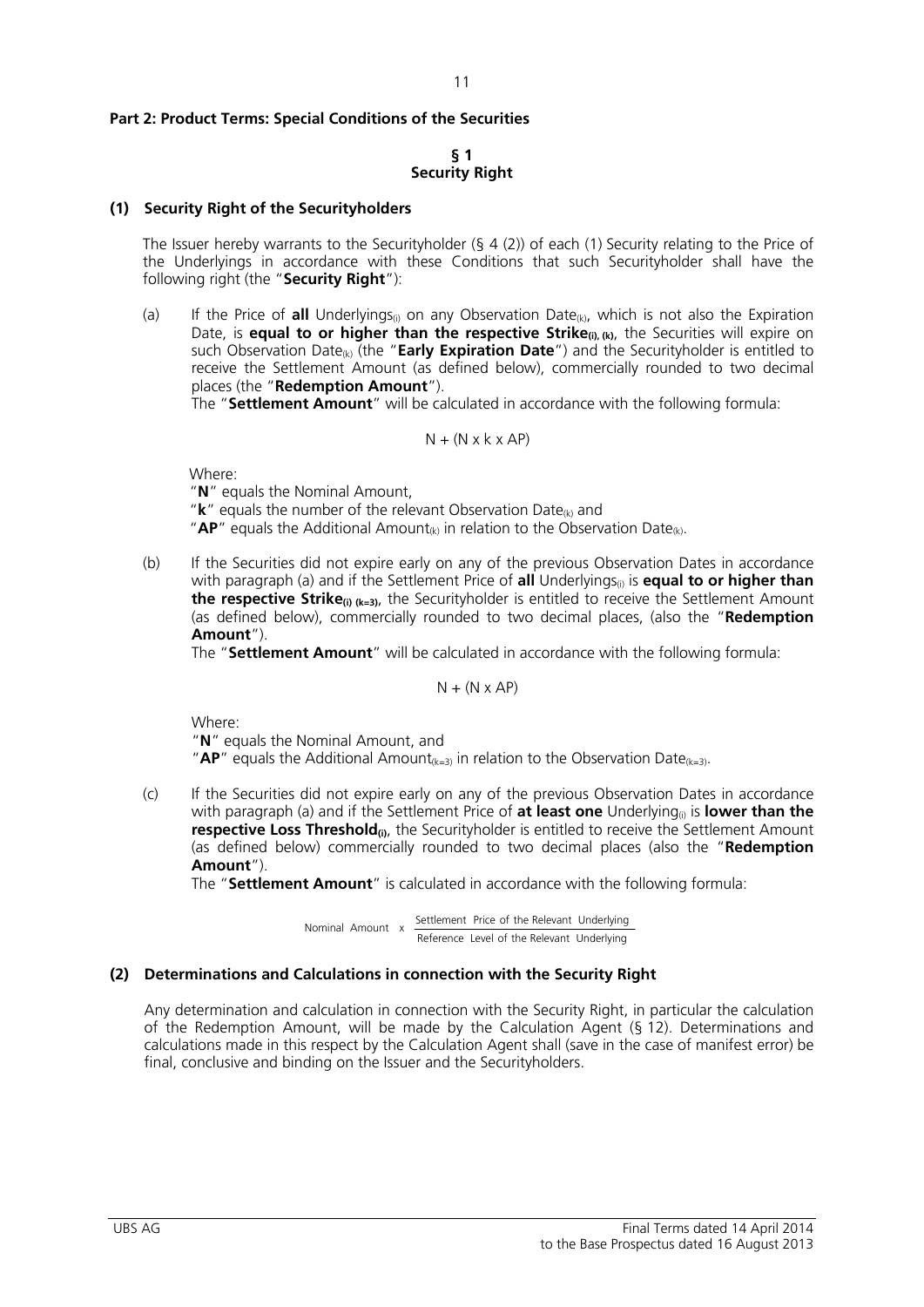# 12

# **§ 2**

(*Intentionally left blank*)

# **§ 3**

(*Intentionally left blank*)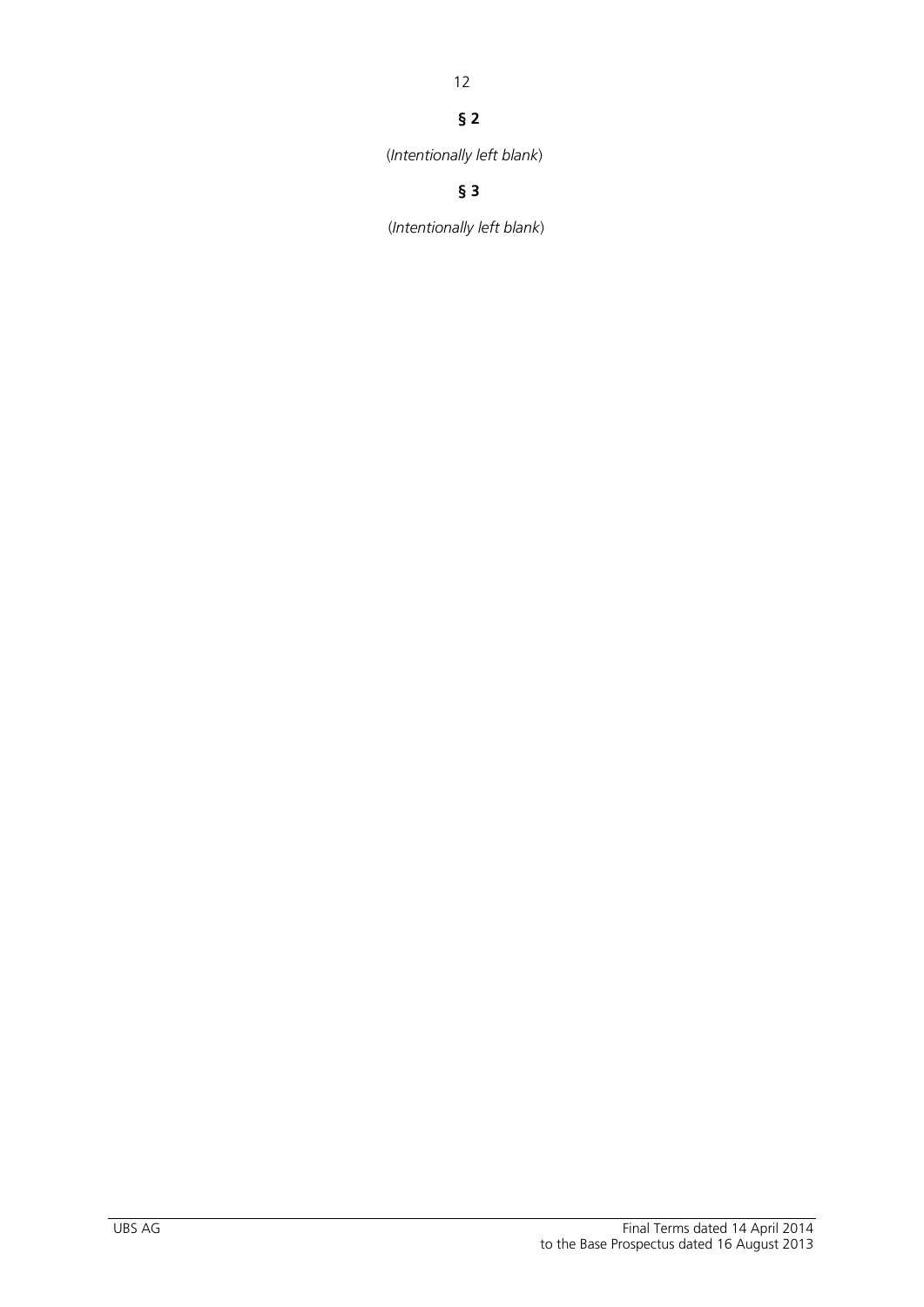**PART B – OFFERING AND SALE** 

| I. Offering for Sale and Issue Price      |                                                                                                                                                                                                                                                                                                                                                                                                                    |  |
|-------------------------------------------|--------------------------------------------------------------------------------------------------------------------------------------------------------------------------------------------------------------------------------------------------------------------------------------------------------------------------------------------------------------------------------------------------------------------|--|
| <b>Offering for Sale and Issue Price:</b> | The UBS Express Certificates (the "Securities", and each a<br>"Security") are issued by the Issuer in the Aggregate Nominal<br>Amount and with the Denomination of the Nominal Amount<br>per Security.                                                                                                                                                                                                             |  |
|                                           | It has been agreed that, on or after the respective Issue Date of<br>the Securities, the Manager may purchase Securities and shall<br>place the Securities for sale at the Issue Price under terms<br>subject to change in the Public Offer Jurisdictions (as defined in<br>"IV. Consent to Use of Prospectus" below).                                                                                             |  |
|                                           | The Issue Price was fixed at the Start of the public offer of the<br>Securities (as defined in "II. Subscription, Purchase and Delivery<br>of the Securities" below). After closing of the Subscription<br>Period (as defined in "II. Subscription, Purchase and Delivery of<br>the Securities" below) the selling price will then be adjusted on<br>a continual basis to reflect the prevailing market situation. |  |
|                                           | The Manager shall be responsible for coordinating the entire<br>Securities offering.                                                                                                                                                                                                                                                                                                                               |  |
| <b>Aggregate Nominal Amount:</b>          | The Aggregate Nominal Amount equals SEK 50,000,000.00<br>(indicative).                                                                                                                                                                                                                                                                                                                                             |  |
|                                           | The Aggregate Nominal Amount will be fixed at the end of the<br>Subscription Period.                                                                                                                                                                                                                                                                                                                               |  |
| <b>Issue Date:</b>                        | The Issue Date means 23 June 2014.                                                                                                                                                                                                                                                                                                                                                                                 |  |
|                                           | In the case of abbreviation or extension of the Subscription<br>Period the Issue Date may be changed accordingly.                                                                                                                                                                                                                                                                                                  |  |
| <b>Issue Price:</b>                       | The Issue Price equals 100 % of the Nominal Amount.                                                                                                                                                                                                                                                                                                                                                                |  |
| <b>Manager:</b>                           | The Manager means UBS Limited, 1 Finsbury Avenue, London<br>EC2M 2PP, United Kingdom.                                                                                                                                                                                                                                                                                                                              |  |
| Type and form of the Securities:          | Certificates                                                                                                                                                                                                                                                                                                                                                                                                       |  |
| <b>Clearing system:</b>                   | Euroclear Sweden AB, Klarabergsviadukten 63, S-111 64<br>Stockholm, Sweden.                                                                                                                                                                                                                                                                                                                                        |  |
| ISIN-code:                                | The Securities have the following ISIN: SE0005878170.                                                                                                                                                                                                                                                                                                                                                              |  |
| <b>Currency:</b>                          | The currency of the Securities is Swedish Krona ("SEK").                                                                                                                                                                                                                                                                                                                                                           |  |
| <b>Conflicting Interests:</b>             | Save for the Manager regarding its fees, as far as the Issuer is<br>aware, no person involved in the issue of the Securities has an                                                                                                                                                                                                                                                                                |  |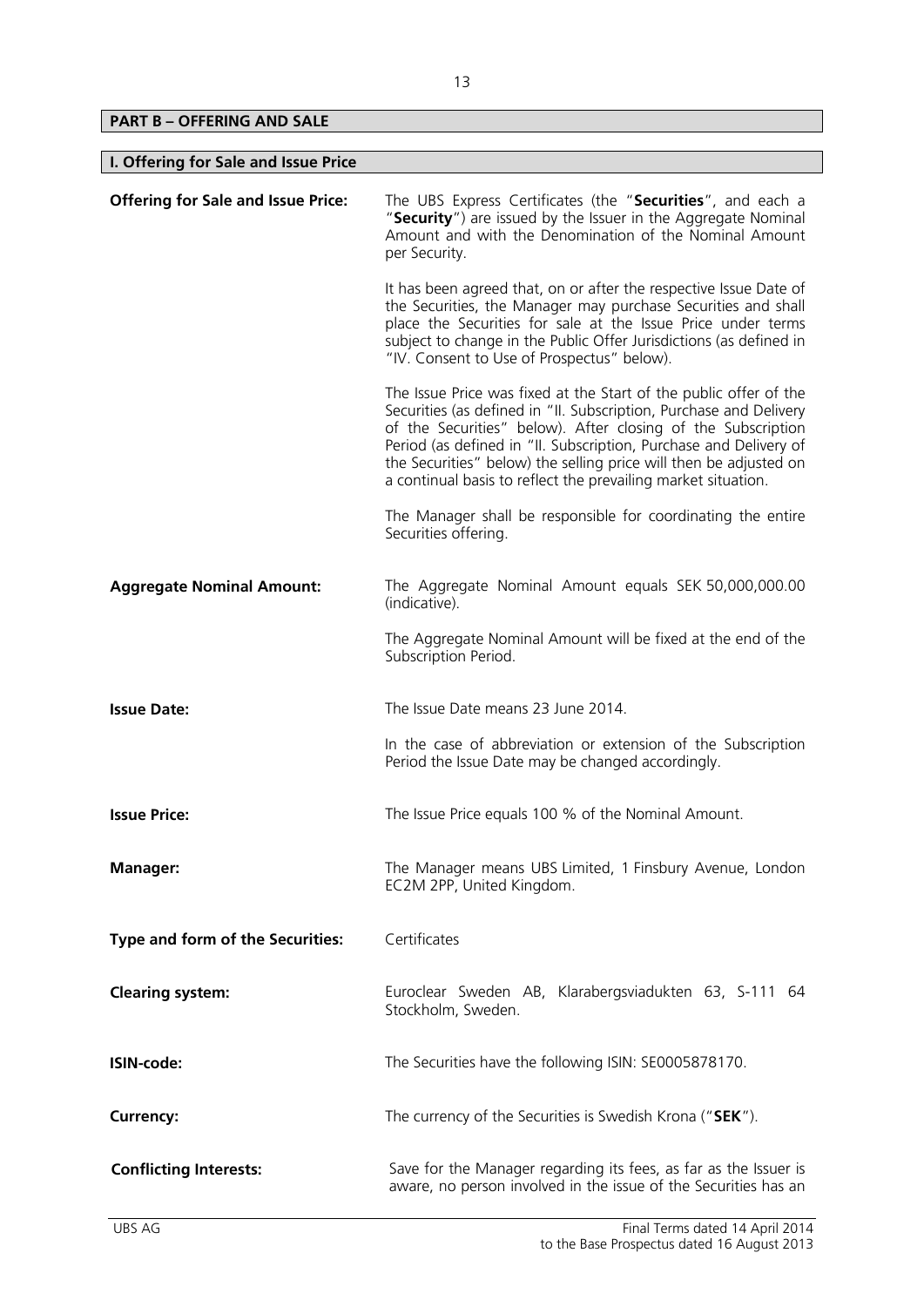interest material to the offer.

14

|  |  |  | II. Subscription, Purchase and Delivery of the Securities |  |
|--|--|--|-----------------------------------------------------------|--|
|  |  |  |                                                           |  |

| Subscription,<br><b>Purchase</b><br>and<br><b>Delivery of the Securities:</b>  | The Securities may be subscribed from the Manager during<br>normal banking hours during the Subscription Period. The Issue<br>Price per Security is payable on the Initial Payment Date.                                                                                                                                |
|--------------------------------------------------------------------------------|-------------------------------------------------------------------------------------------------------------------------------------------------------------------------------------------------------------------------------------------------------------------------------------------------------------------------|
|                                                                                | The Issuer reserves the right to earlier close or to extend the<br>Subscription Period if market conditions so require.                                                                                                                                                                                                 |
|                                                                                | After the Initial Payment Date, the appropriate number of<br>Securities shall be credited to the investor's account in<br>accordance with the rules of the corresponding Clearing System.<br>If the Subscription Period is shortened or extended, the Initial<br>Payment Date may also be brought forward or postponed. |
| <b>Subscription Period:</b>                                                    | 14 April 2014 until 28 May 2014 (17:30 hrs local time<br>Stockholm)                                                                                                                                                                                                                                                     |
|                                                                                | The Issuer reserves the right to earlier close or to extend the<br>Subscription Period by giving notice to the investors if market<br>conditions so require.                                                                                                                                                            |
| Start of the public offer of the 14 April 2014 in Sweden<br><b>Securities:</b> |                                                                                                                                                                                                                                                                                                                         |
| <b>Initial Payment Date:</b>                                                   | The Initial Payment Date means 23 June 2014.                                                                                                                                                                                                                                                                            |
|                                                                                | In the case of abbreviation or extension of the Subscription<br>Period the Initial Payment Date may be changed accordingly.                                                                                                                                                                                             |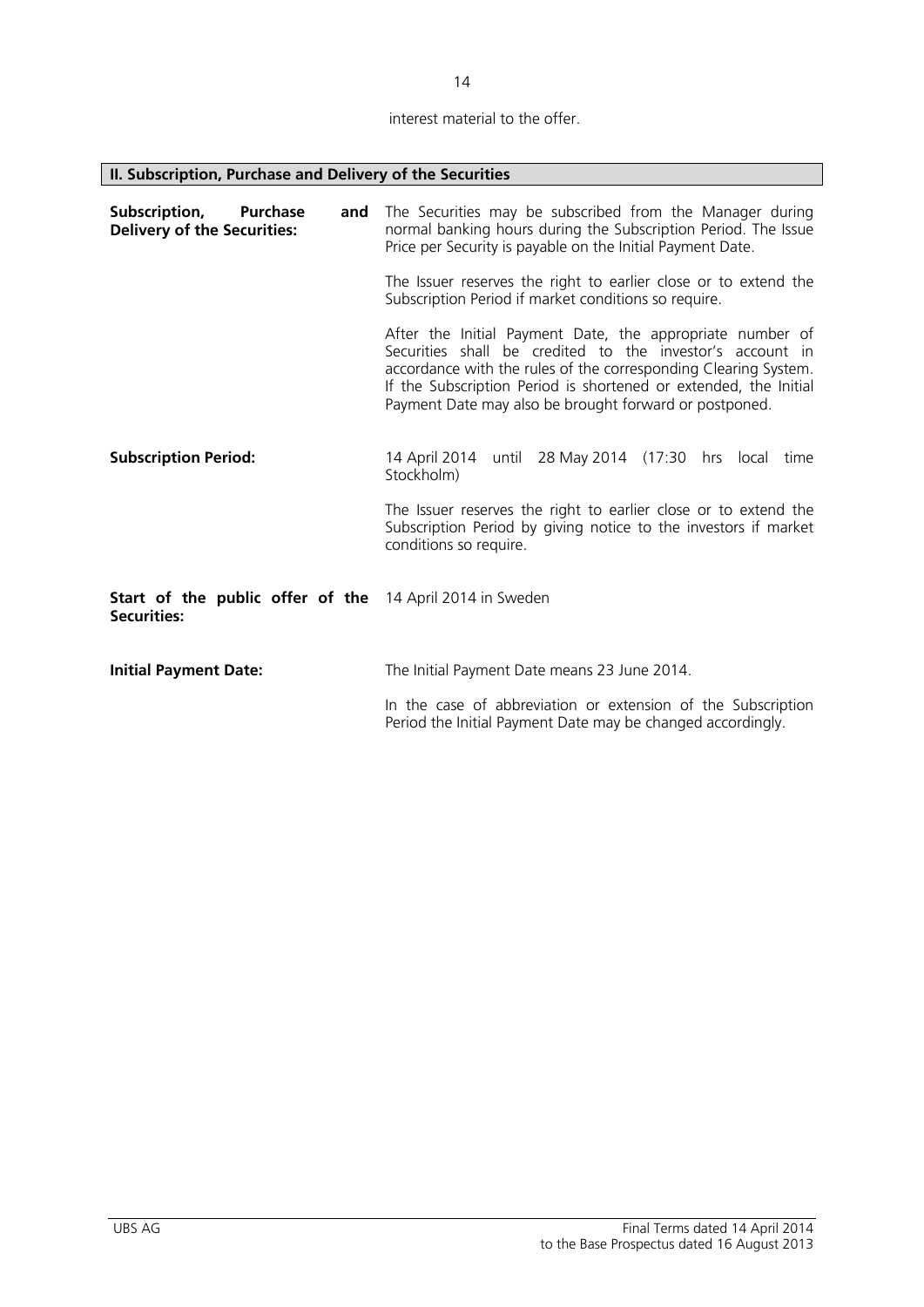| <b>PART C - OTHER INFORMATION</b>                    |                                                                                                                                                                                                                                                                                                                                                                                                                                                                                                                                                                                                               |
|------------------------------------------------------|---------------------------------------------------------------------------------------------------------------------------------------------------------------------------------------------------------------------------------------------------------------------------------------------------------------------------------------------------------------------------------------------------------------------------------------------------------------------------------------------------------------------------------------------------------------------------------------------------------------|
| I. Listing and Trading                               |                                                                                                                                                                                                                                                                                                                                                                                                                                                                                                                                                                                                               |
| <b>Listing and Trading</b>                           | The Issuer intends to apply for listing of the Securities on NASDAQ<br>OMX Stockholm AB                                                                                                                                                                                                                                                                                                                                                                                                                                                                                                                       |
| II. Commissions paid by the Issuer                   |                                                                                                                                                                                                                                                                                                                                                                                                                                                                                                                                                                                                               |
| <b>Comissions paid by the Issuer</b>                 | The Issuer may grant sales and recurring commissions to<br>distributors related to the amount/number of placed or sold<br>Securities as indicated in (i) to (iv). Sales commissions are paid out<br>of the issue proceeds as a one-off payment; alternatively the Issuer<br>may grant an agio on the issue price (excl. the offering premium)<br>to the distributor. Recurring commissions are paid regularly<br>depending on the respective securities volume. If UBS acts as Issuer<br>and distributor the relevant commissions are internally booked in<br>favour of the distributing organisational unit. |
| (i)<br><b>Underwriting</b><br>and/or<br>placing fee: | Not Applicable                                                                                                                                                                                                                                                                                                                                                                                                                                                                                                                                                                                                |
| (ii)<br><b>Selling commission:</b>                   | Not Applicable                                                                                                                                                                                                                                                                                                                                                                                                                                                                                                                                                                                                |
| <b>Listing Commission:</b><br>(iii)                  | Not Applicable                                                                                                                                                                                                                                                                                                                                                                                                                                                                                                                                                                                                |
| (iv) Other:                                          | Fee of up to 0.80 % per annum, all paid upfront.                                                                                                                                                                                                                                                                                                                                                                                                                                                                                                                                                              |
| $\mathbf{u}$ $\mathbf{v}$ $\mathbf{v}$               |                                                                                                                                                                                                                                                                                                                                                                                                                                                                                                                                                                                                               |

# **III. Rating**

**Ratings:** The Securities have not been rated.

# **IV. Consent to Use of Prospectus**

The Issuer consents to the use of the Base Prospectus together with the relevant Final Terms in connection with a public offer (a "**Public Offer**") of any relevant Securities by any financial intermediary which is authorised to make such offers under the Markets in Financial Instruments Directive (Directive 2004/39/EC) (each an "**Authorised Offeror**") on the following basis:

- (a) the relevant Public Offer must occur during the Offer Period specified below;
- (b) the relevant Public Offer may only be made in a Public Offer Jurisdiction specified below;
- (c) the relevant Authorised Offeror must be authorised to make such offers in the relevant Public Offer Jurisdiction under the Markets in Financial Instruments Directive (Directive 2004/39/EC) and if any Authorised Offeror ceases to be so authorised then the above consent of the Issuer shall thereupon terminate.

| <b>Offer Period:</b>              | Subscription Period (as defined in "II. Subscription, Purchase and<br>Delivery of the Securities" above) |
|-----------------------------------|----------------------------------------------------------------------------------------------------------|
| <b>Public Offer Jurisdiction:</b> | Sweden                                                                                                   |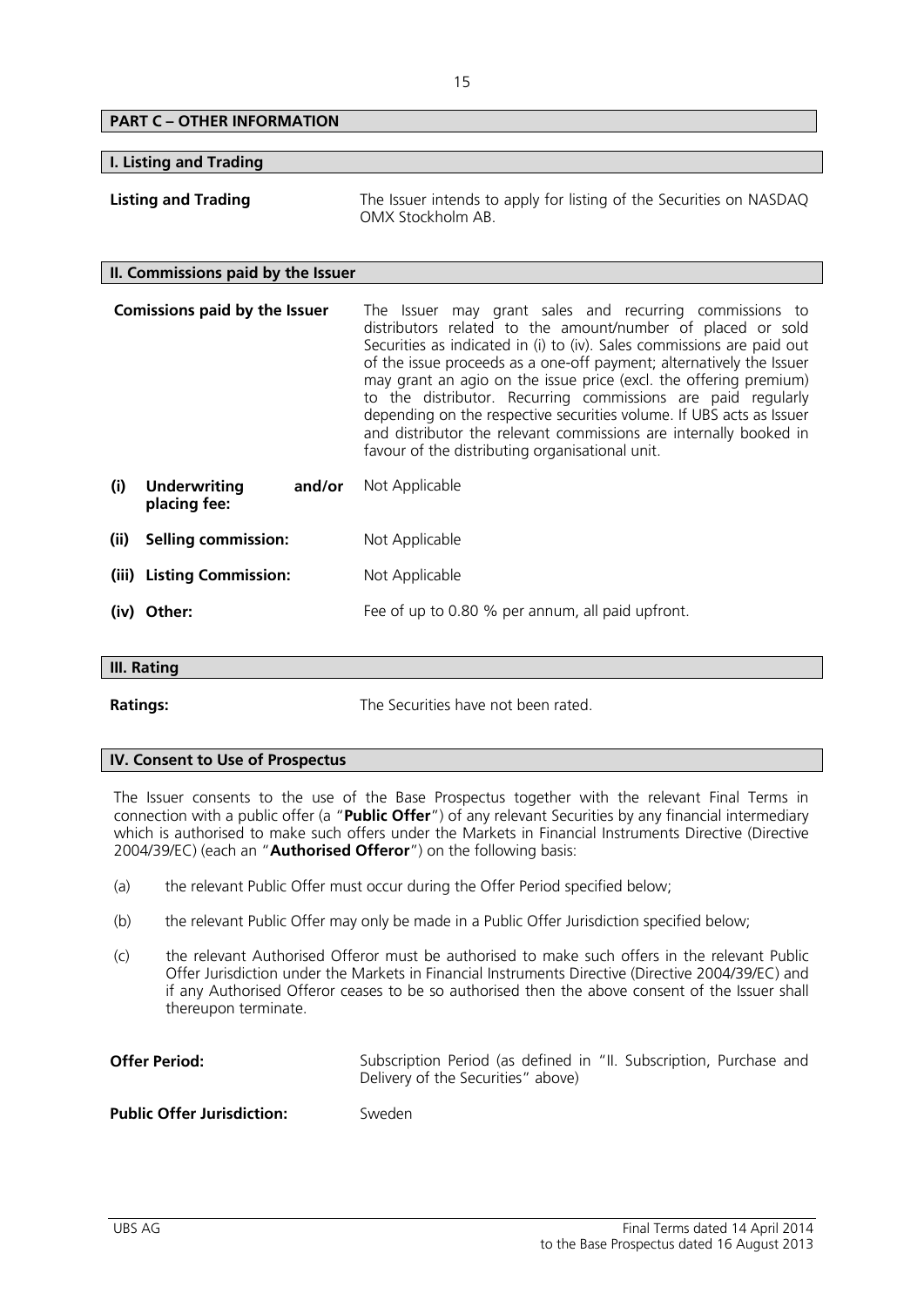**V. Indication of Yield** 

| Yield:                                                                                       | Not Applicable                                                                                                                                                                                                                                                                                                                                                                            |
|----------------------------------------------------------------------------------------------|-------------------------------------------------------------------------------------------------------------------------------------------------------------------------------------------------------------------------------------------------------------------------------------------------------------------------------------------------------------------------------------------|
| VI. Other information about the Securities                                                   |                                                                                                                                                                                                                                                                                                                                                                                           |
| <b>Authorisation:</b>                                                                        | The issuance of Securities under the Base Prospectus from time to<br>time has been authorised by applicable corporate authorisations.                                                                                                                                                                                                                                                     |
| Procedure for redemption of<br><b>Securities:</b>                                            | As specified in $\S$ 1 of the Conditions of the Securities Part 2:<br>Product Terms: Special Conditions of the Securities of these Final<br>Terms.                                                                                                                                                                                                                                        |
| the Underlyings:                                                                             | <b>Disturbing events that affect</b> As specified in § 11 of the General Conditions of the Securities of<br>the Summary and the Securities Note dated 16 August 2013.                                                                                                                                                                                                                     |
| Adjustment rules for taking<br>into account events that affect<br>the Underlyings:           | As specified in § 6 (f) and § 6 (g) of the General Conditions of the<br>Securities of the Summary and the Securities Note dated<br>16 August 2013.                                                                                                                                                                                                                                        |
| <b>Explanation</b><br>of<br>how<br><b>Underlyings</b><br>affect<br>the<br><b>Securities:</b> | the As specified in the section OVERVIEW ON THE SECURITY<br>STRUCTURE of these Final Terms.                                                                                                                                                                                                                                                                                               |
| <b>Paying Agent:</b>                                                                         | The Paying Agent means UBS Limited c/o UBS Deutschland AG,<br>Bockenheimer Landstrasse 2-4, 60306 Frankfurt am Main, Federal<br>Republic of Germany, and Skandinaviska Enskilda Banken,<br>Stockholm (SEB), Rissneleden 100, S-106 40 Stockholm, Sweden.<br>The term "Paying Agent" shall also refer to all Paying Agents<br>including the Fiscal Agent.                                  |
| Guarantor/s/:                                                                                | Not Applicable                                                                                                                                                                                                                                                                                                                                                                            |
| <b>Calculation Agent:</b>                                                                    | UBS AG, Bahnhofstrasse 45, 8001 Zurich, Switzerland, and<br>Aeschenvorstadt 1, 4051 Basle, Switzerland, acting through its<br>London Branch, 1 Finsbury Avenue, London EC2M 2PP, United<br>Kingdom.                                                                                                                                                                                       |
| Information from third parties:                                                              | Applicable, where the Final Terms contain information obtained<br>from third parties, such information was reproduced accurately,<br>and to the best knowledge of the Issuer - as far as it is able to<br>ascertain from information provided or published by such third<br>party - no facts have been omitted which would render the<br>reproduced information inaccurate or misleading. |
| Information after the<br><b>Issue</b><br>Date:                                               | The Issuer does not intend to give information about the Securities<br>after the Issue Date.                                                                                                                                                                                                                                                                                              |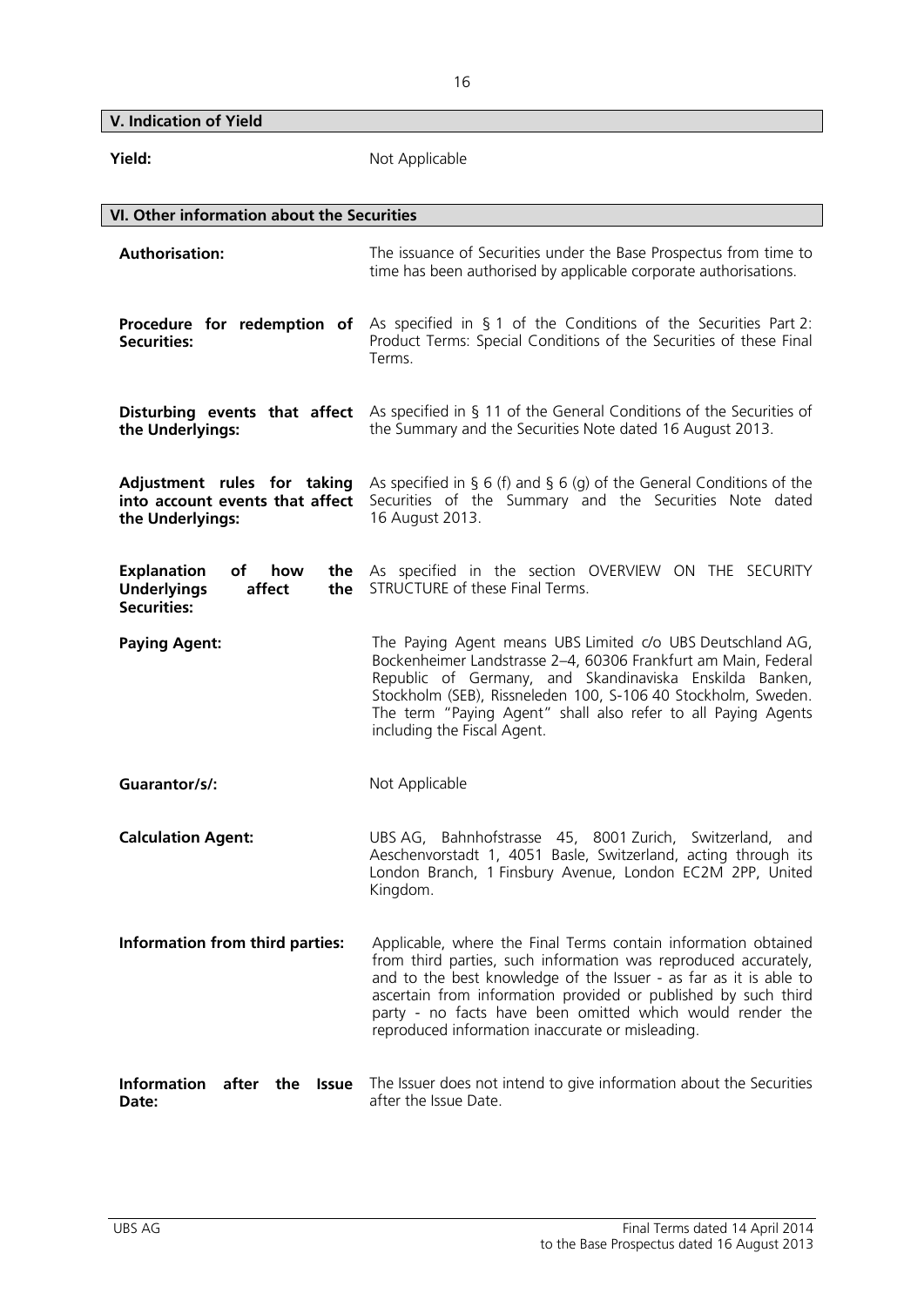# **PART D – COUNTRY SPECIFIC INFORMATION**

**Additional Paying Agent(s) (if any):**  Not Applicable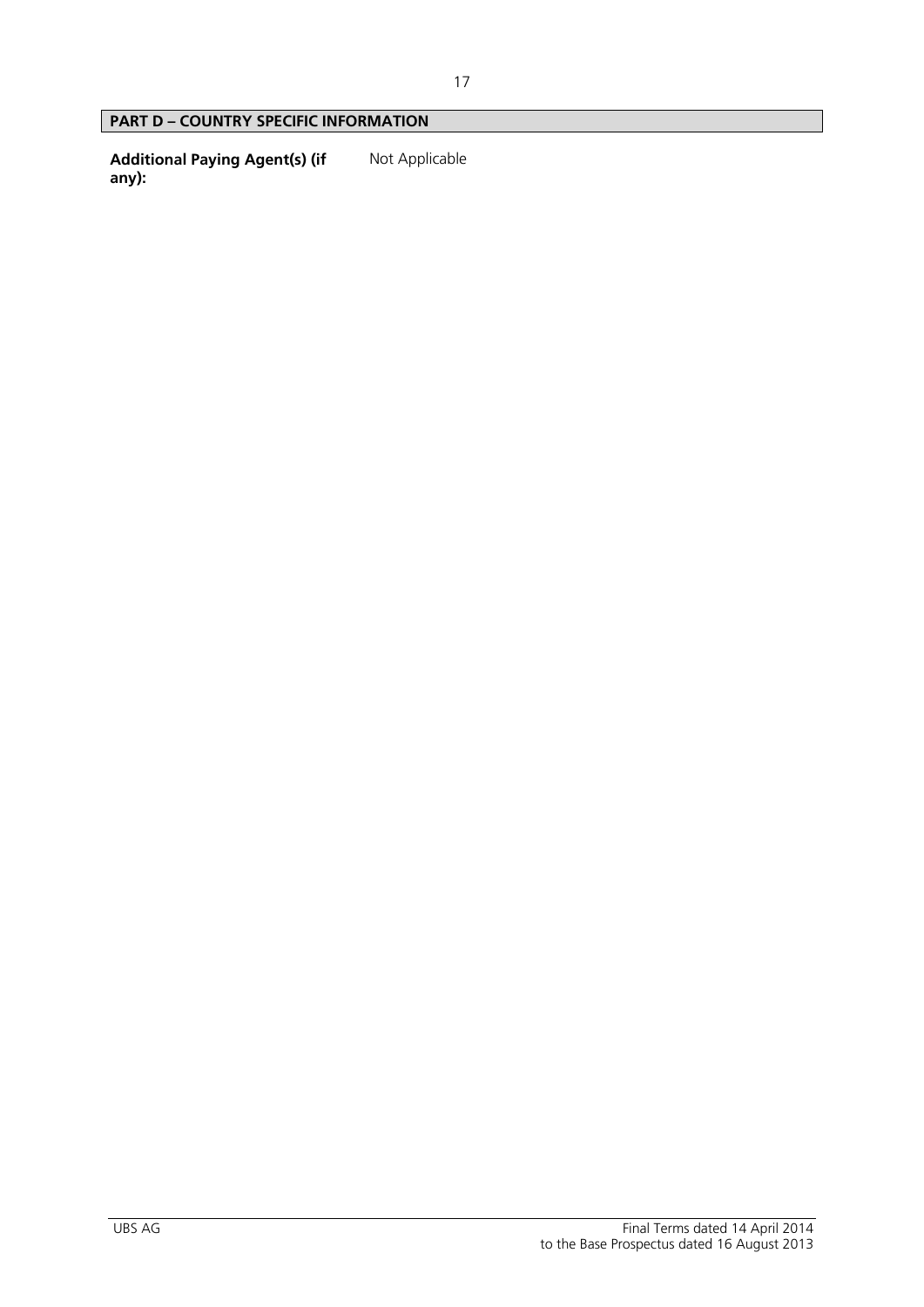# **PART E – INFORMATION ABOUT THE UNDERLYING**

# **I. Description of the Hang Seng China Enterprises Index (Bloomberg: HSCEI)**

The Hang Seng China Enterprises Index ("**H-shares Index**") was launched on 8 August 1994 to track the performance of China enterprises listed in Hong Kong in the form of H shares.

The universe of the H-shares Index comprises all H-share companies that have their primary listing on the Main Board of the Hong Kong Stock Exchange (SEHK).

The H-shares Index adopts a freefloat-adjusted market capitalization weighted methodology with a 10 % cap on each constituent weighting. The 40 stocks that have the highest combined market capitalization ranking will be selected as constituents for the index.

The H-shares Index is reviewed quarterly.

Further information as well as information about the past and the further performance and the volatility of the index can be obtained from the internet page www.hsi.com.hk.

#### **Index Disclaimer**

The Hang Seng China Enterprises Index (the "**Index(es)**") is/are published and compiled by Hang Seng Indexes Company Limited pursuant to a licence from Hang Seng Data Services Limited. The mark(s) and name(s) Hang Seng China Enterprises Index are proprietary to Hang Seng Data Services Limited. Hang Seng Indexes Company Limited and Hang Seng Data Services Limited have agreed to the use of, and reference to, the Index(es) by UBS AG in connection with UBS Express Certificates (the "**Product**"), **BUT NEITHER HANG SENG INDEXES COMPANY LIMITED NOR HANG SENG DATA SERVICES LIMITED WARRANTS OR REPRESENTS OR GUARANTEES TO ANY BROKER OR HOLDER OF THE PRODUCT OR ANY OTHER PERSON (i) THE ACCURACY OR COMPLETENESS OF ANY OF THE INDEX(ES) AND ITS COMPUTATION OR ANY INFORMATION RELATED THERETO; OR (ii) THE FITNESS OR SUITABILITY FOR ANY PURPOSE OF ANY OF THE INDEX(ES) OR ANY COMPONENT OR DATA COMPRISED IN IT; OR (iii) THE RESULTS WHICH MAY BE OBTAINED BY ANY PERSON FROM THE USE OF ANY OF THE INDEX(ES) OR ANY COMPONENT OR DATA COMPRISED IN IT FOR ANY PURPOSE, AND NO WARRANTY OR REPRESENTATION OR GUARANTEE OF ANY KIND WHATSOEVER RELATING TO ANY OF THE INDEX(ES) IS GIVEN OR MAY BE IMPLIED.** The process and basis of computation and compilation of any of the Index(es) and any of the related formula or formulae, constituent stocks and factors may at any time be changed or altered by Hang Seng Indexes Company Limited without notice. **TO THE EXTENT PERMITTED BY APPLICABLE LAW, NO RESPONSIBILITY OR LIABILITY IS ACCEPTED BY HANG SENG INDEXES COMPANY LIMITED OR HANG SENG DATA SERVICES LIMITED (i) IN RESPECT OF THE USE OF AND/OR REFERENCE TO ANY OF THE INDEX(ES) BY UBS AG IN CONNECTION WITH THE PRODUCT; OR (ii) FOR ANY INACCURACIES, OMISSIONS, MISTAKES OR ERRORS OF HANG SENG INDEXES COMPANY LIMITED IN THE COMPUTATION OF ANY OF THE INDEX(ES); OR (iii) FOR ANY INACCURACIES, OMISSIONS, MISTAKES, ERRORS OR INCOMPLETENESS OF ANY INFORMATION USED IN CONNECTION WITH THE COMPUTATION OF ANY OF THE INDEX(ES) WHICH IS SUPPLIED BY ANY OTHER PERSON; OR (iv) FOR ANY ECONOMIC OR OTHER LOSS WHICH MAY BE DIRECTLY OR INDIRECTLY SUSTAINED BY ANY BROKER OR HOLDER OF THE PRODUCT OR ANY OTHER PERSON DEALING WITH THE PRODUCT AS A RESULT OF ANY OF THE AFORESAID, AND NO CLAIMS, ACTIONS OR LEGAL PROCEEDINGS MAY BE BROUGHT AGAINST HANG SENG INDEXES COMPANY LIMITED AND/OR HANG SENG DATA SERVICES LIMITED** in connection with the Product in any manner whatsoever by any broker, holder or other person dealing with the Product. Any broker, holder or other person dealing with the Product does so therefore in full knowledge of this disclaimer and can place no reliance whatsoever on Hang Seng Indexes Company Limited and Hang Seng Data Services Limited. For the avoidance of doubt, this disclaimer does not create any contractual or quasi-contractual relationship between any broker, holder or other person and Hang Seng Indexes Company Limited and/or Hang Seng Data Services Limited and must not be construed to have created such relationship.

# **II. Description of the RDX® - Russian Depositary Index (USD) (Bloomberg: RDXUSD)**

RDX is a free float weighted price index made up of Russian ADRs/GDRs traded at London Stock Exchange (Main Market, IOB). The index is calculated in EUR and USD and disseminated in real-time. The start level of RDX was set to 1,000 points as of 8 October 1997.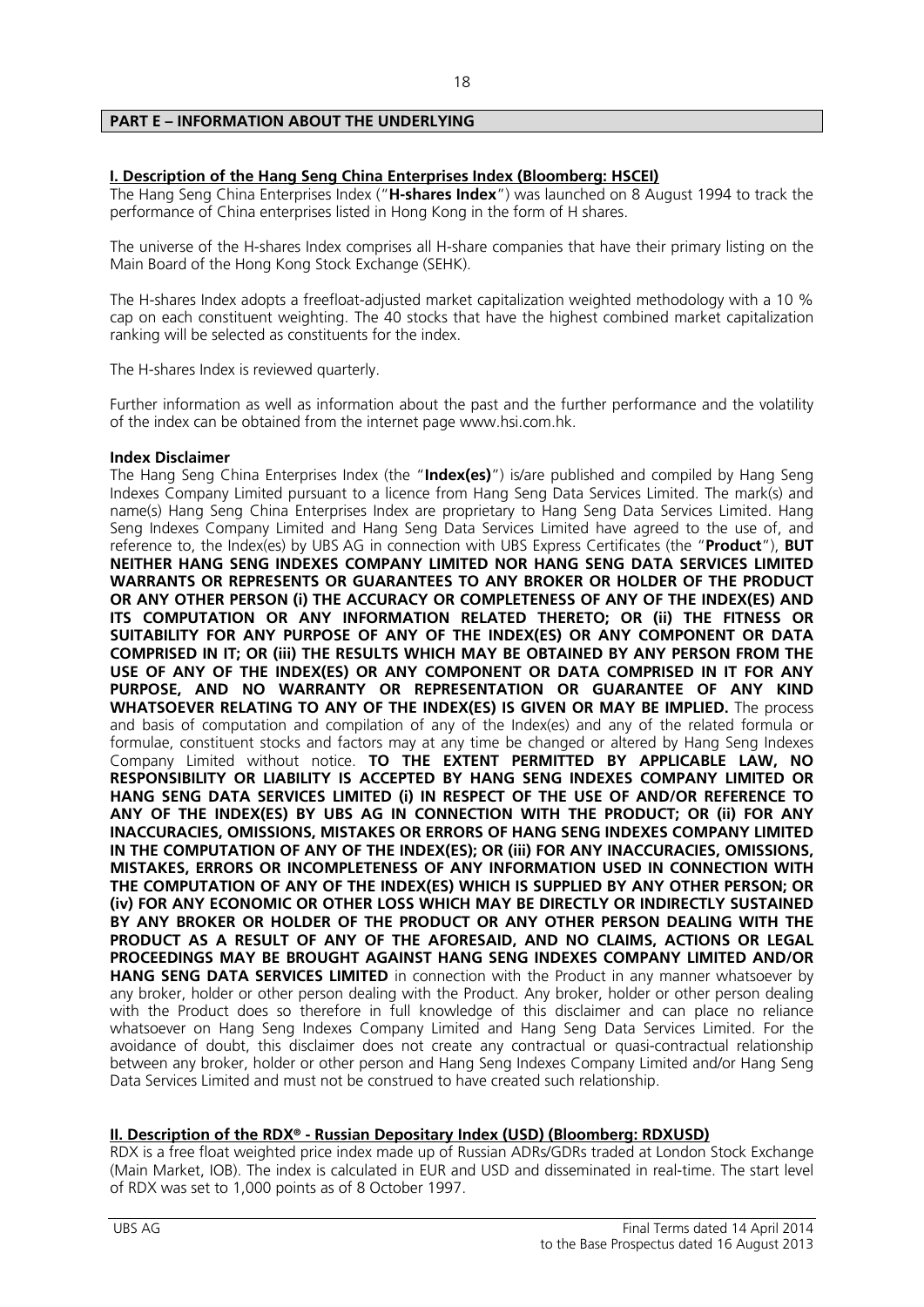| <b>Name</b>                                  | <b>ISIN</b>  | <b>Bloomberg</b> | <b>Reuters</b> | <b>Calculation time</b><br>CET |
|----------------------------------------------|--------------|------------------|----------------|--------------------------------|
| Russian Depositary Index<br>(EUR)            | AT0000802079 | <b>RDX</b>       | .RDXEUR        | $9.15 - 17.00$                 |
| Russian Depositary Index<br>JSD <sup>\</sup> | AT0000634076 | <b>RDXUSD</b>    | .RDXUSD        | $9.15 - 17.00$                 |

Further information as well as information about the past and the further performance and the volatility of the index can be obtained from the internet page www.wienerborse.at.

# **Disclaimer**

The **RDX® (Russian Depositary Index)** was developed and is real-time calculated and published by Wiener Börse AG. The abbreviation of the index is protected by copyright law as trademarks. The RDX index description, rules and composition are available online on www.indices.cc - the index portal of Wiener Börse AG.

Wiener Börse does not guarantee the accuracy and/or the completeness of the RDX index or any data included therein and Wiener Börse shall have no liability for any errors, omissions, or interruptions therein.

A non-exclusive authorization to use the RDX Index in conjunction with financial products was granted upon the conclusion of a license agreement between Issuer and Wiener Börse AG. The only relationship to the Licensee is the licensing of certain trademarks and trade names of RDX Index which is determined, composed and calculated by Wiener Börse without regard to the Licensee or the Product(s). Wiener Börse reserves the rights to change the methods of index calculation or publication, to cease the calculation or publication of the RDX Index or to change the RDX trademarks or cease the use thereof.

The issued Product(s) is/are not in any way sponsored, endorsed, sold or promoted by the Wiener Börse. Wiener Börse makes no warranty or representation whatsoever, express or implied, as to results to be obtained by Licensee, owners of the product(s), or any other person or entity from the use of the RDX Index or any data included therein. Without limiting any of the foregoing, in no event shall Wiener Börse have any liability for any special, punitive, indirect, or consequential damages (including lost profits), even if notified of the possibility of such damages.

# **III. Description of the WisdomTree India Earnings Fund (Bloomberg: EPI UP)**

WisdomTree India Earnings Fund is an exchange traded fund and seeks investment results that correspond to the price and yield performance, before fees and expenses, of the WisdomTree India Earnings Index.

The WisdomTree India Earnings Index is a fundamentally weighted index that measures the performance of profitable companies as of the annual index screening date incorporated and traded in India that are eligible to be purchased by foreign investors. Companies are weighted in the Index based on their earnings in their fiscal year prior to the Index measurement date adjusted for a factor that takes into account shares available to foreign investors. For these purposes, earnings are determined using a company's net income.

Information about the past and the further performance and the volatility of the WisdomTree India Earnings Fund are available on www.bloomberg.com.

#### **Disclaimer**

"WisdomTree" is a registered trademark of WisdomTree Investments, Inc. No financial products offered by UBS or its affiliates is sponsored, endorsed, sold or promoted by WisdomTree Investments, Inc. or its affiliates, and WisdomTree Investments, Inc. and its affiliates make no representation, warranty or condition regarding the advisability of buying, selling or holding units/shares in such products. Further limitations and important information that could affect investors' rights are described in the prospectus for the applicable product.

# **IV. Description of the iShares MSCI Brazil Capped ETF (Bloomberg: EWZ UP)**

The iShares MSCI Brazil Capped ETF seeks to provide investment results that correspond generally to the price and yield performance, before fees and expenses, of the MSCI Brazil 25/50 Index.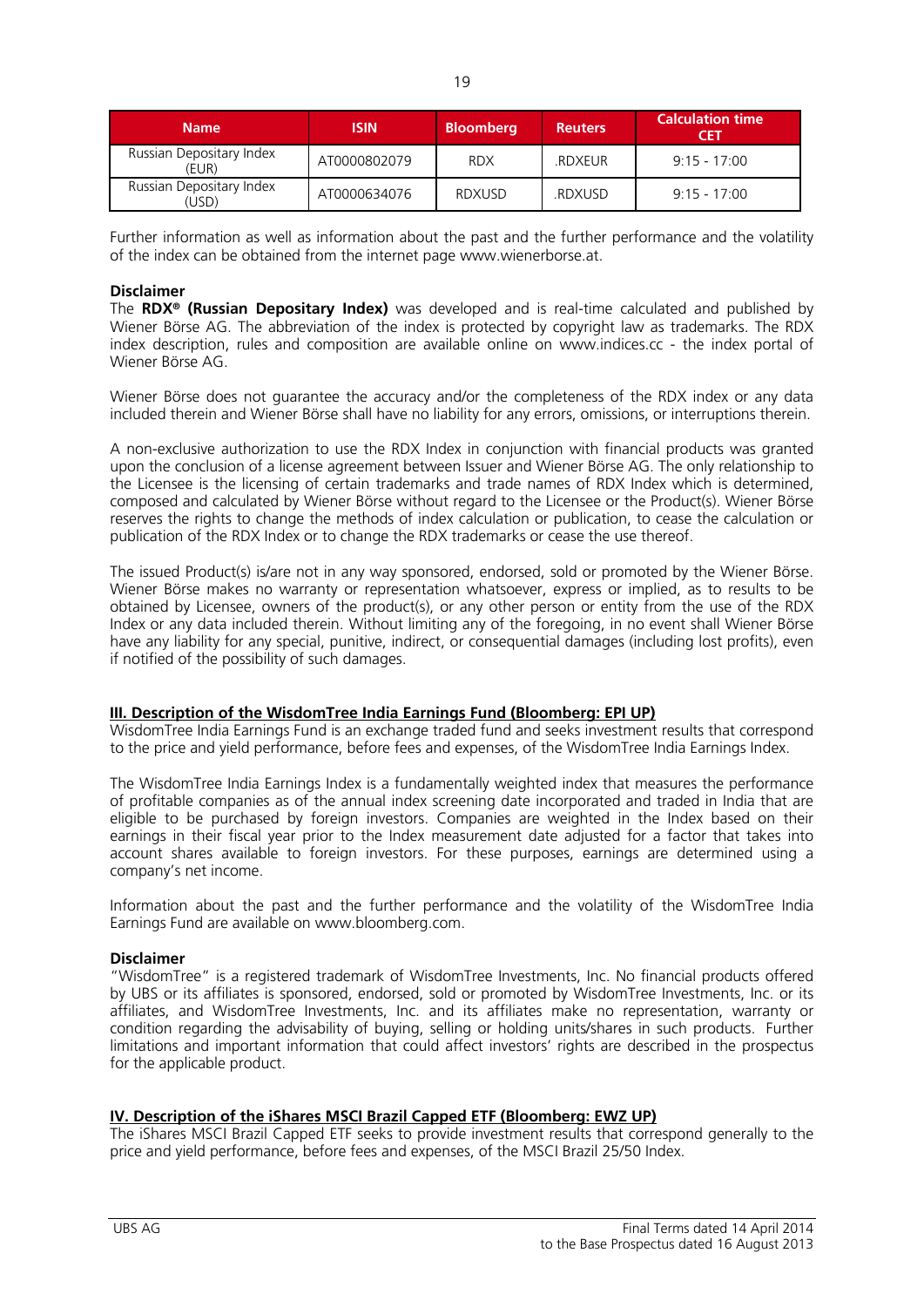The MSCI Brazil 25/50 Index seeks to measure the performance of the large- and mid-cap segments of the Brazilian equity market. A capping methodology is applied that limits the weight of any single component to a maximum of 25 % of the MSCI Brazil 25/50 Index. In addition, the sum of the components that individually constitute more than 5 % of the weight of the MSCI Brazil 25/50 Index cannot exceed a maximum of 50 % of the weight of the MSCI Brazil 25/50 Index in the aggregate. The MSCI 25/50 Index consists of stocks traded primarily on the stock exchanges in Brazil.

Information about the past and the further performance and the volatility of the iShares MSCI Brazil Capped ETF are available on www.bloomberg.com.

### **Disclaimer**

iShares® and BlackRock® are registered trademarks of BlackRock, Inc., or its subsidiaries in the United States and elsewhere.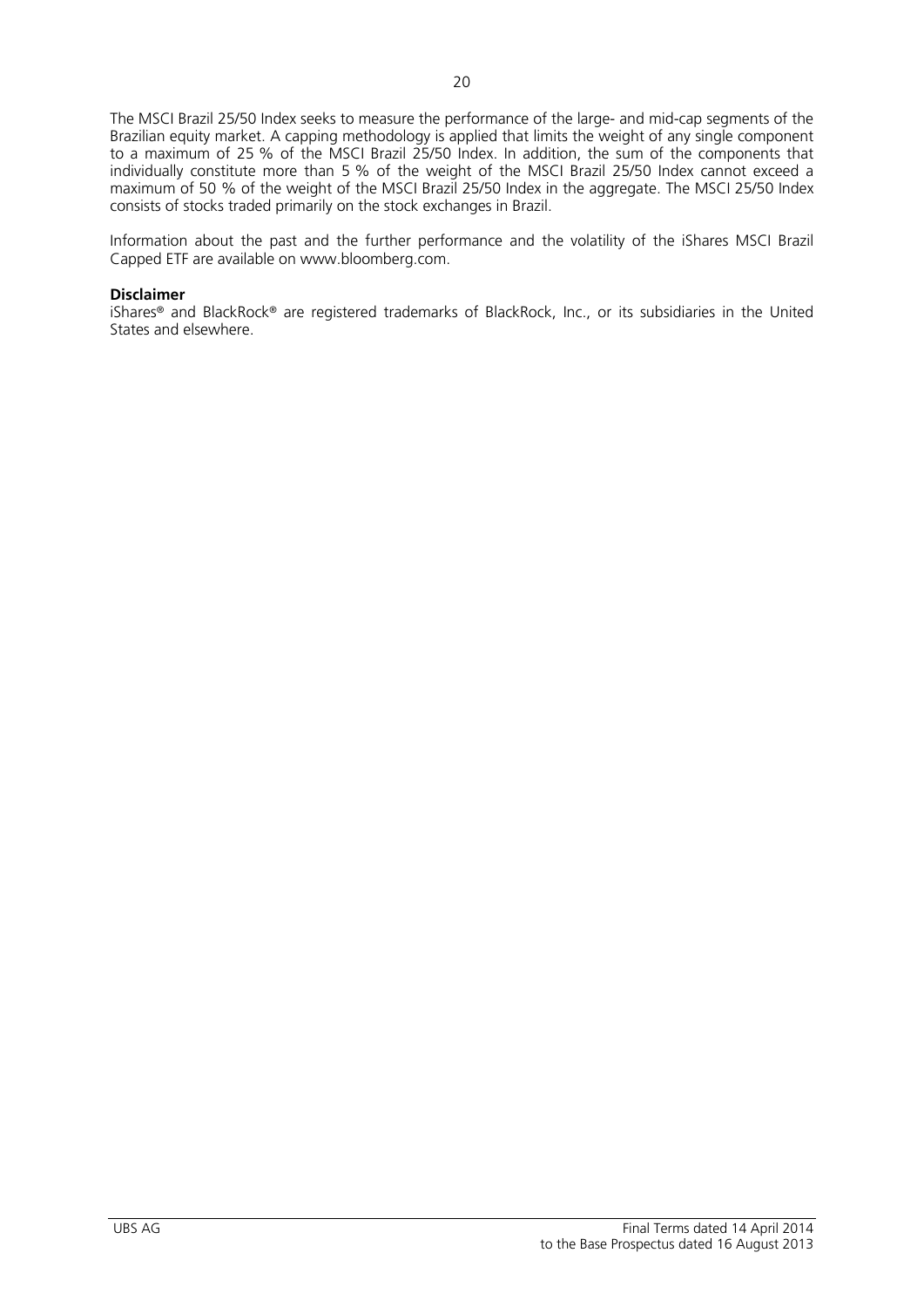# **ANNEX TO THE FINAL TERMS: ISSUE SPECIFIC SUMMARY**

*This summary relates to UBS Express Certificates described in the final terms (the "***Final Terms***") to which this summary is annexed. This summary contains that information from the summary set out in the Base Prospectus which is relevant to the Securities together with the relevant information from the Final Terms. Words and expressions defined in the Final Terms and the Base Prospectus have the same meanings in this summary.* 

Summaries are made up of disclosure requirements known as "Elements". These elements are numbered in Sections  $A - E(A.1 - E.7)$ .

This Summary contains all the Elements required to be included in a summary for this type of securities and Issuer. Because some Elements are not required to be addressed, there may be gaps in the numbering sequence of the Elements.

Even though an Element may be required to be inserted in the summary because of the type of securities and Issuer, it is possible that no relevant information can be given regarding the Element. In this case a short description of the Element is included in the summary with the mention of "not applicable".

| <b>Element</b> |                                         | <b>Section A - Introduction and warnings</b>                                                                                                                                                                                                                                                                                                                                                  |
|----------------|-----------------------------------------|-----------------------------------------------------------------------------------------------------------------------------------------------------------------------------------------------------------------------------------------------------------------------------------------------------------------------------------------------------------------------------------------------|
| A.1            | Warning.                                | This Summary should be read as an introduction to the Base<br>Prospectus. Any decision to invest in the Securities should be based<br>on consideration of the Base Prospectus as a whole by the investor.                                                                                                                                                                                     |
|                |                                         | Potential investors should be aware that where a claim relating to the<br>information contained in the Base Prospectus is brought before a court, the<br>plaintiff investor might, under the national legislation of the respective<br>European Economic Area member state, have to bear the costs of<br>translating the document before the legal proceedings are initiated.                 |
|                |                                         | UBS AG in its capacity as Issuer who is responsible for the summary<br>including the translation thereof can be held liable, but only if the summary<br>is misleading, inaccurate or inconsistent when read together with the other<br>parts of the Base Prospectus or it does not provide, when read together<br>with the other parts of the Base Prospectus, all required key information.  |
| A.2            | <b>Consent to use</b><br>of Prospectus. | The Issuer consents to the use of the Base Prospectus together with the<br>relevant Final Terms in connection with a public offer of the Securities<br>(the "Public Offer") by any financial intermediary which is authorised<br>to make such offers under the Markets in Financial Instruments<br>Directive (Directive 2004/39/EC) (each an "Authorised Offeror") on<br>the following basis: |
|                |                                         | (a)<br>the relevant Public Offer must occur during the Subscription<br>Period (the "Offer Period");                                                                                                                                                                                                                                                                                           |
|                |                                         | (b)<br>the relevant Public Offer may only be made in Sweden (the<br>"Public Offer Jurisdiction");                                                                                                                                                                                                                                                                                             |
|                |                                         | the relevant Authorised Offeror must be authorised to make<br>(c)<br>such offers in the relevant Public Offer Jurisdiction under the<br>Financial<br>Markets<br>in in<br>Instruments<br><b>Directive</b><br>(Directive<br>2004/39/EC) and if any Authorised Offeror ceases to be so<br>authorised then the above consent of the Issuer shall thereupon<br>terminate.                          |
|                |                                         | Authorised Offerors will provide information to investors on the<br>terms and conditions of the Public Offer of the Securities at the<br>time such Public Offer is made by the Authorised Offeror to the                                                                                                                                                                                      |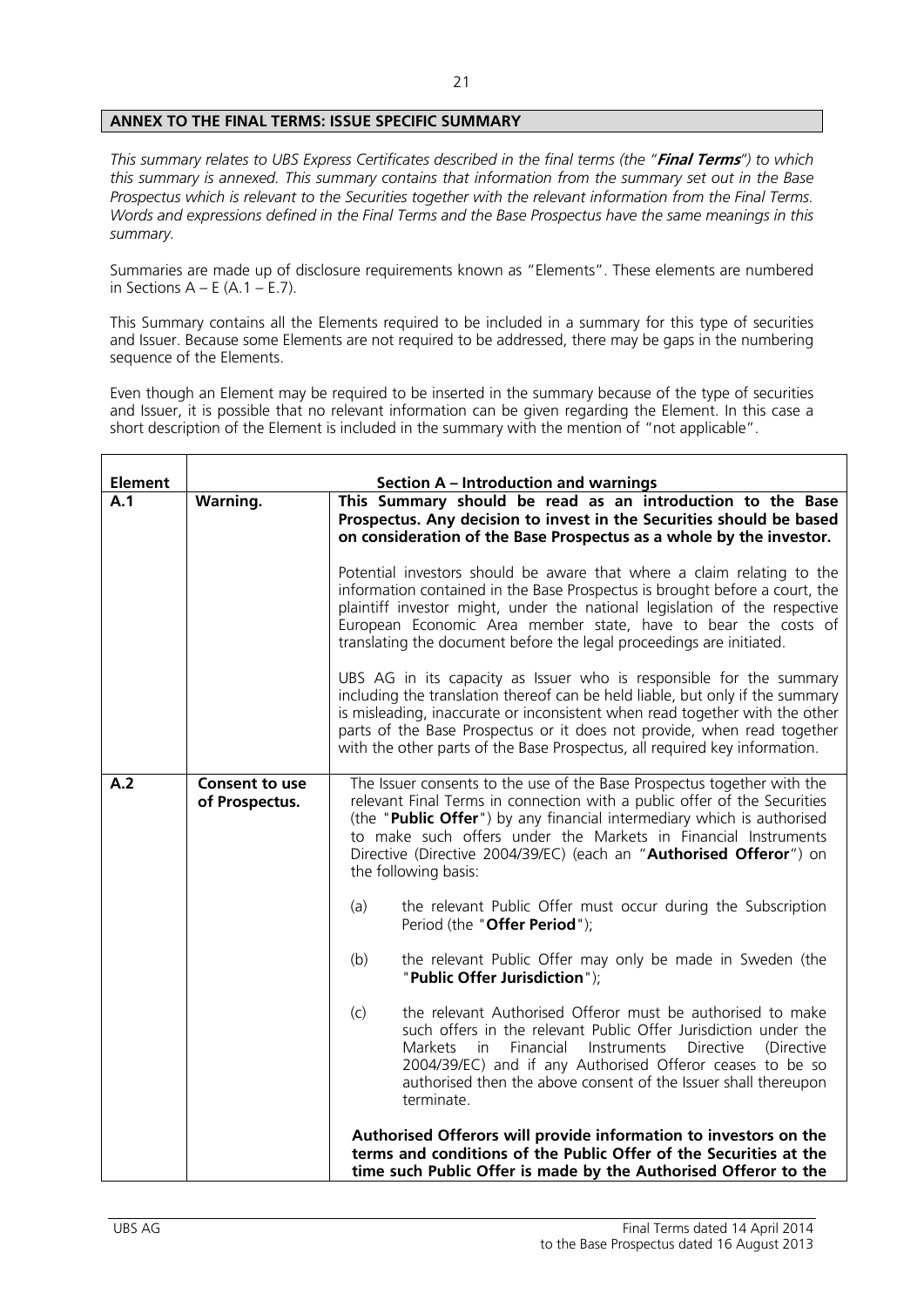|                |                                                                                                          | investor.                                                                                                                                                                                                                                                                                                                                                                                                                                                                                                                                                                                                                                                                                                                                                                                                                                                                                                                                                                                                                                                                                                                                                                                    |
|----------------|----------------------------------------------------------------------------------------------------------|----------------------------------------------------------------------------------------------------------------------------------------------------------------------------------------------------------------------------------------------------------------------------------------------------------------------------------------------------------------------------------------------------------------------------------------------------------------------------------------------------------------------------------------------------------------------------------------------------------------------------------------------------------------------------------------------------------------------------------------------------------------------------------------------------------------------------------------------------------------------------------------------------------------------------------------------------------------------------------------------------------------------------------------------------------------------------------------------------------------------------------------------------------------------------------------------|
|                |                                                                                                          |                                                                                                                                                                                                                                                                                                                                                                                                                                                                                                                                                                                                                                                                                                                                                                                                                                                                                                                                                                                                                                                                                                                                                                                              |
| <b>Element</b> |                                                                                                          | <b>Section B - Issuer</b>                                                                                                                                                                                                                                                                                                                                                                                                                                                                                                                                                                                                                                                                                                                                                                                                                                                                                                                                                                                                                                                                                                                                                                    |
| B.1            | Legal<br>and<br>commercial name<br>of the issuer.                                                        | The legal and commercial name of the Issuer is UBS AG ("Issuer", "UBS"<br>or " <b>Bank</b> ").                                                                                                                                                                                                                                                                                                                                                                                                                                                                                                                                                                                                                                                                                                                                                                                                                                                                                                                                                                                                                                                                                               |
| B.2            | Domicile,<br>legal<br>legislation<br>form,<br>country<br>and<br>of<br>incorporation<br>of<br>the issuer. | UBS in its present form was created on 29 June 1998 by the merger of<br>Union Bank of Switzerland (founded 1862) and Swiss Bank Corporation<br>(founded 1872). UBS AG is entered in the Commercial Registers of Canton<br>Zurich<br>Canton<br>Basel-City.<br>The<br>registration<br>and<br>number<br>İS.<br>CH-270.3.004.646-4.                                                                                                                                                                                                                                                                                                                                                                                                                                                                                                                                                                                                                                                                                                                                                                                                                                                              |
|                |                                                                                                          | UBS AG is incorporated and domiciled in Switzerland and operates under<br>the Swiss Code of Obligations and Swiss Federal Banking Law as an<br>Aktiengesellschaft, a corporation that has issued shares of common stock<br>to investors. The addresses of UBS AG's two registered offices and principal<br>places of business are: Bahnhofstrasse 45, CH-8001 Zurich, Switzerland,<br>and Aeschenvorstadt 1, CH-4051 Basel, Switzerland.                                                                                                                                                                                                                                                                                                                                                                                                                                                                                                                                                                                                                                                                                                                                                     |
| B.4b           | Trends.                                                                                                  | <b>Trend Information</b>                                                                                                                                                                                                                                                                                                                                                                                                                                                                                                                                                                                                                                                                                                                                                                                                                                                                                                                                                                                                                                                                                                                                                                     |
|                |                                                                                                          | As stated in UBS AG's fourth quarter 2013 report issued on 4 February<br>2014 (including UBS Group unaudited consolidated financial statements),<br>at the start of the first quarter of 2014, many of the underlying challenges<br>and geopolitical issues that UBS has previously highlighted remain. The<br>continued absence of sustained and credible improvements to unresolved<br>issues in Europe, continuing US fiscal and monetary policy issues, emerging<br>markets fragility and the mixed outlook for global growth would make<br>improvements in prevailing market conditions unlikely. This could cause<br>traditional improvements in first quarter activity levels and trading volumes<br>to fail to materialize fully and would generate headwinds for revenue<br>growth, net interest margin and net new money. Despite possible<br>headwinds, UBS expects that its wealth management businesses will<br>continue to attract net new money, reflecting new and existing clients'<br>steadfast trust in the firm. UBS will continue to execute on its strategy in<br>order to ensure the firm's long-term success and to deliver sustainable<br>returns for shareholders. |
| B.5            | Organisational<br>structure.                                                                             | UBS AG is the parent company of the UBS Group. The objective of the<br>UBS's group structure is to support the business activities of the parent<br>company within an efficient legal, tax, regulatory and funding framework.<br>UBS operates as a group with five business divisions and a Corporate<br>Center. None of the individual business divisions or the Corporate Center<br>are legally independent entities; instead, they primarily perform their<br>activities through the domestic and foreign offices of UBS AG, the parent<br>bank. In cases where it is impossible or inefficient to operate via the parent<br>bank, due to local legal, tax or regulatory provisions, or where additional<br>legal entities join the Group through acquisition, the business is operated<br>on location by legally independent group companies.                                                                                                                                                                                                                                                                                                                                            |
| <b>B.9</b>     | Profit forecast or<br>estimates.                                                                         | Not applicable; no profit forecast or estimates is made in the Base<br>Prospectus.                                                                                                                                                                                                                                                                                                                                                                                                                                                                                                                                                                                                                                                                                                                                                                                                                                                                                                                                                                                                                                                                                                           |
| <b>B.10</b>    | Qualifications<br>in.<br>the audit report.                                                               | Not applicable; the auditor's reports on the audited historical financial<br>information are unqualified.                                                                                                                                                                                                                                                                                                                                                                                                                                                                                                                                                                                                                                                                                                                                                                                                                                                                                                                                                                                                                                                                                    |
| <b>B.12</b>    | Selected<br>historical<br>financial<br>key                                                               | UBS AG derived the following selected consolidated financial data from (i)<br>its annual report 2012, containing the audited consolidated financial                                                                                                                                                                                                                                                                                                                                                                                                                                                                                                                                                                                                                                                                                                                                                                                                                                                                                                                                                                                                                                          |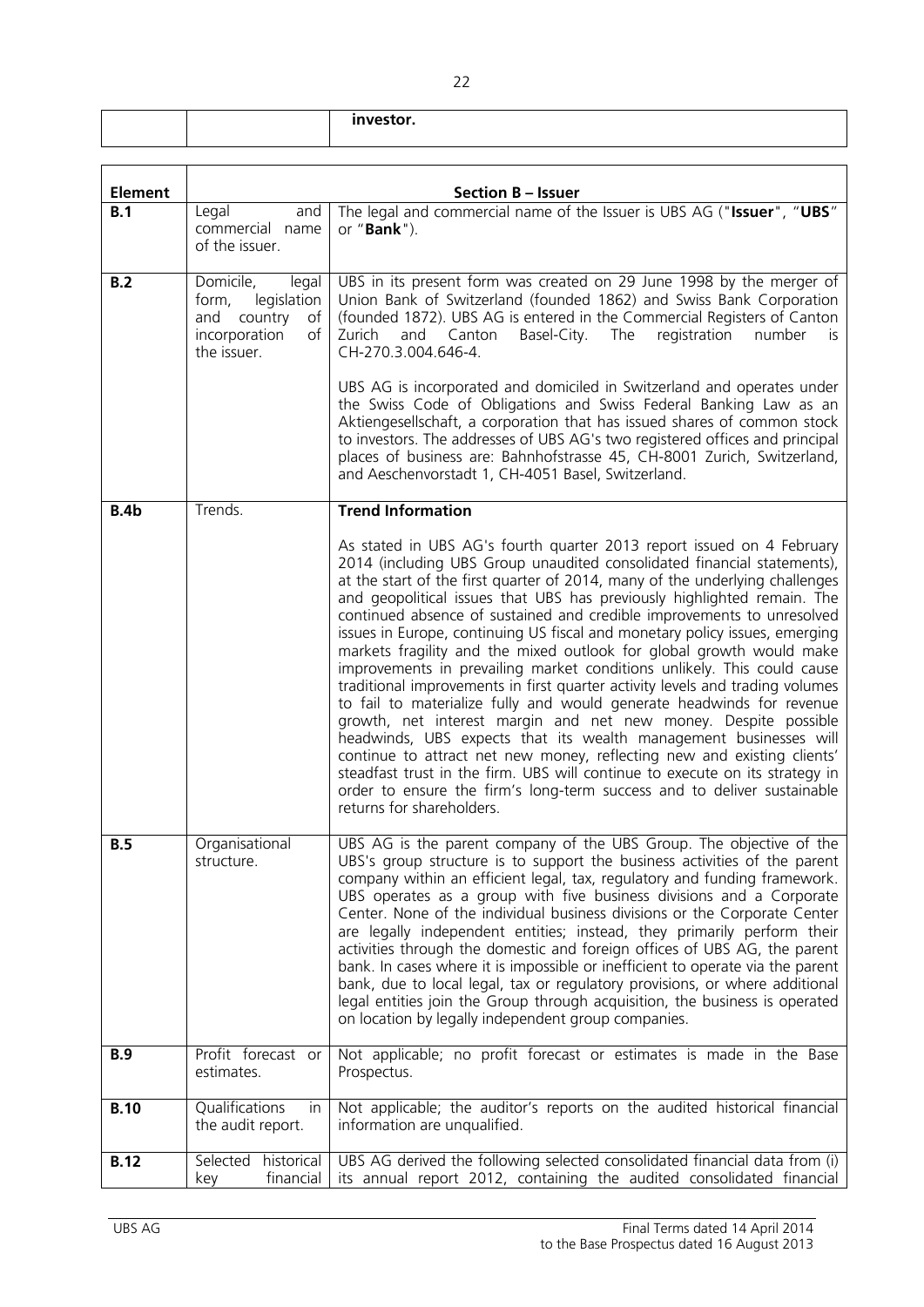|                                                             | information.                                                                                                                            |            |                       |           |           | Standards Board (IASB) and stated in Swiss francs (CHF). | statements of UBS Group, as well as additional unaudited consolidated<br>financial data for the year ended 31 December 2012 (including<br>comparative figures for the years ended 31 December 2011 and 2010) and<br>(ii) its fourth quarter 2013 report, containing the unaudited consolidated<br>financial statements of UBS Group, as well as additional unaudited<br>consolidated financial data for the quarter and the year ended 31<br>December 2013 (from which comparative figures for the quarter and the<br>year ended 31 December 2012 have been derived). The consolidated<br>financial statements were prepared in accordance with International<br>Financial Reporting Standards (IFRS) issued by the International Accounting |           |
|-------------------------------------------------------------|-----------------------------------------------------------------------------------------------------------------------------------------|------------|-----------------------|-----------|-----------|----------------------------------------------------------|----------------------------------------------------------------------------------------------------------------------------------------------------------------------------------------------------------------------------------------------------------------------------------------------------------------------------------------------------------------------------------------------------------------------------------------------------------------------------------------------------------------------------------------------------------------------------------------------------------------------------------------------------------------------------------------------------------------------------------------------|-----------|
|                                                             |                                                                                                                                         |            | For the quarter ended |           |           |                                                          | For the year ended                                                                                                                                                                                                                                                                                                                                                                                                                                                                                                                                                                                                                                                                                                                           |           |
|                                                             | CHF million, except where indicated                                                                                                     |            | 31.12.13              | 31.12.12  | 31.12.13  | 31.12.121                                                | 31.12.11                                                                                                                                                                                                                                                                                                                                                                                                                                                                                                                                                                                                                                                                                                                                     | 31.12.10  |
|                                                             |                                                                                                                                         |            |                       | unaudited |           |                                                          | audited, except where indicated                                                                                                                                                                                                                                                                                                                                                                                                                                                                                                                                                                                                                                                                                                              |           |
| <b>Group results</b>                                        |                                                                                                                                         |            |                       |           |           |                                                          |                                                                                                                                                                                                                                                                                                                                                                                                                                                                                                                                                                                                                                                                                                                                              |           |
| Operating income                                            |                                                                                                                                         |            | 6,307                 | 6,208     | 27,732    | 25,423*1                                                 | 27,788                                                                                                                                                                                                                                                                                                                                                                                                                                                                                                                                                                                                                                                                                                                                       | 31,994    |
| Operating expenses                                          |                                                                                                                                         |            | 5,858                 | 8,044     | 24,461    | 27,216                                                   | 22,482                                                                                                                                                                                                                                                                                                                                                                                                                                                                                                                                                                                                                                                                                                                                       | 24,650    |
|                                                             | Operating profit / (loss) before tax                                                                                                    |            | 449                   | (1,837)   | 3,272     | $(1,794)$ * 1                                            | 5,307                                                                                                                                                                                                                                                                                                                                                                                                                                                                                                                                                                                                                                                                                                                                        | 7,345     |
| shareholders                                                | Net profit / (loss) attributable to                                                                                                     | <b>UBS</b> | 917                   | (1,904)   | 3,172     | $(2,480)$ * 1                                            | 4,138                                                                                                                                                                                                                                                                                                                                                                                                                                                                                                                                                                                                                                                                                                                                        | 7,452     |
|                                                             | Diluted earnings per share (CHF)                                                                                                        |            | 0.24                  | (0.51)    | 0.83      | $(0.66)$ * 1                                             | 1.08                                                                                                                                                                                                                                                                                                                                                                                                                                                                                                                                                                                                                                                                                                                                         | 1.94      |
| Performance                                                 | Key performance indicators, balance sheet and capital management, and additional information<br>Return on equity (RoE) (%) <sup>2</sup> |            | 7.7                   | (16.2)    | 6.7       | $(5.1)^*$                                                | $9.1*$                                                                                                                                                                                                                                                                                                                                                                                                                                                                                                                                                                                                                                                                                                                                       | $18.0*$   |
|                                                             | Return on tangible equity (%) <sup>3</sup>                                                                                              |            | 9.1                   | (18.6)    | 8.0       | $1.6*$                                                   | $11.9*$                                                                                                                                                                                                                                                                                                                                                                                                                                                                                                                                                                                                                                                                                                                                      | $24.7*$   |
| Return on risk-weighted assets, gross (%) 4                 |                                                                                                                                         | 11.2       | 12.4                  | 11.4      | $12.0*$   | $13.7*$                                                  | $15.5*$                                                                                                                                                                                                                                                                                                                                                                                                                                                                                                                                                                                                                                                                                                                                      |           |
| Return on assets, gross (%) <sup>5</sup>                    |                                                                                                                                         | 2.5        | 1.9                   | 2.5       | $1.9*$    | $2.1*$                                                   | $2.3*$                                                                                                                                                                                                                                                                                                                                                                                                                                                                                                                                                                                                                                                                                                                                       |           |
| Growth                                                      |                                                                                                                                         |            |                       |           |           |                                                          |                                                                                                                                                                                                                                                                                                                                                                                                                                                                                                                                                                                                                                                                                                                                              |           |
| Net profit growth (%) <sup>6</sup>                          |                                                                                                                                         |            | 58.9                  | N/A       | N/A       | $N/A*$                                                   | $(44.5)^*$                                                                                                                                                                                                                                                                                                                                                                                                                                                                                                                                                                                                                                                                                                                                   | $N/A*$    |
| Net new money growth (%) <sup>7</sup>                       |                                                                                                                                         | 0.3        | 1.2                   | 1.4       | $1.6*$    | $1.9*$                                                   | $(0.8)$ *                                                                                                                                                                                                                                                                                                                                                                                                                                                                                                                                                                                                                                                                                                                                    |           |
| <b>Efficiency</b>                                           |                                                                                                                                         |            |                       |           |           |                                                          |                                                                                                                                                                                                                                                                                                                                                                                                                                                                                                                                                                                                                                                                                                                                              |           |
| Cost / income ratio (%) 8                                   |                                                                                                                                         |            | 92.7                  | 129.1     | 88.0      | 106.6*                                                   | 80.7*                                                                                                                                                                                                                                                                                                                                                                                                                                                                                                                                                                                                                                                                                                                                        | 76.9*     |
|                                                             |                                                                                                                                         |            |                       |           |           | As of                                                    |                                                                                                                                                                                                                                                                                                                                                                                                                                                                                                                                                                                                                                                                                                                                              |           |
|                                                             | CHF million, except where indicated                                                                                                     |            |                       |           | 31.12.13  | 31.12.121                                                | 31.12.11                                                                                                                                                                                                                                                                                                                                                                                                                                                                                                                                                                                                                                                                                                                                     | 31.12.10  |
|                                                             |                                                                                                                                         |            |                       |           | unaudited |                                                          | audited, except where indicated                                                                                                                                                                                                                                                                                                                                                                                                                                                                                                                                                                                                                                                                                                              |           |
| Capital strength                                            |                                                                                                                                         |            |                       |           |           |                                                          |                                                                                                                                                                                                                                                                                                                                                                                                                                                                                                                                                                                                                                                                                                                                              |           |
|                                                             | Common equity tier 1 capital ratio (%, phase-in) 9, 10                                                                                  |            |                       |           | 18.5      | $15.3*$                                                  |                                                                                                                                                                                                                                                                                                                                                                                                                                                                                                                                                                                                                                                                                                                                              |           |
| Common equity tier 1 capital ratio (%, fully applied) 9, 10 |                                                                                                                                         |            |                       |           | 12.8      | $9.8*$                                                   |                                                                                                                                                                                                                                                                                                                                                                                                                                                                                                                                                                                                                                                                                                                                              |           |
| Swiss SRB leverage ratio (%, phase-in) 9, 11                |                                                                                                                                         |            | 4.7                   | $3.6*$    |           |                                                          |                                                                                                                                                                                                                                                                                                                                                                                                                                                                                                                                                                                                                                                                                                                                              |           |
|                                                             | <b>Balance sheet and capital management</b>                                                                                             |            |                       |           |           |                                                          |                                                                                                                                                                                                                                                                                                                                                                                                                                                                                                                                                                                                                                                                                                                                              |           |
| Total assets                                                |                                                                                                                                         |            |                       |           | 1,009,860 | 1,259,797*1                                              | 1,416,962                                                                                                                                                                                                                                                                                                                                                                                                                                                                                                                                                                                                                                                                                                                                    | 1,314,813 |
| Equity attributable to UBS shareholders                     |                                                                                                                                         |            | 48,002                | 45,949*1  | 48,530    | 43,728                                                   |                                                                                                                                                                                                                                                                                                                                                                                                                                                                                                                                                                                                                                                                                                                                              |           |
|                                                             | Total book value per share (CHF)                                                                                                        |            |                       | 12.74     | 12.26*    | 12.95*                                                   | $11.53*$                                                                                                                                                                                                                                                                                                                                                                                                                                                                                                                                                                                                                                                                                                                                     |           |
|                                                             | Tangible book value per share (CHF)                                                                                                     |            |                       | 11.07     | 10.54*    | 10.36*                                                   | $8.94*$                                                                                                                                                                                                                                                                                                                                                                                                                                                                                                                                                                                                                                                                                                                                      |           |
| Common equity tier 1 capital (phase-in) 9                   |                                                                                                                                         |            |                       | 42,179    | 40,032*   |                                                          |                                                                                                                                                                                                                                                                                                                                                                                                                                                                                                                                                                                                                                                                                                                                              |           |
|                                                             | Common equity tier 1 capital (fully applied) <sup>9</sup>                                                                               |            |                       |           | 28,908    | 25,182*                                                  |                                                                                                                                                                                                                                                                                                                                                                                                                                                                                                                                                                                                                                                                                                                                              |           |
| Risk-weighted assets (phase-in) 9                           |                                                                                                                                         |            | 228,557               | 261,800*  |           |                                                          |                                                                                                                                                                                                                                                                                                                                                                                                                                                                                                                                                                                                                                                                                                                                              |           |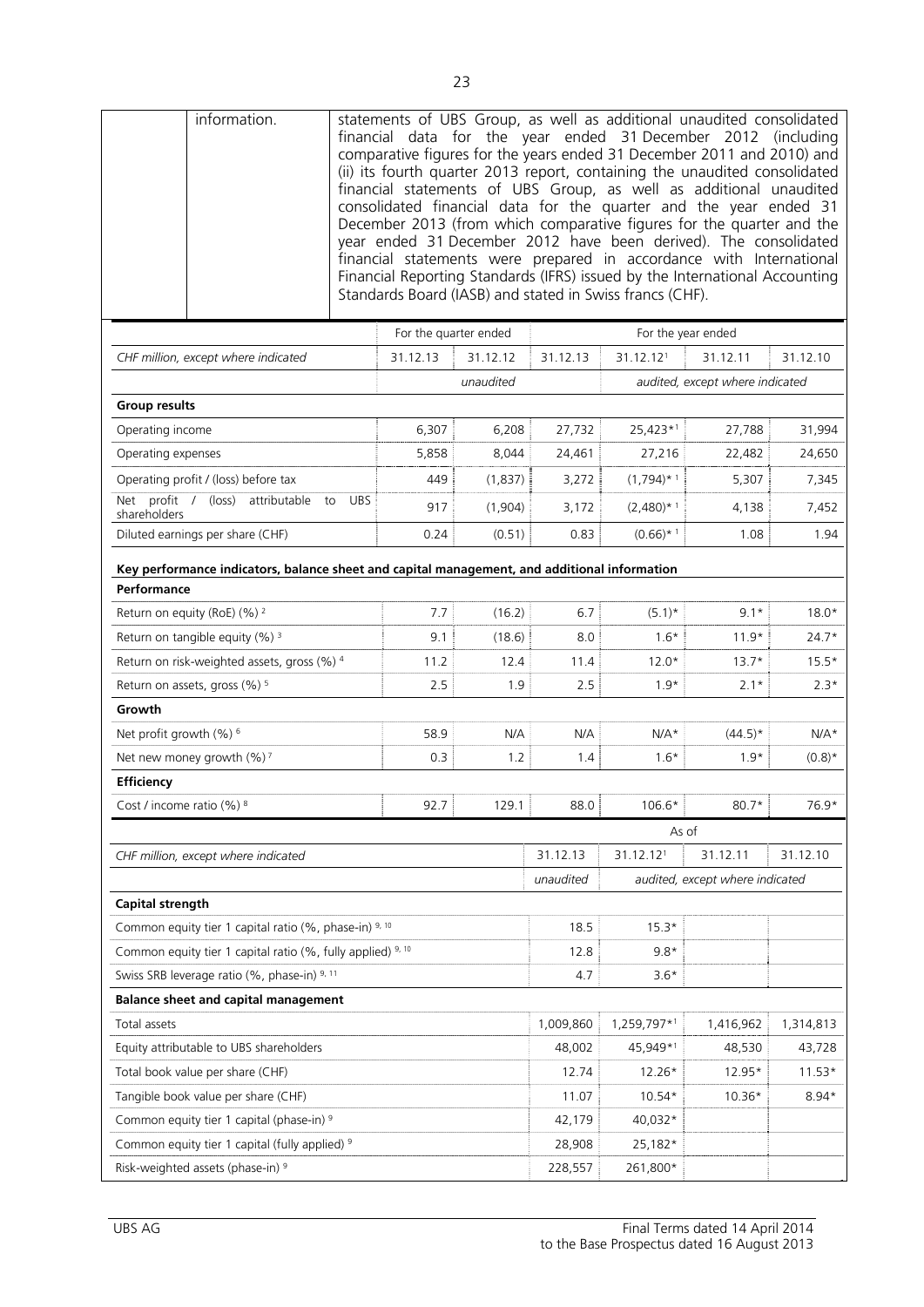| Risk-weighted assets (fully applied) <sup>9</sup>   | 225,153 | 258,113* |         |         |
|-----------------------------------------------------|---------|----------|---------|---------|
| Total capital ratio (%, phase-in) <sup>9</sup>      | 22.2    | $18.9*$  |         |         |
| Total capital ratio (%, fully applied) <sup>9</sup> | 15.4    | $11.4*$  |         |         |
| <b>Additional information</b>                       |         |          |         |         |
| Invested assets (CHF billion) <sup>12</sup>         | 2.390   | 2,230    | 2.088   | 2,075   |
| Personnel (full-time equivalents)                   | 60,205  | 62.628*  | 64.820* | 64.617* |
| Market capitalization                               | 65,007  | 54,729*  | 42.843* | 58,803* |

\* unaudited

**<sup>1</sup>** On 1 January 2013, UBS adopted IFRS 10 Consolidated Financial Statements. The comparative 2012 periods included in UBS' quarterly reports for 2013 have been restated to reflect the effect of adopting IFRS 10. Under IFRS 10, periods prior to 2012 were not required to be restated. As a result of adopting IFRS 10, the restated financial data as of or for the year ended 31 December 2012 included in this table are not the same as presented in the Annual Report 2012. As a further consequence, that financial data as of or for the year ended 31 December 2012 that would have been marked as audited, had they not been restated, are not audited and are marked in the table with this footnote 1. <sup>2</sup> Net profit / loss attributable to UBS shareholders (annualized as applicable) / average equity attributable to UBS shareholders. <sup>3</sup> Net profit / loss attributable to UBS shareholders before amortization and impairment of goodwill and intangible assets (annualized as applicable) / average equity attributable to UBS shareholders less average goodwill and intangible assets. <sup>4</sup> Operating income before credit loss (expense) or recovery (annualized as applicable) / average risk-weighted assets. Based on Basel III risk-weighted assets (phase-in) for 2013, on Basel 2.5 risk-weighted assets for 2012 and on Basel II risk-weighted assets for 2011 and 2010. <sup>5</sup> Operating income before credit loss (expense) or recovery (annualized as applicable) / average total assets. **<sup>6</sup>** Change in net profit attributable to UBS shareholders from continuing operations between current and comparison periods / net profit attributable to UBS shareholders from continuing operations of comparison period. Not meaningful and not included if either the reporting period or the comparison period is a loss period. <sup>7</sup> Net new money for the period (annualized as applicable) / invested assets at the beginning of the period. Group net new money includes net new money for Retail & Corporate and excludes interest and dividend income. <sup>8</sup> Operating expenses / operating income before credit loss (expense) or recovery. <sup>9</sup> Based on the Basel III framework as applicable to Swiss systemically relevant banks (SRB), which became effective in Switzerland on 1 January 2013. The information provided on a fully applied basis entirely reflects the effects of the new capital deductions and the phase out of ineligible capital instruments. The information provided on a phase-in basis gradually reflects those effects during the transition period. Numbers for 31 December 2012 are on a proforma basis. 10 Common equity tier 1 capital / risk-weighted assets. 11 Swiss SRB Basel III common equity tier 1 capital including lossabsorbing capital / IFRS assets, based on a capital adequacy scope of consolidation, adjusted by leverage ratio denominator specific objectives for securities financing transactions, derivatives, off-balance sheet items and capital deduction items. The Swiss SRB leverage ratio came into force on 1 January 2013. Numbers for 31 December 2012 are on a pro-forma basis.**<sup>12</sup>** Group invested assets includes ind assets for Potail & Corpor

|             | invested assets for netail & Corporate.<br>Material<br>adverse<br>change statement. | There has been no material adverse change in the prospects of UBS AG or<br>UBS Group since 31 December 2012.                                                                                                                                                                                                                                                                                                                                                                                                                                                                                                                                                                                                                                                                                                                                                                                                                                                                                                                                                              |
|-------------|-------------------------------------------------------------------------------------|---------------------------------------------------------------------------------------------------------------------------------------------------------------------------------------------------------------------------------------------------------------------------------------------------------------------------------------------------------------------------------------------------------------------------------------------------------------------------------------------------------------------------------------------------------------------------------------------------------------------------------------------------------------------------------------------------------------------------------------------------------------------------------------------------------------------------------------------------------------------------------------------------------------------------------------------------------------------------------------------------------------------------------------------------------------------------|
|             | Significant<br>changes<br>statement.                                                | There has been no significant change in the financial or trading position of<br>UBS Group or of UBS AG since 31 December 2013.                                                                                                                                                                                                                                                                                                                                                                                                                                                                                                                                                                                                                                                                                                                                                                                                                                                                                                                                            |
| <b>B.13</b> | Recent events.                                                                      | Not applicable, no recent events particular to the Issuer have occurred,<br>which are to a material extent relevant to the evaluation of the Issuer's<br>solvency.                                                                                                                                                                                                                                                                                                                                                                                                                                                                                                                                                                                                                                                                                                                                                                                                                                                                                                        |
| <b>B.14</b> | Dependence upon<br>entities<br>other<br>within the group.                           | UBS AG is the parent company of the UBS Group. As such, to a certain<br>extent, it is dependent on certain of its subsidiaries.                                                                                                                                                                                                                                                                                                                                                                                                                                                                                                                                                                                                                                                                                                                                                                                                                                                                                                                                           |
| <b>B.15</b> | Issuer's<br>principal<br>activities.                                                | UBS AG with its subsidiaries (together, "UBS Group", "Group" or "UBS")<br>draws on its 150-year heritage to serve private, institutional and corporate<br>clients worldwide, as well as retail clients in Switzerland. UBS's business<br>strategy is centered on its pre-eminent global wealth management<br>businesses and its leading universal bank in Switzerland. These businesses,<br>together with a client-focused Investment Bank and a strong, well-<br>diversified Global Asset Management business, will enable UBS to expand<br>its premier wealth management franchise and drive further growth across<br>the Group. Headquartered in Zurich and Basel, Switzerland, UBS has offices<br>in more than 50 countries, including all major financial centers.<br>According to Article 2 of the Articles of Association of UBS AG ("Articles<br>of Association") the purpose of UBS AG is the operation of a bank. Its<br>scope of operations extends to all types of banking, financial, advisory,<br>trading and service activities in Switzerland and abroad. |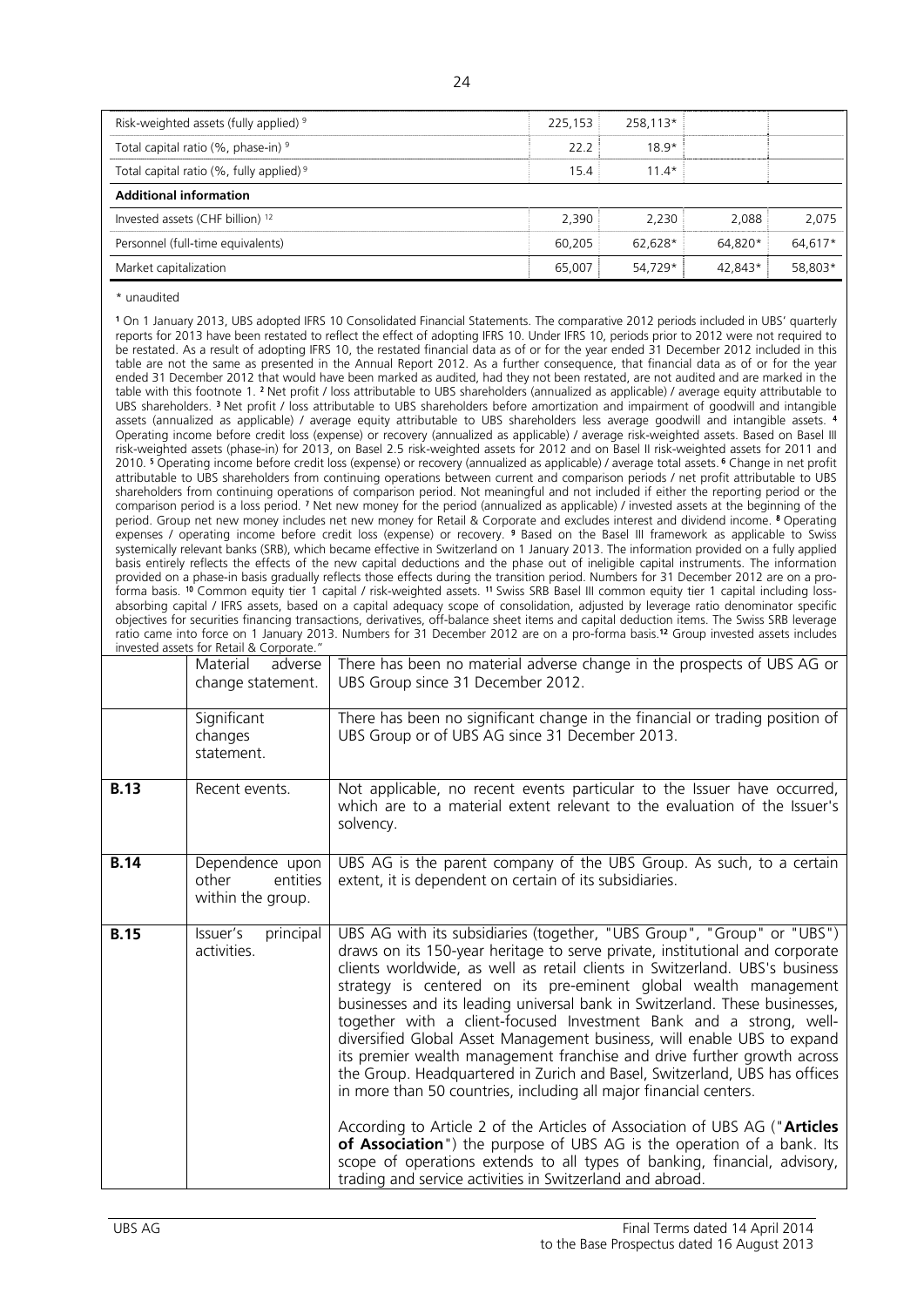| <b>B.16</b> |             |                                                                             |
|-------------|-------------|-----------------------------------------------------------------------------|
|             | Controlling | The following are the most recent notifications of holdings in UBS AG's     |
|             | persons.    | share capital filed in accordance with the Swiss Stock Exchange Act, based  |
|             |             | on UBS AG's registered share capital at the time of the disclosure:         |
|             |             | (i) 18 September 2013, Government of Singapore Investment Corp              |
|             |             |                                                                             |
|             |             | disclosed a change of its corporate name to GIC Private Limited and a       |
|             |             | holding of 6.40%; (ii) 30 September 2011, Norges Bank (the Central Bank     |
|             |             | of Norway), 3.04%; (iii) 17 December 2009, BlackRock Inc., New York,        |
|             |             | USA, 3.45%.                                                                 |
|             |             |                                                                             |
|             |             |                                                                             |
|             |             | As of 31 December 2013, the following shareholders (acting in their own     |
|             |             | name or in their capacity as nominees for other investors or beneficial     |
|             |             | owners) were registered in the share register with 3% or more of the total  |
|             |             | share capital of UBS AG: Chase Nominees Ltd., London (11.73%); GIC          |
|             |             |                                                                             |
|             |             | Private Limited, Singapore (6.39%); the US securities clearing organization |
|             |             | DTC (Cede & Co.) New York, "The Depository Trust Company" (5.89%);          |
|             |             | and Nortrust Nominees Ltd., London (3.75%).                                 |
|             |             |                                                                             |
|             |             |                                                                             |

| <b>Element</b> |                                                                                                      | <b>Section C - Securities</b>                                                                                                                                                                                                                                                                                                                                                                                                                                                                                                                                                                                                      |
|----------------|------------------------------------------------------------------------------------------------------|------------------------------------------------------------------------------------------------------------------------------------------------------------------------------------------------------------------------------------------------------------------------------------------------------------------------------------------------------------------------------------------------------------------------------------------------------------------------------------------------------------------------------------------------------------------------------------------------------------------------------------|
| C.1            | Type and the class<br>of the securities,<br>security<br>identification<br>number.                    | <b>Type and Form of Securities</b><br>The Securities are certificates.<br>The Securities are issued in uncertificated and dematerialised book-entry<br>form, and are registered for clearing through Euroclear Sweden AB<br>("Euroclear Sweden").                                                                                                                                                                                                                                                                                                                                                                                  |
|                |                                                                                                      | The Securities have the following ISIN: SE0005878170.                                                                                                                                                                                                                                                                                                                                                                                                                                                                                                                                                                              |
| C.2            | Currency of the<br>securities.                                                                       | The currency of the Securities is Swedish Krona ("SEK")<br>(the<br>"Redemption Currency").                                                                                                                                                                                                                                                                                                                                                                                                                                                                                                                                         |
| C.5            | Restrictions on the<br>free transferability<br>of the securities.                                    | Each Security is transferable in accordance with applicable law and any<br>rules and procedures for the time being of any Clearing System through<br>whose books such Security is transferred.                                                                                                                                                                                                                                                                                                                                                                                                                                     |
| C.8            | Rights attached to<br>securities,<br>the<br>including ranking<br>and limitations to<br>those rights. | <b>Governing law of the Securities</b><br>The Securities will be governed by German law ("German law governed<br>Securities").<br>The legal effects of the registration of the Securities with the relevant<br>Clearing System are governed by the laws of the jurisdiction of the Clearing<br>System.<br><b>Rights attached to the Securities</b><br>The Securities provide, subject to the Conditions of the Securities,<br>Securityholders, at maturity or upon exercise, with a claim for payment of<br>the Redemption Amount in the Redemption Currency and/or delivery of<br>the Physical Underlying in the relevant number. |
|                |                                                                                                      | Limitation of the rights attached to the Securities<br>Under the conditions set out in the Conditions, the Issuer is entitled to<br>terminate the Securities and to make certains adjustments to the<br>Conditions.                                                                                                                                                                                                                                                                                                                                                                                                                |
|                |                                                                                                      | <b>Status of the Securities</b><br>The Securities will constitute direct, unsecured and unsubordinated<br>obligations of the Issuer, ranking pari passu among themselves and with all<br>other present and future unsecured and unsubordinated obligations of the<br>Issuer, other than obligations preferred by mandatory provisions of law.                                                                                                                                                                                                                                                                                      |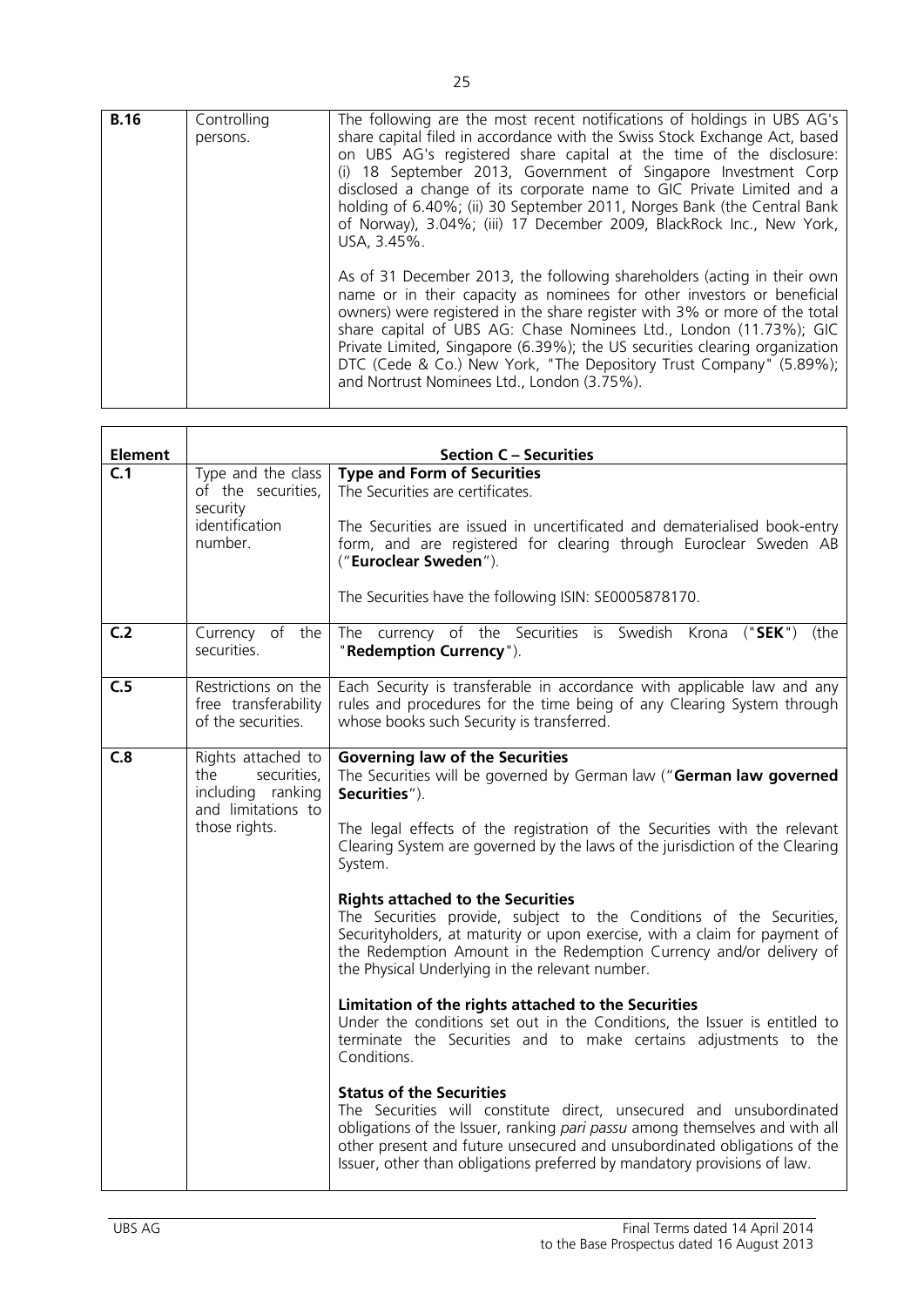| C.11 | Admission<br>to<br>trading<br>on<br>a<br>regulated market<br>or other equivalent<br>markets. | The Issuer intends to apply for listing of the Securities on NASDAQ OMX<br>Stockholm AB.                                                                                                                                                                                                                                                                                                                                                                                                                                                        |
|------|----------------------------------------------------------------------------------------------|-------------------------------------------------------------------------------------------------------------------------------------------------------------------------------------------------------------------------------------------------------------------------------------------------------------------------------------------------------------------------------------------------------------------------------------------------------------------------------------------------------------------------------------------------|
| C.15 | Influence of the<br>underlying on the<br>of<br>value<br>the<br>securities.                   | The value of the Securities during their term depends on the performance<br>of the Underlying. In case the price of the Underlying increases, also the<br>value of the Securities (disregarding any special features of the Securities) is<br>likely to increase.                                                                                                                                                                                                                                                                               |
|      |                                                                                              | In particular, the Redemption Amount, if any, to be received by the<br>Securityholder upon exercise of the Securities depends on the performance<br>of the Underlying.                                                                                                                                                                                                                                                                                                                                                                          |
|      |                                                                                              | The following features are examples describing the dependency of the<br>value of the Securities from the Underlying:                                                                                                                                                                                                                                                                                                                                                                                                                            |
|      |                                                                                              | <b>Autocallable / Express Securities</b><br>UBS Autocallable/Express Securities are suitable for Securityholders<br>expecting the price of the Underlying(s) to reach certain level(s), as<br>specified in the applicable Product Terms so that the product can early<br>redeem.                                                                                                                                                                                                                                                                |
|      |                                                                                              | In case the price of the Underlying(s) reaches certain level(s) on specific<br>Observation Dates, as specified in the applicable Product Terms, the<br>Securities will be early redeemed prior to the Maturity Date.                                                                                                                                                                                                                                                                                                                            |
|      |                                                                                              | If the UBS Autocallable/Express Securities did not expire early on any of the<br>previous Observation Dates, the UBS Autocallable / Express Security will be<br>redeemed at the Maturity Date, as specified in the applicable Product<br>Terms. The Redemption Amount in the Redemption Currency, depends on<br>the individual product structure, as specified in the applicable Product<br>Terms.                                                                                                                                              |
|      |                                                                                              | The Redemption Amount may be determined by reference to the<br>performance of one or more Underlying(s), as specified in the relevant<br>Product Terms.                                                                                                                                                                                                                                                                                                                                                                                         |
|      |                                                                                              | Payment of Coupon or other proceeds linked to the Underlying(s)<br>In addition, and as specified in the relevant Product Terms, the<br>Securityholder may during the term of the UBS Autocallable/Express<br>Securities be entitled to receive payment of a Coupon or other proceeds, if<br>applicable, as specified in the Product Terms. Such payment may, as<br>specified in the applicable Product Terms, be unconditional or conditional<br>upon a specific performance of the Underlying(s) described in the<br>applicable Product Terms. |
|      |                                                                                              | The following descriptions of several performance structures might<br>be used for the Securities described in the section above                                                                                                                                                                                                                                                                                                                                                                                                                 |
|      |                                                                                              | Underlyings<br>Securities can either depend on one single Underlying, a basket of<br>Underlyings, the best performing Underlying(s), the worst performing<br>Underlying(s) or a combination of those. Basket performances are<br>calculated as the weighted average of the performances of the individual<br>Underlying(s).                                                                                                                                                                                                                     |
|      |                                                                                              | The weightings can either be predefined or be defined during the life of<br>the product depending on certain conditions. Weights can for example<br>depend on the relative performance of the underlings or the realised                                                                                                                                                                                                                                                                                                                        |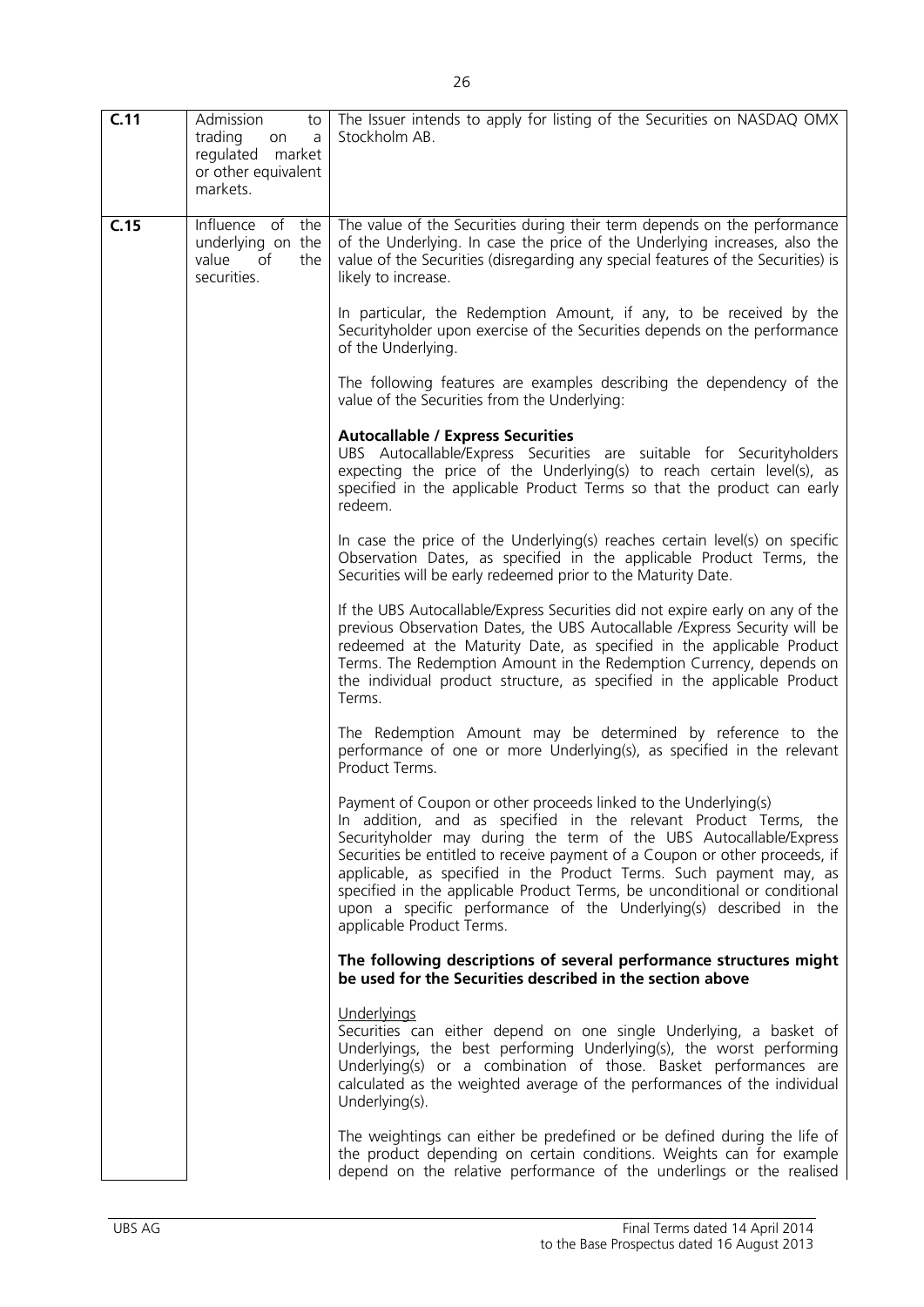| volatility of the Underlying(s).                                                                                                                                                                                                                                                                                                                                                                                                                                                                                                                                                                                                                              |
|---------------------------------------------------------------------------------------------------------------------------------------------------------------------------------------------------------------------------------------------------------------------------------------------------------------------------------------------------------------------------------------------------------------------------------------------------------------------------------------------------------------------------------------------------------------------------------------------------------------------------------------------------------------|
| Performances<br>The performance or levels of the Underlying(s) can be measured in various<br>ways.                                                                                                                                                                                                                                                                                                                                                                                                                                                                                                                                                            |
| Usually the performance is measured as the final level of the Underlying(s)<br>as a percentage of the initial level of the Underlying(s). However the final<br>level and / or the initial level can also either be defined as the average /<br>maximum / mimum level of the Underlying(s) observed within a certain<br>period. The initial level does not necessarily need to be observed on the<br>strike date of the product but can also be observed during the life of the<br>product.                                                                                                                                                                    |
| Performance can also be measured as the relative performance of one or<br>more Underlying(s) relative to the performance of one or more different<br>Underlying(s).                                                                                                                                                                                                                                                                                                                                                                                                                                                                                           |
| Performances can also have a pre-defined or a variable and/or conditional<br>cap. This means Securityholders accept a limitation of earning potential<br>("Cap") and may only participate in possible price increases (or decreases)<br>of the Underlying(s) until a certain level is reached and no further.<br>Additionally performances can also have a pre-defined or a variable and/or<br>conditional floor. This means Securityholders will have a minimum of<br>earning potential ("Floor") and may only negatively participate in possible<br>price decreases (or increases) of the Underlying(s) until a certain level is<br>reached and no further. |
| <b>Barriers</b><br>Securities can have barriers that are activated as soon as certain conditions<br>are met. Usually these barriers represent certain levels to be reached by the<br>Underlying(s) on certain observation dates.                                                                                                                                                                                                                                                                                                                                                                                                                              |
| Barriers can either be triggered by Underlying(s), performances or other<br>measures reaching certain predefined levels. Some barriers are only<br>triggered if more than one conditions are met.                                                                                                                                                                                                                                                                                                                                                                                                                                                             |
| Barriers can either be defined to be observed only on certain dates or<br>continuously.                                                                                                                                                                                                                                                                                                                                                                                                                                                                                                                                                                       |
| Barriers either lead to the removal (Kick–Out) or addition (Kick-In) of certain<br>features of the Securities. Features which are added or removed are for<br>example coupons, participations or Underlying(s).                                                                                                                                                                                                                                                                                                                                                                                                                                               |
| <b>Investment Strategies</b><br>Performance can be defined as the hypothetical performance of a certain<br>predefined investment strategy. This can for example be a strategy that<br>invests into the Underlying(s) only on certain predefined dates. Another<br>example would be a strategy that invests into the Underlying(s) dependent<br>on the realised volatility, performance, momentum or other metric of the<br>Underlying(s) level over the life of the product.                                                                                                                                                                                  |
| Bearish / Bullish / Variable Participation Rate<br>Participation is usually proportional with a certain rate (which can itself be<br>dependent on certain pre-conditions for example the performance of one<br>or more Underlying(s)) and can be either negative or positive.                                                                                                                                                                                                                                                                                                                                                                                 |
| <b>Currency Conversion</b><br>The payoff can either be in the currency of the Underlying(s) or a different<br>payoff currency. The currency exchange rate to be used to determine the<br>final payoff can either be pre-defined (quanto feature) or variable.                                                                                                                                                                                                                                                                                                                                                                                                 |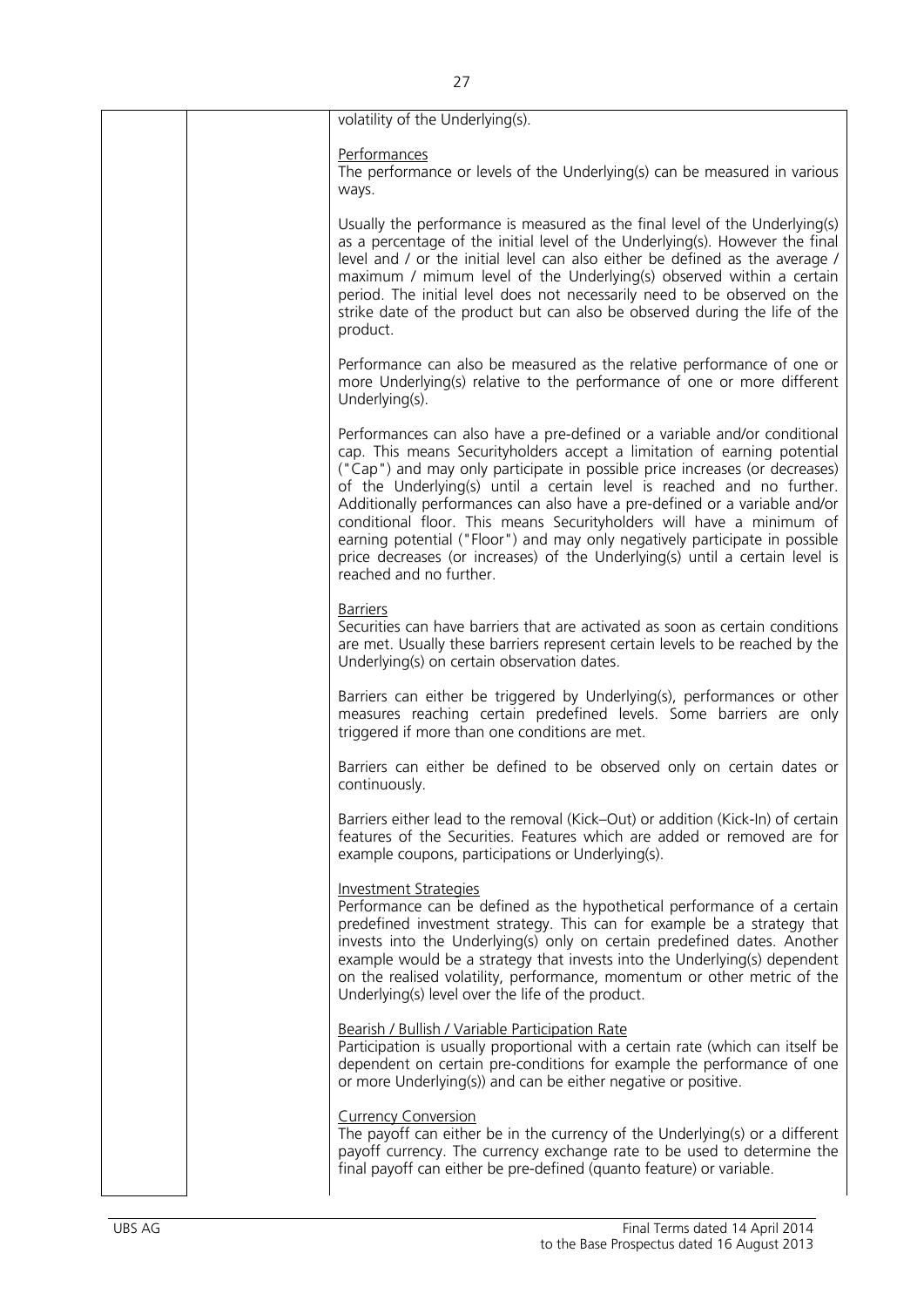|      |                                                                                         | Coupons / Other Proceeds<br>If the relevant Product Terms specify unconditional Coupon or other<br>proceeds to apply, the Securityholder is entitled to receive payment of the<br>relevant Coupon or other proceeds.<br>If the relevant Product Terms specify conditional Coupon or other proceeds<br>to apply, the Securityholder entitled to receive in a payment of the relevant<br>Coupon or other proceeds provided that relevant conditions are met. If in<br>case of a conditional Coupon or other proceeds these requirements are not<br>met, no Coupon or other proceeds are paid.<br>During their term products can therefore generate regular income. Most<br>products however do not generate unconditional income e.g. dividends or<br>interest.<br><b>Capital Protection</b><br>Only if the product feature "Capital Protection" is specified to be<br>applicable in the relevant Product Terms, the Settlement Amount is, in any<br>case, at least equal to the capital protected Minimum Amount.<br><b>Physical or Cash Settlement</b><br>Only if the product feature "Physical Settlement" is specified to be<br>applicable in the relevant Product Terms, the Product is possibly settled<br>physically. Otherwise the settlement occurs in cash payment. The<br>settlement can depend on the performance of the Underlying(s).<br><b>Issuers Call Right</b><br>If the product features Issuer's Call Right is specified to be applicable in the<br>relevant Product Terms, the Issuer has a right to call the Securities for early<br>redemption by giving notice to that effect on certain pre-defined dates.<br>The redemption value can either be pre-defined or dependent on the<br>Underlying(s) level, certain dates or other parameters.<br>Investor's Put Right<br>With the product features Investors Put Right, the Securityholder has the<br>right to put the Securities for early redemption. The redemption value can<br>either be predefined or dependent on the Underlying(s) level, certain dates<br>or other parameters. |
|------|-----------------------------------------------------------------------------------------|--------------------------------------------------------------------------------------------------------------------------------------------------------------------------------------------------------------------------------------------------------------------------------------------------------------------------------------------------------------------------------------------------------------------------------------------------------------------------------------------------------------------------------------------------------------------------------------------------------------------------------------------------------------------------------------------------------------------------------------------------------------------------------------------------------------------------------------------------------------------------------------------------------------------------------------------------------------------------------------------------------------------------------------------------------------------------------------------------------------------------------------------------------------------------------------------------------------------------------------------------------------------------------------------------------------------------------------------------------------------------------------------------------------------------------------------------------------------------------------------------------------------------------------------------------------------------------------------------------------------------------------------------------------------------------------------------------------------------------------------------------------------------------------------------------------------------------------------------------------------------------------------------------------------------------------------------------------------------------------------------------------------------------------------------------------|
| C.16 | Expiration<br>maturity date, the<br>date or<br>exercise<br>final<br>reference<br>date.  | or   Maturity Date: 22 June 2017<br>Expiration Date: 5 June 2017                                                                                                                                                                                                                                                                                                                                                                                                                                                                                                                                                                                                                                                                                                                                                                                                                                                                                                                                                                                                                                                                                                                                                                                                                                                                                                                                                                                                                                                                                                                                                                                                                                                                                                                                                                                                                                                                                                                                                                                             |
| C.17 | Settlement<br>procedure of the<br>derivative<br>securities.                             | Payments shall, in all cases subject to any applicable fiscal or other laws and<br>regulations in the place of payment or other laws and regulations to which<br>the Issuer agree to be subject, be made in accordance with the relevant<br>CA Rules to the relevant Clearing System or the relevant intermediary or to<br>its order for credit to the accounts of the relevant account holders of the<br>Clearing System or the relevant intermediary.<br>The Issuer shall be discharged from its redemption obligations or any other<br>payment or delivery obligations under these Conditions of the Securities by<br>delivery to the Clearing System in the manner described above.                                                                                                                                                                                                                                                                                                                                                                                                                                                                                                                                                                                                                                                                                                                                                                                                                                                                                                                                                                                                                                                                                                                                                                                                                                                                                                                                                                      |
| C.18 | A description<br>оf<br>how the return on<br>derivative<br>securities<br>takes<br>place. | Securityholders will receive on the relevant Maturity Date payment of the<br>Redemption Amount.                                                                                                                                                                                                                                                                                                                                                                                                                                                                                                                                                                                                                                                                                                                                                                                                                                                                                                                                                                                                                                                                                                                                                                                                                                                                                                                                                                                                                                                                                                                                                                                                                                                                                                                                                                                                                                                                                                                                                              |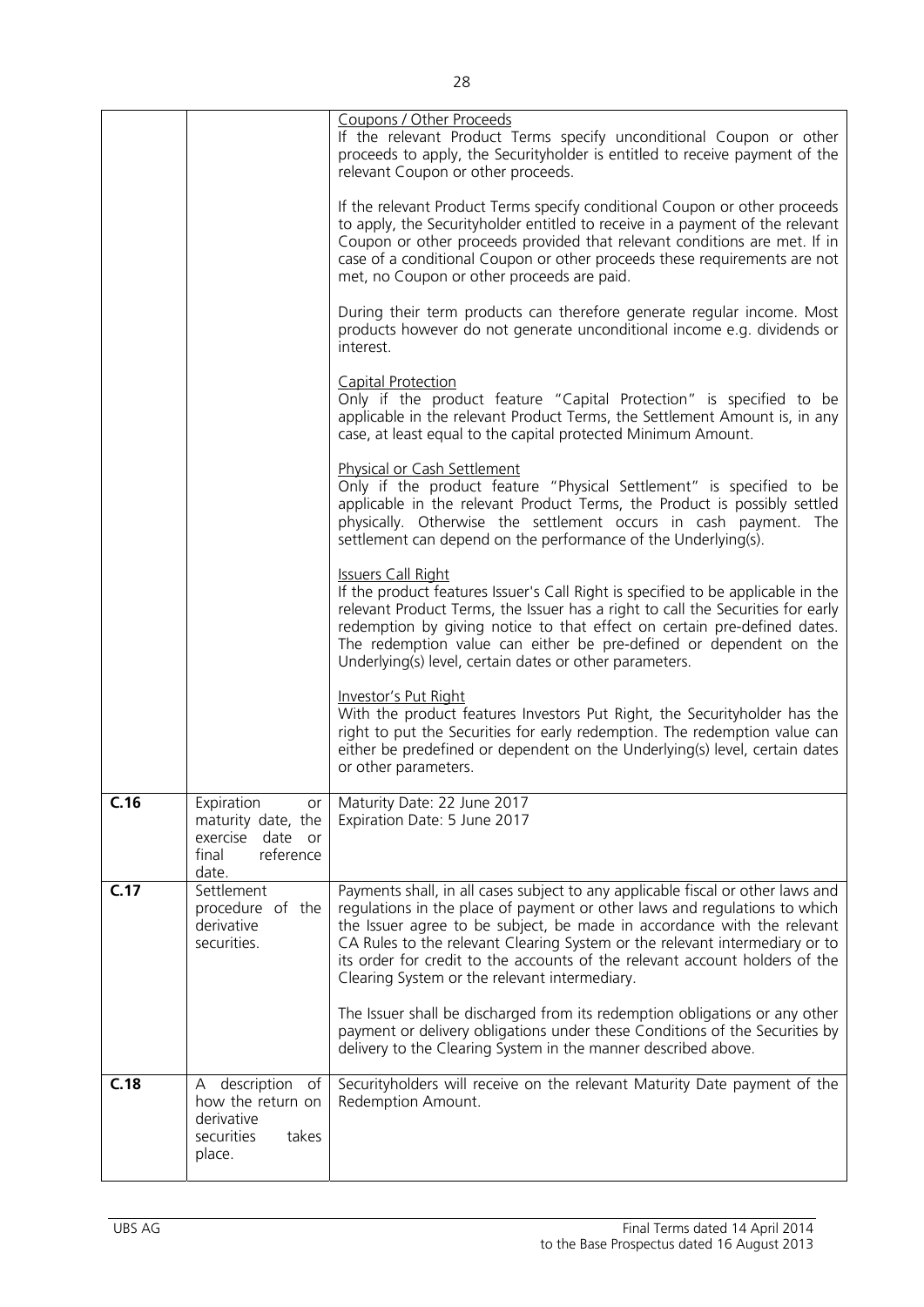| C.19 | Exercise price or Settlement Price<br>reference<br>final<br>the<br>of<br>price<br>underlying.               |                                                                                                                                                                                                                                                                                                                                                                                                                                                                                                                                                                                                                                                                                                                               |
|------|-------------------------------------------------------------------------------------------------------------|-------------------------------------------------------------------------------------------------------------------------------------------------------------------------------------------------------------------------------------------------------------------------------------------------------------------------------------------------------------------------------------------------------------------------------------------------------------------------------------------------------------------------------------------------------------------------------------------------------------------------------------------------------------------------------------------------------------------------------|
| C.20 | of<br>the<br>Type<br>underlying<br>and<br>where<br>the<br>information on the<br>underlying can be<br>found. | <b>Type of Underlying:</b><br>The underlying may consist of shares (including a certificate representing<br>shares), an Index, a currency exchange rate, a precious metal, a<br>commodity, an interest rate, a non-equity security, a fund unit, a futures<br>contract (if applicable, including determination of the Relevant Expiration<br>Months), a reference rate, a basket comprising the aforementioned assets,<br>and a portfolio comprising the aforementioned assets.<br>Type of Underlying is indices and a fund unit.<br>Information about the past and the further performance of the Underlyings<br>and their volatility can be obtained on the web-site:<br>www.hsi.com.hk (Hang Seng China Enterprises Index) |
|      |                                                                                                             | www.wienerborse.at (RDX® - Russian Depositary Index (USD))<br>www.bloomberg.com (WisdomTree India Earnings Fund and iShares<br>$\blacksquare$<br>MSCI Brazil Capped ETF)                                                                                                                                                                                                                                                                                                                                                                                                                                                                                                                                                      |

| <b>Element</b> |                                                                                                | <b>Section D - Risks</b>                                                                                                                                                                                                                                                                                                                                                                                                                                                                                                                                                                                                                                                                                                                                                                                                          |
|----------------|------------------------------------------------------------------------------------------------|-----------------------------------------------------------------------------------------------------------------------------------------------------------------------------------------------------------------------------------------------------------------------------------------------------------------------------------------------------------------------------------------------------------------------------------------------------------------------------------------------------------------------------------------------------------------------------------------------------------------------------------------------------------------------------------------------------------------------------------------------------------------------------------------------------------------------------------|
| D.2            | Key information on<br>the key risks that is<br>specific<br>and<br>individual to the<br>issuer. | The Securities entails an issuer risk, also referred to as debtor risk or credit<br>risk for prospective investors. An issuer risk is the risk that UBS AG<br>becomes temporarily or permanently unable to meet its obligations under<br>the Securities.<br><b>General insolvency risk</b>                                                                                                                                                                                                                                                                                                                                                                                                                                                                                                                                        |
|                |                                                                                                | Each investor bears the general risk that the financial situation of the Issuer<br>could deteriorate. The debt or derivative securities of the Issuer will<br>constitute immediate, unsecured and unsubordinated obligations of the<br>Issuer, which, in particular in the case of insolvency of the Issuer, rank pari<br>passu with each other and all other current and future unsecured and<br>unsubordinated obligations of the Issuer, with the exception of those that<br>have priority due to mandatory statutory provisions. The Issuer's obligations<br>relating to the Securities are not protected by any statutory or voluntary<br>deposit quarantee system or compensation scheme. In the event of<br>insolvency of the Issuer, investors may thus experience a total loss<br>of their investment in the Securities. |
|                |                                                                                                | UBS as Issuer is subject to various risks within its business activities. Such<br>risks comprise in particular the following types of risks, where all of these<br>risks might have adverse effects on the value of the Securities:                                                                                                                                                                                                                                                                                                                                                                                                                                                                                                                                                                                               |
|                |                                                                                                | Effect of downgrading of the Issuer's rating<br>$\bullet$                                                                                                                                                                                                                                                                                                                                                                                                                                                                                                                                                                                                                                                                                                                                                                         |
|                |                                                                                                | Regulatory and legislative changes may adversely affect UBS's business<br>$\bullet$<br>and ability to execute its strategic plans                                                                                                                                                                                                                                                                                                                                                                                                                                                                                                                                                                                                                                                                                                 |
|                |                                                                                                | UBS's capital strength is important in supporting UBS's strategy, client<br>$\bullet$<br>franchise and competitive position                                                                                                                                                                                                                                                                                                                                                                                                                                                                                                                                                                                                                                                                                                       |
|                |                                                                                                | UBS may not be successful in executing its announced strategic plans<br>$\bullet$                                                                                                                                                                                                                                                                                                                                                                                                                                                                                                                                                                                                                                                                                                                                                 |
|                |                                                                                                | UBS's reputation is critical to the success of its business<br>$\bullet$                                                                                                                                                                                                                                                                                                                                                                                                                                                                                                                                                                                                                                                                                                                                                          |
|                |                                                                                                | Material legal and regulatory risks arise in the conduct of UBS's<br>$\bullet$<br>business                                                                                                                                                                                                                                                                                                                                                                                                                                                                                                                                                                                                                                                                                                                                        |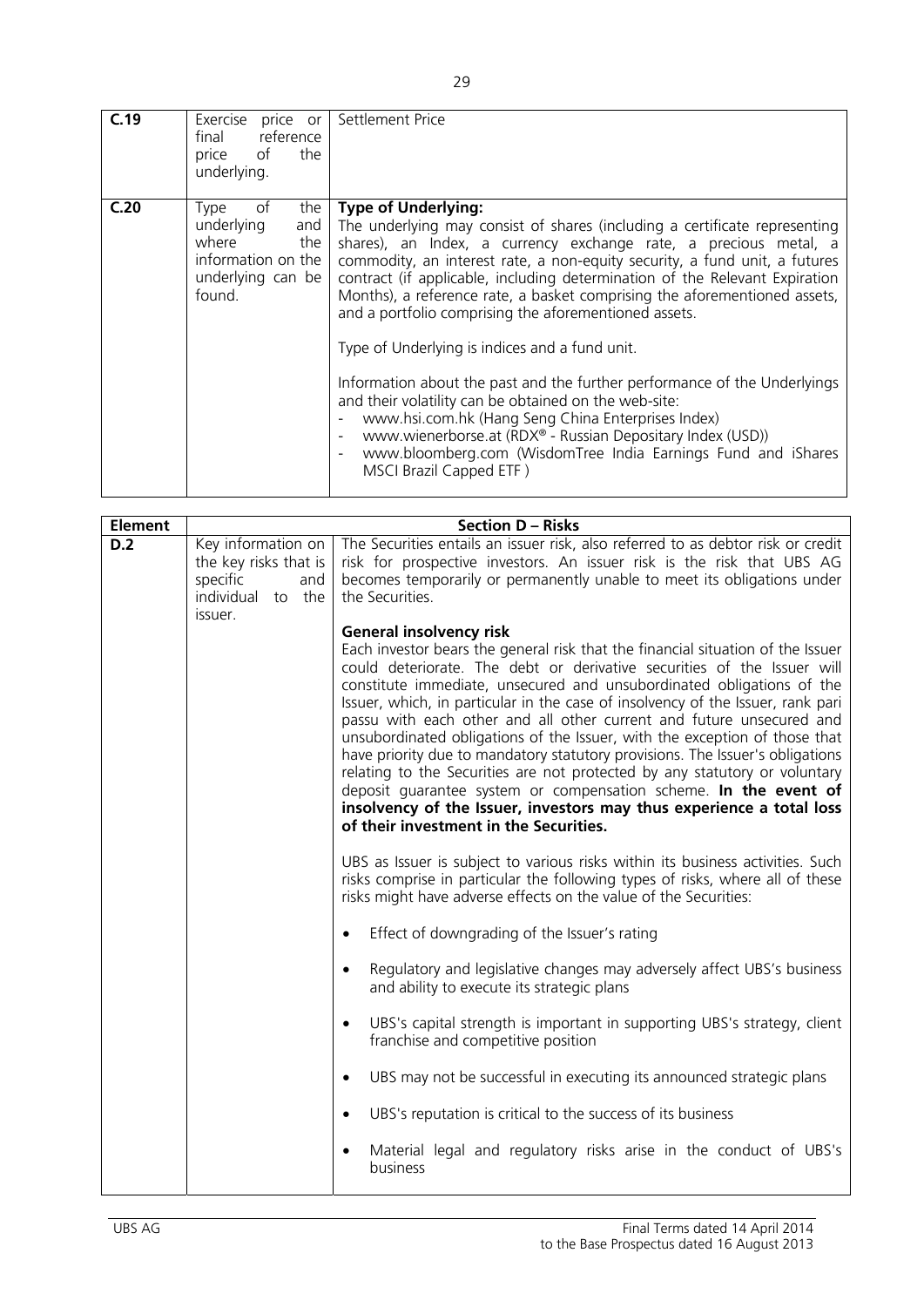|     |                                                                                                       | $\bullet$ | Performance in the financial services industry is affected by market<br>conditions and the macroeconomic climate                                                                                                                                                                                                                                                                                                                                                                                                                                                                                                                                                                                                                                                                                                                                                                                                   |
|-----|-------------------------------------------------------------------------------------------------------|-----------|--------------------------------------------------------------------------------------------------------------------------------------------------------------------------------------------------------------------------------------------------------------------------------------------------------------------------------------------------------------------------------------------------------------------------------------------------------------------------------------------------------------------------------------------------------------------------------------------------------------------------------------------------------------------------------------------------------------------------------------------------------------------------------------------------------------------------------------------------------------------------------------------------------------------|
|     |                                                                                                       | $\bullet$ | UBS holds legacy and other risk positions that may be adversely<br>affected by conditions in the financial markets; legacy risk positions<br>may be difficult to liquidate                                                                                                                                                                                                                                                                                                                                                                                                                                                                                                                                                                                                                                                                                                                                         |
|     |                                                                                                       | $\bullet$ | UBS's global presence subjects it to risk from currency fluctuations                                                                                                                                                                                                                                                                                                                                                                                                                                                                                                                                                                                                                                                                                                                                                                                                                                               |
|     |                                                                                                       | $\bullet$ | UBS is dependent upon UBS's risk management and control processes<br>to avoid or limit potential losses in UBS's trading and counterparty<br>credit businesses                                                                                                                                                                                                                                                                                                                                                                                                                                                                                                                                                                                                                                                                                                                                                     |
|     |                                                                                                       | $\bullet$ | Valuations of certain positions rely on models; models have inherent<br>limitations and may use inputs which have no observable source                                                                                                                                                                                                                                                                                                                                                                                                                                                                                                                                                                                                                                                                                                                                                                             |
|     |                                                                                                       | $\bullet$ | UBS is exposed to possible outflows of client assets in its asset-<br>gathering businesses and to changes affecting the profitability of its<br>Wealth Management business division                                                                                                                                                                                                                                                                                                                                                                                                                                                                                                                                                                                                                                                                                                                                |
|     |                                                                                                       | $\bullet$ | Liquidity and funding management are critical to UBS's ongoing<br>performance                                                                                                                                                                                                                                                                                                                                                                                                                                                                                                                                                                                                                                                                                                                                                                                                                                      |
|     |                                                                                                       | $\bullet$ | Operational risks may affect UBS's business                                                                                                                                                                                                                                                                                                                                                                                                                                                                                                                                                                                                                                                                                                                                                                                                                                                                        |
|     |                                                                                                       | $\bullet$ | UBS might be unable to identify or capture revenue or competitive<br>opportunities, or retain and attract qualified employees                                                                                                                                                                                                                                                                                                                                                                                                                                                                                                                                                                                                                                                                                                                                                                                      |
|     |                                                                                                       | $\bullet$ | UBS's financial results may be negatively affected by changes to<br>accounting standards                                                                                                                                                                                                                                                                                                                                                                                                                                                                                                                                                                                                                                                                                                                                                                                                                           |
|     |                                                                                                       | $\bullet$ | UBS's financial results may be negatively affected by changes to<br>assumptions supporting the value of UBS's goodwill                                                                                                                                                                                                                                                                                                                                                                                                                                                                                                                                                                                                                                                                                                                                                                                             |
|     |                                                                                                       | $\bullet$ | The effects of taxes on UBS's financial results are significantly<br>influenced by changes in UBS's deferred tax assets and final<br>determinations on audits by tax authorities                                                                                                                                                                                                                                                                                                                                                                                                                                                                                                                                                                                                                                                                                                                                   |
|     |                                                                                                       |           | Potential conflicts of interest                                                                                                                                                                                                                                                                                                                                                                                                                                                                                                                                                                                                                                                                                                                                                                                                                                                                                    |
| D.3 | Key information on<br>the risks that are<br>specific<br>and<br>individual<br>to<br>the<br>securities. |           | The purchase of Securities is associated with certain risks. The Issuer<br>expressly points out that the description of the risks associated with<br>an investment in the Securities describes only the key risks which<br>were known to the Issuer at the date of the Base Prospectus.                                                                                                                                                                                                                                                                                                                                                                                                                                                                                                                                                                                                                            |
|     |                                                                                                       |           | Potential investors of the Securities should recognise that the Securities<br>constitute a risk investment which can lead to a total loss of their<br>investment in the Securities. Securityholders will incur a loss, if the amouns<br>received in accordance with the Conditions of the Securities is below the<br>purchase price of the Securities (including the transaction costs). Any<br>investor bears the risk of the Issuer's financial situation worsening and the<br>potential subsequent inability of the Issuer to pay its obligations under the<br>Securities. Potential investors must therefore be prepared and able to<br>sustain a partial or even a total loss of the invested capital. Any investors<br>interested in purchasing the Securities should assess their financial<br>situation, to ensure that they are in a position to bear the risks of loss<br>connected with the Securities. |
|     |                                                                                                       |           | There are risks associated with the Securities offered in the Base Prospectus<br>which potential investors should consider carefully and be aware of before                                                                                                                                                                                                                                                                                                                                                                                                                                                                                                                                                                                                                                                                                                                                                        |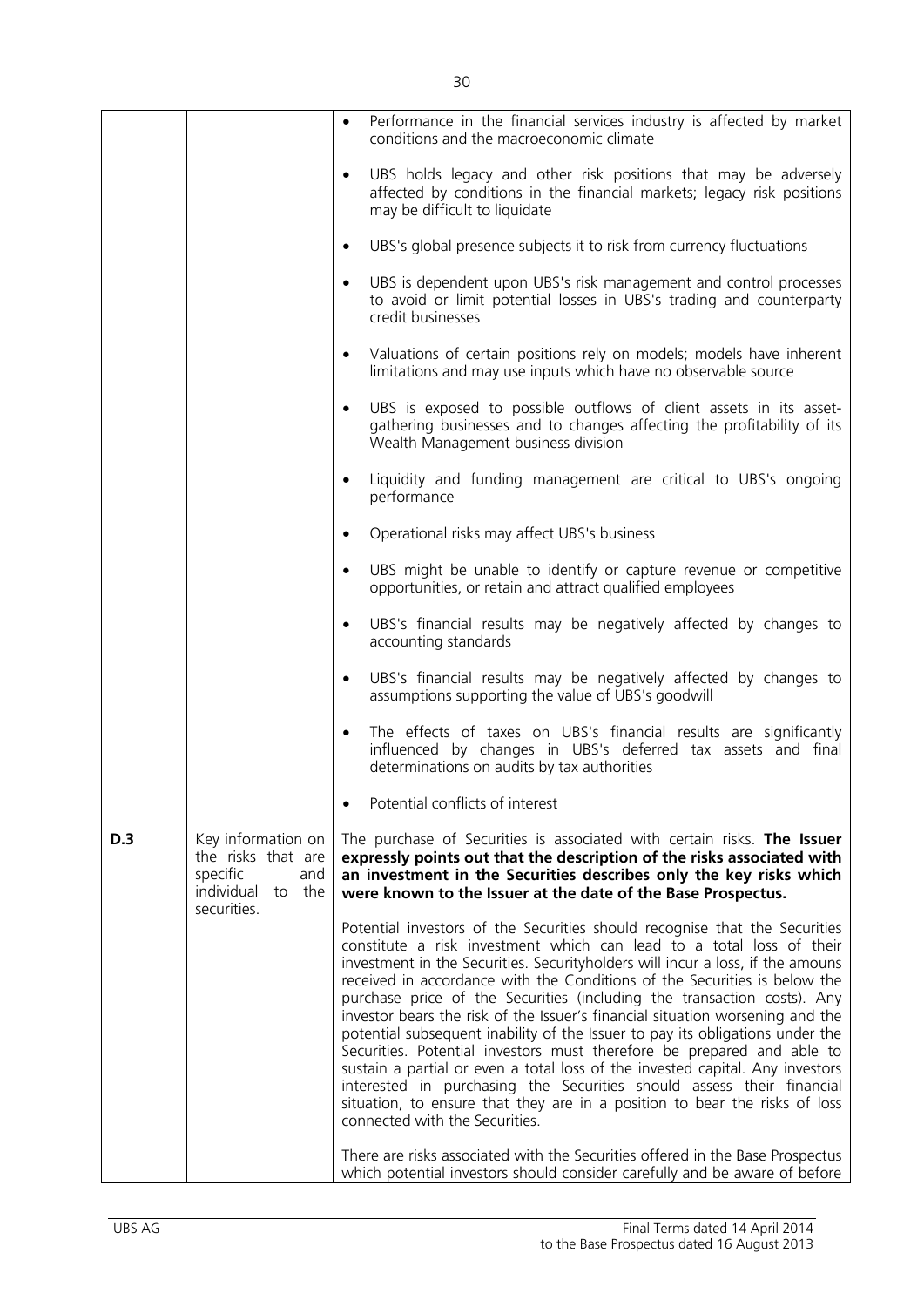| making a decision to invest in the Securities, including but not limited to<br>the following:                                                                                                                                                                                                                                                                                                                                                                                                                                                                                                                                                                                                                                                                                                                                                                                                                     |
|-------------------------------------------------------------------------------------------------------------------------------------------------------------------------------------------------------------------------------------------------------------------------------------------------------------------------------------------------------------------------------------------------------------------------------------------------------------------------------------------------------------------------------------------------------------------------------------------------------------------------------------------------------------------------------------------------------------------------------------------------------------------------------------------------------------------------------------------------------------------------------------------------------------------|
| The complexity of the Securities - The redemption structure for the<br>Securities is sometimes complex and may contain mathematical formulas or<br>relations that, for an investors, may be difficult to understand and compare<br>with other investment options. It should be noted that the relationship<br>between risk and return can be difficult to evaluate.                                                                                                                                                                                                                                                                                                                                                                                                                                                                                                                                               |
| Securities where the nominal amount isn't protected - The nominal<br>amount for some of the Securities is not capital protected, as specified in<br>the Final Terms. For those Securities there is no guarantee that the<br>redemption amount will be equal to or exceed the nominal amount.                                                                                                                                                                                                                                                                                                                                                                                                                                                                                                                                                                                                                      |
| Pricing of structured Securities - The pricing of structured Securities is<br>usually determined by the Issuer, and not on negotiated terms.                                                                                                                                                                                                                                                                                                                                                                                                                                                                                                                                                                                                                                                                                                                                                                      |
| Shares as underlying $(s)$ – Securities with shares as underlying $(s)$ is not<br>sponsored or promoted by the Issuer of the shares. The Issuer of the shares<br>has no obligation to consider the interest for the security holders why<br>measures taken by an Issuer of shares could adversely affect the market<br>value of the Securities. A Security holder is not entitled to receive payments<br>or dividends to to the same extent as a holder of the underlying shares.                                                                                                                                                                                                                                                                                                                                                                                                                                 |
| Index as underlying (s) - Securities based on indices as underlying (s) may<br>result in a less redemption amount compared to an investment directly in<br>the underlying(s). The investor of an index may add, remove, or replace<br>components or make methodological changes that may affect the level of<br>such index and in that way also have influence on the return payable to<br>investors in the Securities.                                                                                                                                                                                                                                                                                                                                                                                                                                                                                           |
| Commodity as the underlying $(s)$ – Trading with commodities is speculative<br>and can be extremely volatile as commodity prices are affected by factors<br>that are unpredictable, such as changes in the relationship between supply<br>and demand, weather patterns and government policies. Commodity<br>contracts may be traded directly between market participants "over-the-<br>counter" in trade centers that are subject to minimal or no substantive<br>regulation. This increases the risks associated with liquidity and historical<br>price of the relevant contracts. Securities that are linked to future contracts<br>for commodities may provide a different return than Securities that are<br>linked to the relevant physical commodity, as the price of a future contract<br>for a commodity generally includes a premium or a discount to the current<br>price of the underlying commodity. |
| Exposure to basket of underlying (s) - Securities where the underlying (s) is<br>composed of a basket of underlying (s), investors bear the risk of change in<br>value for each component in the basket. Where there is a high level of<br>interdependence between the individual underlying (s) in the basket, a<br>change in the value development of the components in the basket may<br>exaggerate the value development of the Securities. Additionally, a small<br>basket or a basket composed of differently weighted components makes<br>the whole basket vulnerable to changes in the value of any of the<br>underlying basket components. Any calculation or value related to a basket<br>composed of a mixture of "best of" or "worst of" components may give<br>results that to a large extent differ from results where all the components<br>in the basket is taken into account.                   |
| Automatic early redemption - Some types of Securities may be<br>automatically redeemed prior to its Maturity Date if certain conditions are<br>met. In some cases this may result in a total or partial loss of the<br>investment.                                                                                                                                                                                                                                                                                                                                                                                                                                                                                                                                                                                                                                                                                |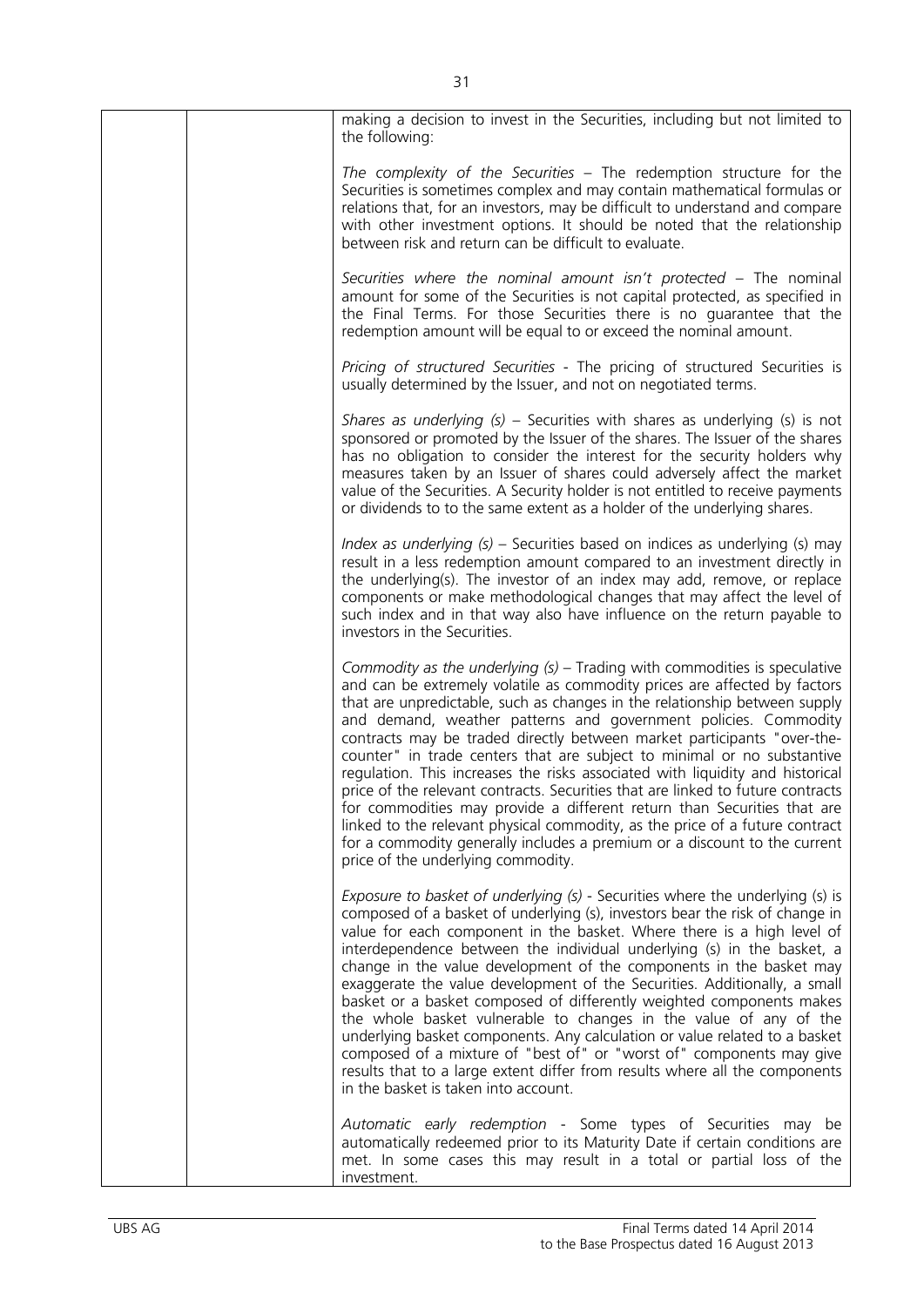|  | Warrants - The price of the underlying (s) has an impact on the price of the<br>warrants and may lead to a greater profit or loss on the investment<br>compared to if the investment had been made directly in the underlying (s).<br>Warrants have a leverage effect compared to an investment directly in the<br>underlying (s), i.e a change of the value of the underlying (s) may result in<br>an increased change in the value of the Warrant. This means that the risk<br>of investing in Warrants is larger than investing directly in the underlying<br>(s). Warrants may expire worthless. Certain Warrants may include more<br>complicated performance structures than customary Warrants and equals<br>those applicable for Certificates; hence the risks applicable for Certificates<br>may also be applicable for those Warrants.                                                                                                                                                                                                  |
|--|--------------------------------------------------------------------------------------------------------------------------------------------------------------------------------------------------------------------------------------------------------------------------------------------------------------------------------------------------------------------------------------------------------------------------------------------------------------------------------------------------------------------------------------------------------------------------------------------------------------------------------------------------------------------------------------------------------------------------------------------------------------------------------------------------------------------------------------------------------------------------------------------------------------------------------------------------------------------------------------------------------------------------------------------------|
|  | Risks associated with Certificates - If the underlying (s) becomes worthless<br>(for example, if the company that provides the underlying (s) is bankrupt),<br>the Certificate also becomes worthless. The value of a Certificate may also<br>be affected by exchange rate fluctuations - if the underlying (s) is<br>denominated in a currency other than the currency of the denomination<br>certificate. An investor should note that the entire amount invested in a<br>Security may be lost. In case the Certificate is designed to provide a return<br>in a declining market (sell or short) an increase in value of the underlying (s)<br>results in a reduction of value in the certificate. During the term of the<br>Certificate the value is affected by changes in volatility, price and dividends,<br>the underlying (s) and the market interest rate changes. If the Certificate<br>contains a Barrier level, this may mean that the redemption amount is less<br>than the nominal amount or loss of the right of specific return. |
|  | Other risks associated with the Securities may be, inter alia, changes in<br>interest rates, currency fluctuations, if the Issuer has a right to redeem the<br>Securities in advance, the complexity of the Securities, fluctuations in the<br>relevant index, other underlying (s), the financial market and if the<br>redemption amount is dependent on conditions other than the Issuer's<br>credit rating.                                                                                                                                                                                                                                                                                                                                                                                                                                                                                                                                                                                                                                   |
|  | There are also certain risks related to Securities in general, such as<br>modifications, exceptions and changes of law.                                                                                                                                                                                                                                                                                                                                                                                                                                                                                                                                                                                                                                                                                                                                                                                                                                                                                                                          |
|  | Some of the risks are attributable to circumstances beyond the Issuers'<br>control, such as the existence of an efficient secondary market, the stability<br>of the relevant clearing systems and winding up systems, and the economic<br>situation and development in the world.                                                                                                                                                                                                                                                                                                                                                                                                                                                                                                                                                                                                                                                                                                                                                                |
|  | This summary of certain risks is only a short summary of certain significant<br>risks and it is not a comprehensive description of all risk factors that are<br>attributable to the Securities. Investors should carefully review and consider<br>the risks as well as other information described in the Base Prospectus. An<br>investment in relatively complex Securities is consistent with a higher risk<br>than investing in less complex Securities. Especially, in some cases, Investors<br>may lose their entire investment or part thereof.                                                                                                                                                                                                                                                                                                                                                                                                                                                                                            |
|  | <b>Potential conflicts of interest</b><br>The Issuer and affiliated companies may participate in transactions related<br>to the Securities in some way, for their own account or for account of a<br>client. Such transactions may not serve to benefit the Securityholders and<br>may have a positive or negative effect on the value of the Underlying, and<br>consequently on the value of the Securities. Furthermore, companies<br>affiliated with the Issuer may become counterparties in hedging<br>transactions relating to obligations of the Issuer stemming from the<br>Securities. As a result, conflicts of interest can arise between companies<br>affiliated with the Issuer, as well as between these companies and<br>investors, in relation to obligations regarding the calculation of the price of<br>the Securities and other associated determinations. In addition, the Issuer                                                                                                                                            |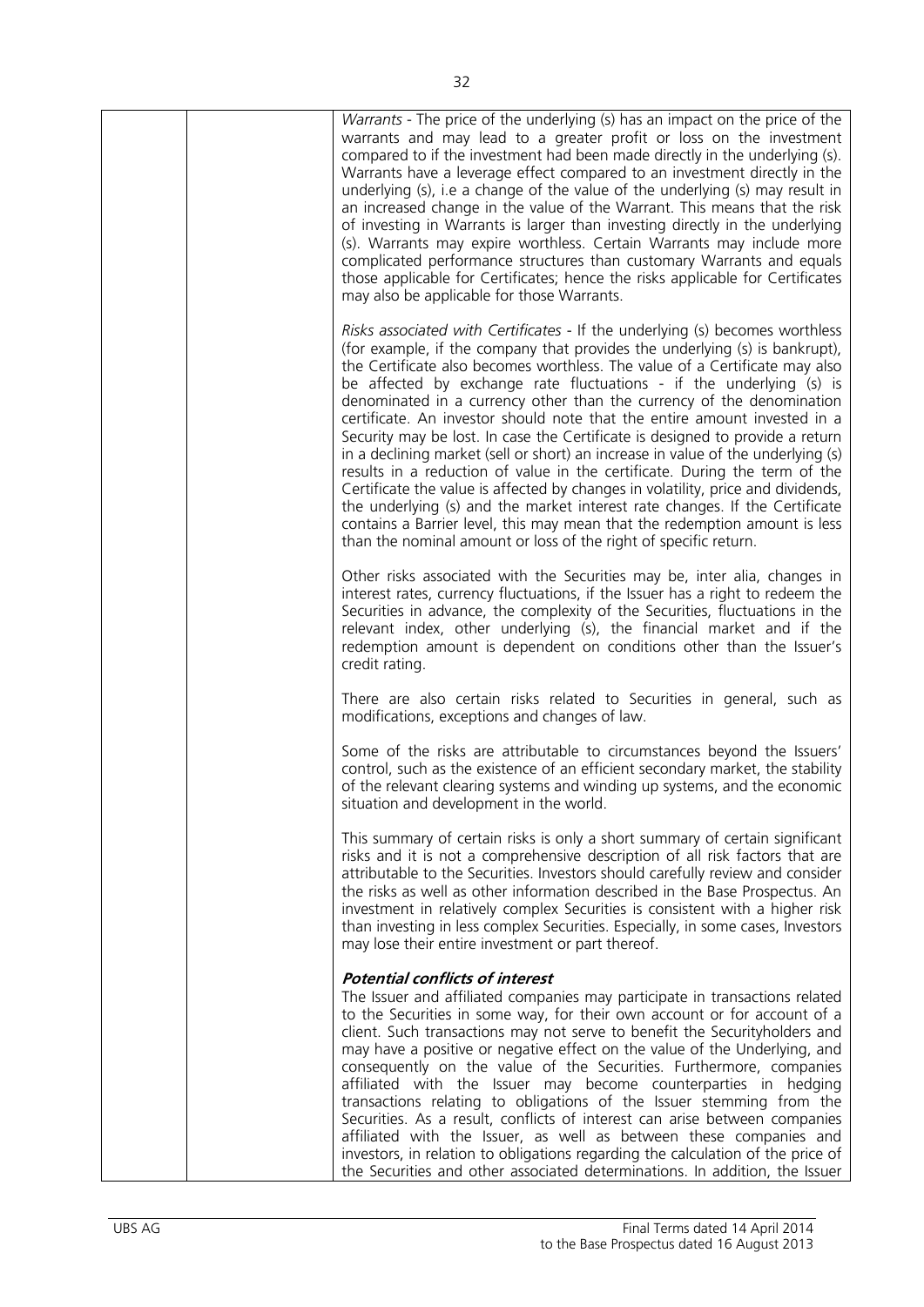| and its affiliates may act in other capacities with regard to the Securities,<br>such as calculation agent, paying agent and administrative agent and/or<br>index sponsor.                                                                                                                                                                                                                                                                                                                                                                                                                                                                                                                                                                                                                                                                                                                                                                                                                                                                                                                                                                                                                             |
|--------------------------------------------------------------------------------------------------------------------------------------------------------------------------------------------------------------------------------------------------------------------------------------------------------------------------------------------------------------------------------------------------------------------------------------------------------------------------------------------------------------------------------------------------------------------------------------------------------------------------------------------------------------------------------------------------------------------------------------------------------------------------------------------------------------------------------------------------------------------------------------------------------------------------------------------------------------------------------------------------------------------------------------------------------------------------------------------------------------------------------------------------------------------------------------------------------|
| Growth of the value of the underlying(s) - With structured Securities the<br>investors' right to return and sometimes repayment of the nominal amount<br>depends on the current yield structure and the underlying assets and their<br>growth of value. The value of Securities is affected by the value of the<br>underlying assets at certain times during the security's maturity, the<br>fluctuations of the prices on the underlying assets, the expectations about<br>future volatility, market interest rates and expected dividends on the<br>underlying assets.                                                                                                                                                                                                                                                                                                                                                                                                                                                                                                                                                                                                                               |
| Fluctuations of currency - When the underlying (s) is denominated in a<br>currency other than the currency of the Security, currency fluctuations may<br>affect the return on the instruments. The exchange rates for foreign<br>currencies may be affected by complex political and economic factors,<br>including the relative inflation rates, balance of payments between<br>countries, the size of the government budget surplus or deficit and<br>monetary, fiscal and or trade policy that is followed by the relevant<br>currencies governments. Currency fluctuations may affect the value or level<br>of the underlying assets in complex ways. In case of currency fluctuations<br>the value or level of the underlying assets will vary and the value or level of<br>the Securities may decrease. If the value or level of one or more underlying<br>(s) is issued in a currency other than the currency in which the instrument is<br>issued, investors may be exposed to an increased risk attributable to<br>exchange rates for foreign currencies. Former exchange rates for foreign<br>currencies are not necessarily indications of future exchange rates for<br>foreign currencies. |
| <b>General risks related to the Securities</b>                                                                                                                                                                                                                                                                                                                                                                                                                                                                                                                                                                                                                                                                                                                                                                                                                                                                                                                                                                                                                                                                                                                                                         |
| Termination and Early Redemption at the option of the Issuer<br>Potential investors in the Securities should furthermore be aware that the<br>Issuer is, pursuant to the Conditions of the Securities, under certain<br>circumstances, entitled to terminate and redeem the Securities in total prior<br>to the scheduled Maturity Date. In this case the Securityholder is in<br>accordance with the Conditions of the Securities entitled to demand the<br>payment of a redemption amount in relation to this early redemption.<br>However, the Securityholder is not entitled to request any further payments<br>on the Securities after the relevant termination date. Furthermore, the<br>Termination Amount, if any, payable in the case of an early redemption of<br>the Securities by the Issuer can be considerably below the amount, which<br>would be payable at the scheduled end of the term of the Securities.                                                                                                                                                                                                                                                                           |
| The Securityholder, therefore, bears the risk of not participating in the<br>performance of the Underlying to the expected extent and during the<br>expected period.                                                                                                                                                                                                                                                                                                                                                                                                                                                                                                                                                                                                                                                                                                                                                                                                                                                                                                                                                                                                                                   |
| In the case of a termination of the Securities by the Issuer, the<br>Securityholder bears the risk of a reinvestment, i.e. the investor bears the<br>risk that it will have to re-invest the Termination Amount, if any, paid by<br>the Issuer in the case of termination at market conditions, which are less<br>favourable than those prevailing at the time of the acquisition of the<br>Securities.                                                                                                                                                                                                                                                                                                                                                                                                                                                                                                                                                                                                                                                                                                                                                                                                |
| Adverse impact of adjustments of the Security Right<br>It cannot be excluded that certain events occur or certain measures are                                                                                                                                                                                                                                                                                                                                                                                                                                                                                                                                                                                                                                                                                                                                                                                                                                                                                                                                                                                                                                                                         |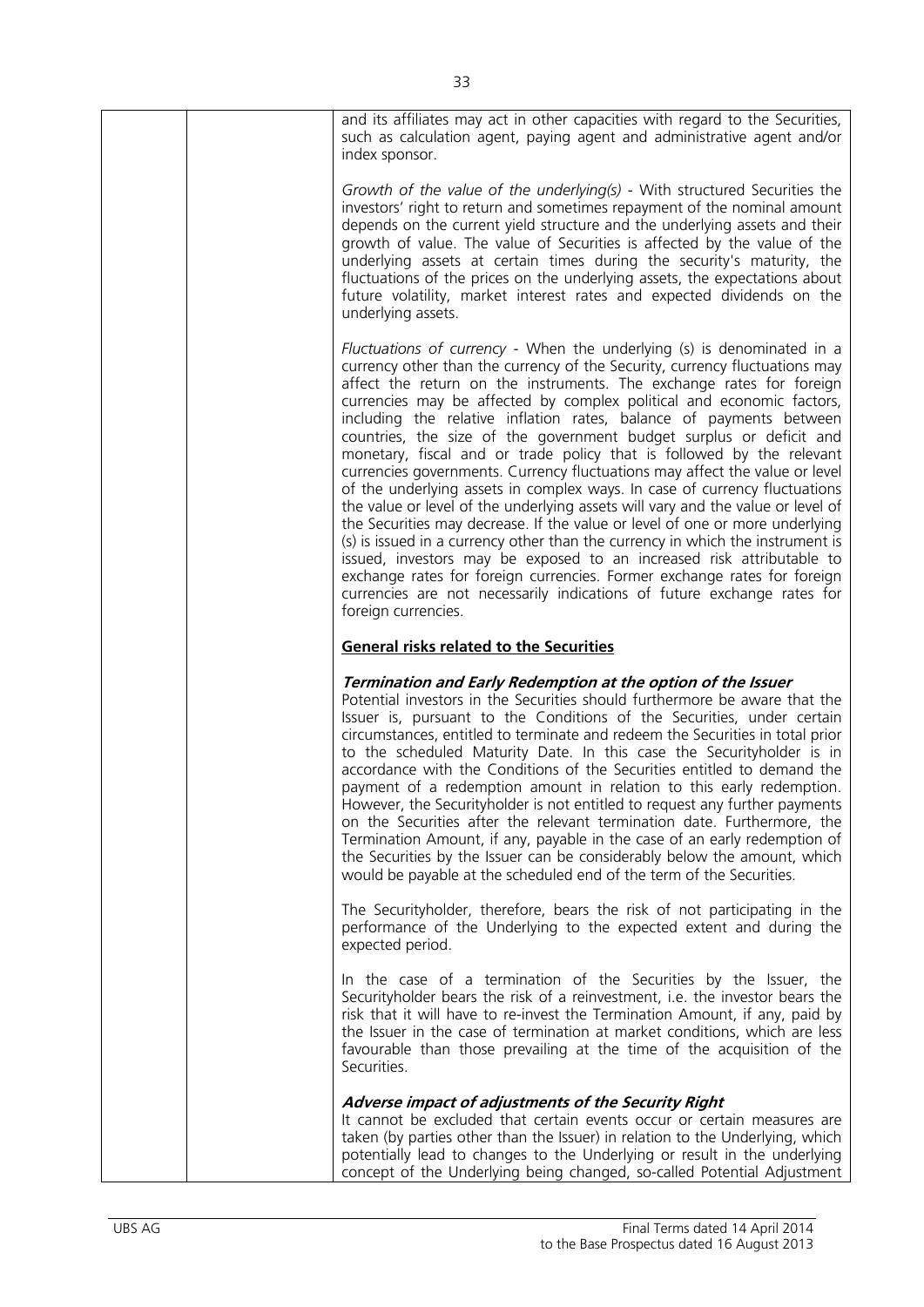| Events. In the case of the occurrence of a Potential Adjustment Event, the<br>Issuer shall be entitled to effect adjustments according to the Conditions of<br>the Securities to account for these events or measures. These adjustments<br>might have a negative impact on the value of the Securities.                                                                                                                                                                                                                                                                                                                                                                                                                                                                                                                                                                                                                                                                                                                          |
|-----------------------------------------------------------------------------------------------------------------------------------------------------------------------------------------------------------------------------------------------------------------------------------------------------------------------------------------------------------------------------------------------------------------------------------------------------------------------------------------------------------------------------------------------------------------------------------------------------------------------------------------------------------------------------------------------------------------------------------------------------------------------------------------------------------------------------------------------------------------------------------------------------------------------------------------------------------------------------------------------------------------------------------|
| Trading in the Securities / Illiquidity<br>It is not possible to predict if and to what extent a secondary market may<br>develop in the Securities or at what price the Securities will trade in the<br>secondary market or whether such market will be liquid or illiquid.                                                                                                                                                                                                                                                                                                                                                                                                                                                                                                                                                                                                                                                                                                                                                       |
| Applications will be or have been made to the Security Exchange(s)<br>specified for admission or listing of the Securities. If the Securities are<br>admitted or listed, no assurance is given that any such admission or listing<br>will be maintained. The fact that the Securities are admitted to trading or<br>listed does not necessarily denote greater liquidity than if this were not the<br>case. If the Securities are not listed or traded on any exchange, pricing<br>information for the Securities may be more difficult to obtain and the<br>liquidity of the Securities may be adversely affected. The liquidity of the<br>Securities may also be affected by restrictions on the purchase and sale of<br>the Securities in some jurisdictions. Additionally, the Issuer has the right<br>(but no obligation) to purchase Securities at any time and at any price in<br>the open market or by tender or private agreement. Any Securities so<br>purchased may be held or resold or surrendered for cancellation. |
| In addition, it cannot be excluded that the number of Securities actually<br>issued and purchased by investors is less than the intended Aggregate<br>Nominal Amount of the Securities. Consequently, there is the risk that due<br>to the low volume of Securities actually issued the liquidity of the Securities<br>is lower than if all Securities were issued and purchased by investors.                                                                                                                                                                                                                                                                                                                                                                                                                                                                                                                                                                                                                                    |
| The Manager intends, under normal market conditions, to provide bid and<br>offer prices for the Securities of an issue on a regular basis. However, the<br>Manager makes no firm commitment to the Issuer to provide liquidity by<br>means of bid and offer prices for the Securities, and assumes no legal<br>obligation to quote any such prices or with respect to the level or<br>determination of such prices. Potential investors therefore should not rely<br>on the ability to sell Securities at a specific time or at a specific price.                                                                                                                                                                                                                                                                                                                                                                                                                                                                                 |
| <b>Borrowed funds</b><br>If the purchase of Securities is financed by borrowed funds and investors'<br>expectations are not met, they not only suffer the loss incurred under the<br>Securities, but in addition also have to pay interest on and repay the loan.<br>This produces a substantial increase in investors' risk of loss. Investors of<br>Securities should never rely on being able to redeem and pay interest on<br>the loan through gains from a Securities transaction. Rather, before<br>financing the purchase of a Security with borrowed funds, the investors'<br>financial situations should be assessed, as to their ability to pay interest on<br>or redeem the loan immediately, even if they incur losses instead of the<br>expected gains.                                                                                                                                                                                                                                                              |
| <b>Taxation in relation to the Securities</b><br>Potential investors should be aware that they may be required to pay taxes<br>or other documentary charges or duties in accordance with the laws and<br>practices of the country where the Securities are transferred or other<br>jurisdictions. In some jurisdictions, no official statements of the tax<br>authorities or court decisions may be available for innovative financial<br>instruments such as the Securities. Potential investors are advised not to<br>rely upon the tax summary contained in the Base Prospectus but to ask for<br>their own tax adviser's advice on their individual taxation with respect to<br>the acquisition, sale and redemption of the Securities. Only these advisors<br>are in a position to duly consider the specific situation of the potential                                                                                                                                                                                     |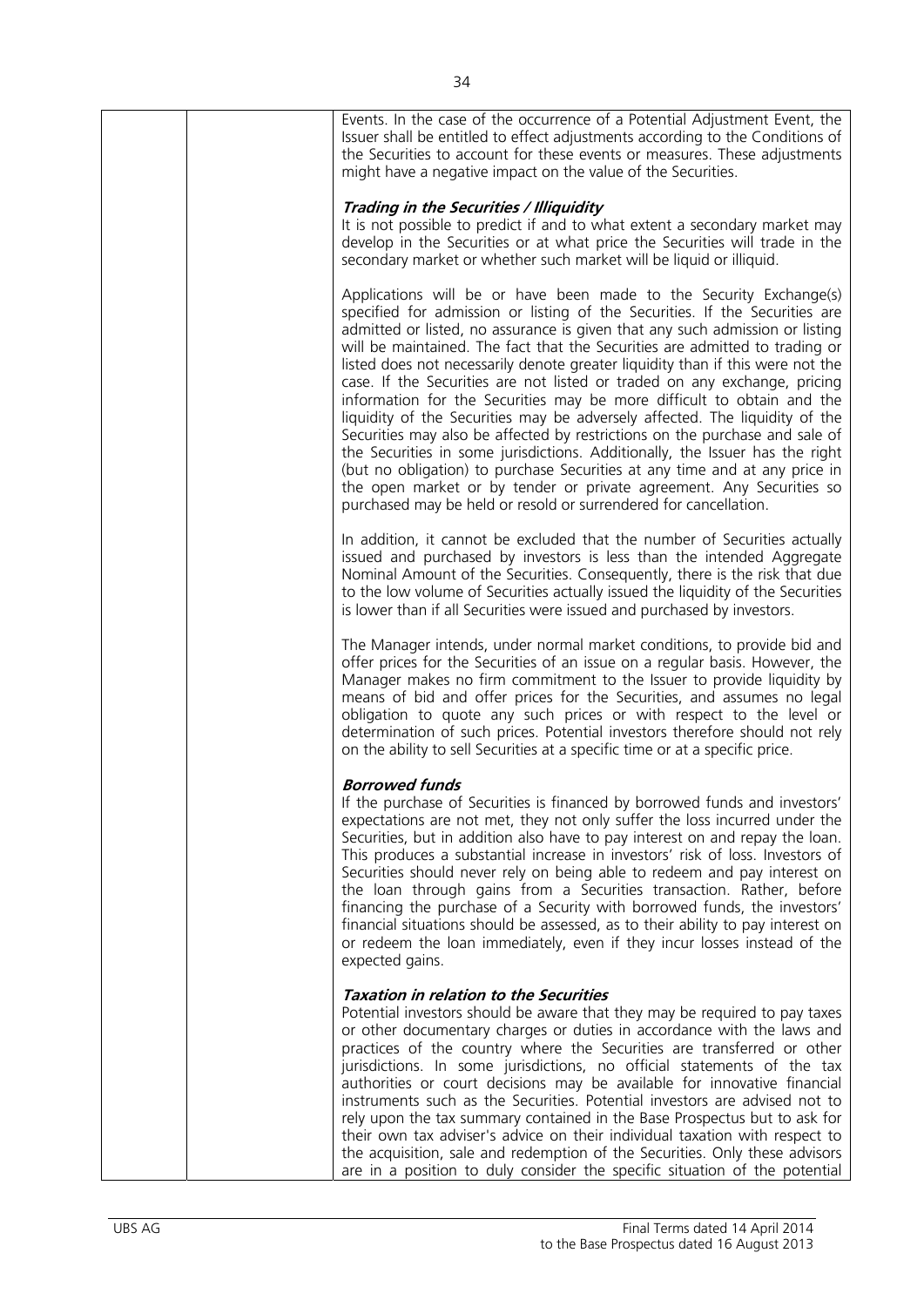|     |                                                                                                                             | investor.                                                                                                                                                                                                                                                                                                                                                                                                                                                                                                                                                                                                                                                                                                                                                                                                                                                                                                                                                                                                                                                                                                                                                                                                                                                                                                                                                                                     |
|-----|-----------------------------------------------------------------------------------------------------------------------------|-----------------------------------------------------------------------------------------------------------------------------------------------------------------------------------------------------------------------------------------------------------------------------------------------------------------------------------------------------------------------------------------------------------------------------------------------------------------------------------------------------------------------------------------------------------------------------------------------------------------------------------------------------------------------------------------------------------------------------------------------------------------------------------------------------------------------------------------------------------------------------------------------------------------------------------------------------------------------------------------------------------------------------------------------------------------------------------------------------------------------------------------------------------------------------------------------------------------------------------------------------------------------------------------------------------------------------------------------------------------------------------------------|
|     |                                                                                                                             | Payments under the Securities may be subject to U.S. withholding<br>under FATCA                                                                                                                                                                                                                                                                                                                                                                                                                                                                                                                                                                                                                                                                                                                                                                                                                                                                                                                                                                                                                                                                                                                                                                                                                                                                                                               |
|     |                                                                                                                             | The Issuer and other financial institutions through which payments on the<br>Securities are made may be required to withhold at a rate of up to 30 per<br>cent. on all, or a portion of, payments made after 31 December 2016 in<br>respect of any Securities which are issued (or materially modified) after<br>1 January 2014 or that are treated as equity for U.S. federal tax purposes<br>whenever issued, pursuant to Sections 1471 through 1474 of the U.S.<br>Internal Revenue Code (commonly referred to as "FATCA", the Foreign<br>Account Tax Compliance Act).                                                                                                                                                                                                                                                                                                                                                                                                                                                                                                                                                                                                                                                                                                                                                                                                                     |
|     |                                                                                                                             | The Issuer is a foreign financial institution (" $FFI$ ") for the purposes of<br>FATCA. If the Issuer becomes obliged to provide certain information on its<br>account holders pursuant to a FATCA agreement with the U.S. Internal<br>Revenue Service ("IRS") (i.e. the Issuer is a "Participating FFI") then<br>withholding may be triggered if: (i) an investor does not provide<br>information sufficient for the relevant Participating FFI to determine<br>whether the investor is a U.S. person or should otherwise be treated as<br>holding a "United States Account" of the Issuer, (ii) an investor does not<br>consent, where necessary, to have its information disclosed to the IRS or<br>(iii) any FFI that is an investor, or through which payment on the Securities<br>is made, is not a Participating FFI. An investor that is an FFI that is withheld<br>upon generally will be able to obtain a refund only to the extent an<br>applicable income tax treaty with the United States entitles such institution<br>to a reduced rate of tax on the payment that was subject to withholding<br>under these rules, provided the required information is furnished in a<br>timely manner to the IRS. Holders of Securities should, consequently, be<br>aware that payments under the Securities may under certain circumstances<br>be subject to U.S. withholding under FATCA. |
|     |                                                                                                                             | <b>Changes in Taxation in relation to the Securities</b><br>The considerations concerning the taxation of the Securities set forth in the<br>Base Prospectus reflect the opinion of the Issuer on the basis of the legal<br>situation identifiable as of the date hereof. However, a different tax<br>treatment by the fiscal authorities and tax courts cannot be excluded. Each<br>investor should seek the advice of his or her personal tax consultant before<br>deciding whether to purchase the Securities.<br>Neither the Issuer nor the Manager assumes any responsibility vis-à-vis the<br>Securityholders for the tax consequences of an investment in the Securities.                                                                                                                                                                                                                                                                                                                                                                                                                                                                                                                                                                                                                                                                                                              |
| D.6 | Risk warning to the<br>effect<br>that<br>investors may lose<br>the value of their<br>entire<br>investment<br>or part of it. | Even when the Securities are capital protected at maturity to the extent of<br>the Minimum Amount and, hence, the risk of a loss is initially limited, each<br>investor in the Securities bears the risk of the Issuer's financial situation<br>worsening. Potential investors must therefore be prepared and able to<br>sustain a partial or even a <b>total loss</b> of their entire investment.                                                                                                                                                                                                                                                                                                                                                                                                                                                                                                                                                                                                                                                                                                                                                                                                                                                                                                                                                                                            |

| <b>Element</b> |                 | <b>Section E - Offer</b>                                                                                                                                                                                                                                                                                                                                                                                            |
|----------------|-----------------|---------------------------------------------------------------------------------------------------------------------------------------------------------------------------------------------------------------------------------------------------------------------------------------------------------------------------------------------------------------------------------------------------------------------|
| E.2b           | proceeds.       | Reasons for the   Not applicable. Reasons for the offer and use of proceeds are not different<br>offer and use of $\int$ from making profit and/or hedging certain risks.                                                                                                                                                                                                                                           |
| E.3            | Terms<br>offer. | and It has been agreed that, on or after the respective Issue Date of the<br>conditions of the Securities, the Manager may purchase Securities and shall place the<br>Securities for sale at the Issue Price under terms subject to change in the<br>Public Offer Jurisdictions during the Subscription Period (as defined below).<br>The Issue Price was fixed at the Start of the public offer of the Securities. |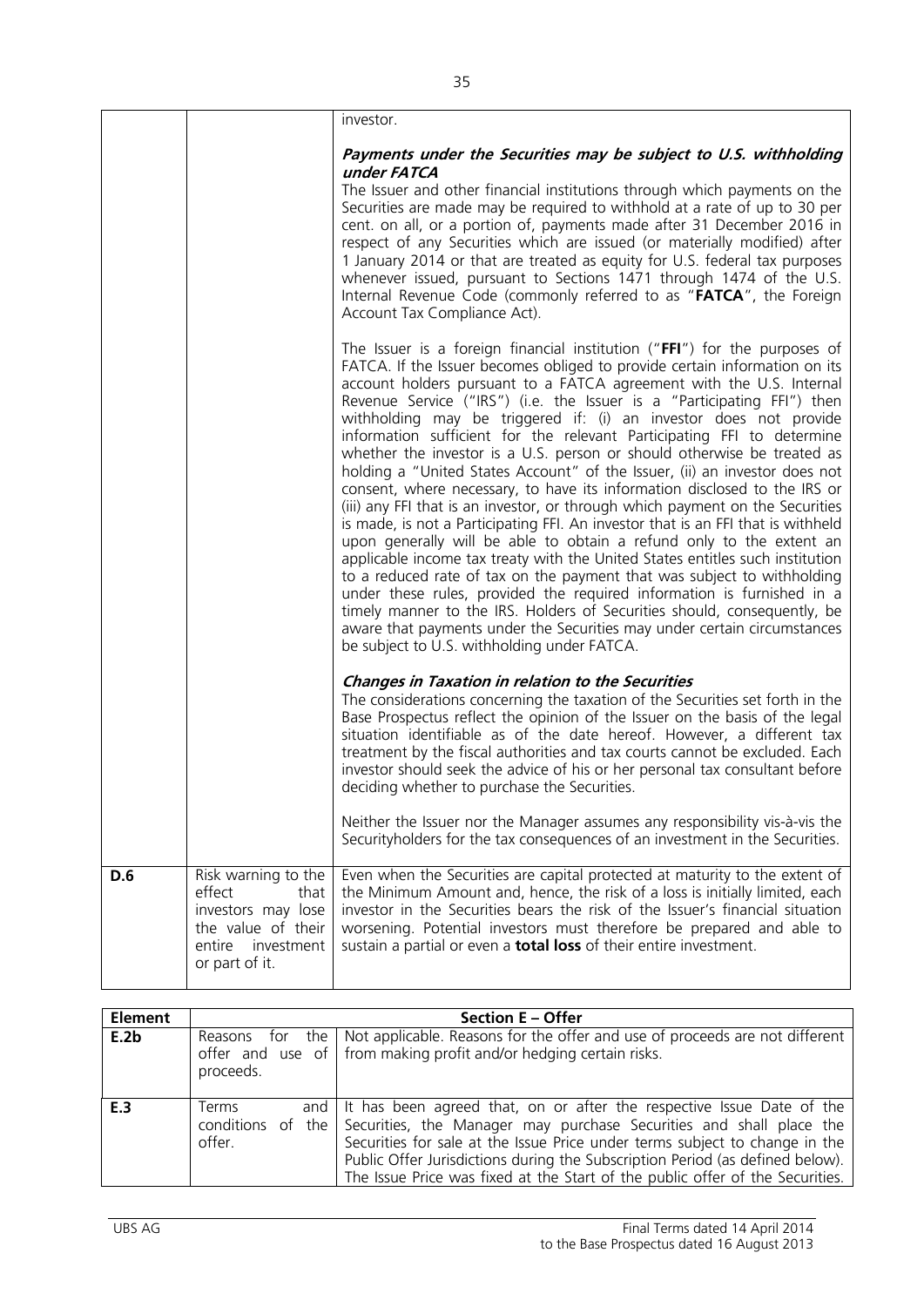|     |                                                                                                                      | After closing of the Subscription Period the selling price will be adjusted on<br>a continual basis to reflect the prevailing market situation.<br>The Securities may be subscribed from the Manager during normal banking<br>hours during 14 April 2014 and 28 May 2014 (the<br>"Subscription<br><b>Period</b> "). The<br>Issue Price<br>per Security is<br>payable<br>on<br>23 June 2014 (the "Initial Payment Date").<br>The Issuer reserves the right to earlier close or to extend the Subscription<br>Period if market conditions so require.<br>After the Initial Payment Date, the appropriate number of Securities shall<br>be credited to the investor's account in accordance with the rules of the<br>corresponding Clearing System. If the Subscription Period is shortened or<br>extended, the Initial Payment Date may also be brought forward or<br>postponed. |
|-----|----------------------------------------------------------------------------------------------------------------------|--------------------------------------------------------------------------------------------------------------------------------------------------------------------------------------------------------------------------------------------------------------------------------------------------------------------------------------------------------------------------------------------------------------------------------------------------------------------------------------------------------------------------------------------------------------------------------------------------------------------------------------------------------------------------------------------------------------------------------------------------------------------------------------------------------------------------------------------------------------------------------|
| E.4 | Interest<br>that<br>is<br>material<br>the<br>to<br>issue/offer<br>incl.<br>conflicting<br>interests.                 | Save for the Manager regarding its fees, as far as the Issuer is aware, no<br>person involved in the issue of the Securities has an interest material to the<br>offer.                                                                                                                                                                                                                                                                                                                                                                                                                                                                                                                                                                                                                                                                                                         |
| E.7 | Estimated expenses<br>charged<br>to<br>the<br>investor<br>the<br>by<br>the<br><i>issuer</i><br><b>or</b><br>offeror. | Not applicable<br>Neither the relevant Issuer nor the Manager charges the investors in the<br>Securities any expenses in connection with the issue of the Securities.                                                                                                                                                                                                                                                                                                                                                                                                                                                                                                                                                                                                                                                                                                          |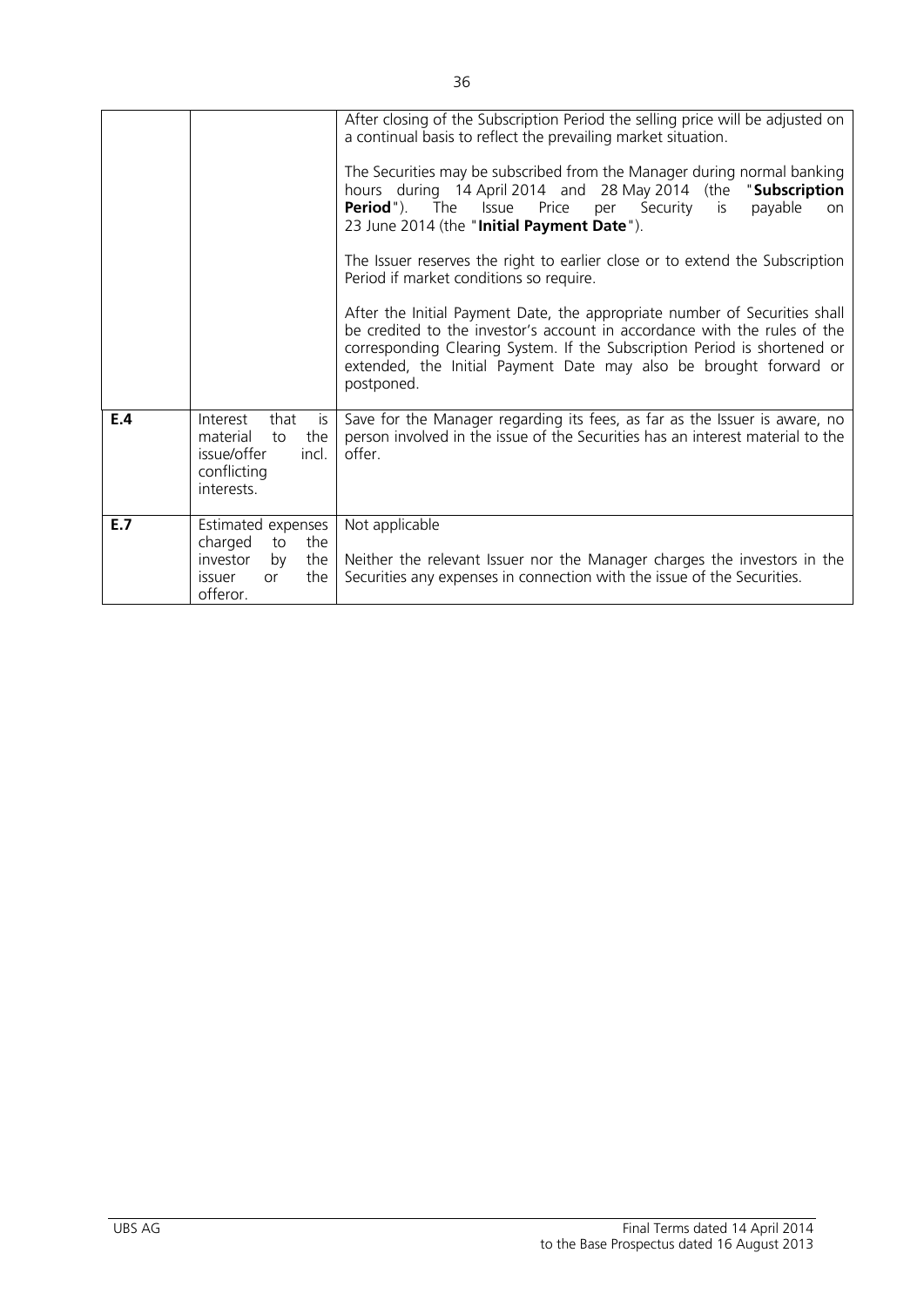### **ANNEX TO THE FINAL TERMS: ISSUE SPECIFIC SUMMARY (IN THE SWEDISH LANGUAGE)**

### **SAMMANFATTNING**

Denna sammanfattning hänför sig till UBS Express Certifikat som beskrivs i de slutliga villkoren ("**Slutliga Villkoren**") till vilka denna sammanfattning är bilagd. Denna sammanfattning innehåller information från sammanfattningen som återfinns i Grundprospektet som är relevant för Värdepapperen tillsammans med relevant information från de slutliga villkoren. Ord och uttryck som definieras i de Slutliga Villkoren eller på andra ställen i Grundprospekt har samma betydelse i denna sammanfattning.

Sammanfattningar består av informationskrav vilka redogörs för i ett antal punkter. Punkterna är numrerade i avsnitt  $A - E (A.1 - E.7)$ .

Denna sammanfattning innehåller alla de punkter som krävs i en sammanfattning för den aktuella typen av värdepapper och Emittent. Eftersom vissa punkter inte är tillämpliga för denna typ av värdepapper och emittenter, kan det finnas luckor i punkternas numrering.

Även om det krävs att en punkt inkluderas i en sammanfattning för aktuella typer av värdepapper och Emittent, är det möjligt att ingen relevant information kan ges rörande punkten. Informationen har då ersatts med angivelsen "Ej Tillämpligt".

| <b>Avsnitt</b> |                                                | <b>Avsnitt A-Inledning och varningar</b>                                                                                                                                                                                                                                                                                                                                                                                                                                                                                                                                                                                                                                                                                                                                                                                                                                                                                                                                                                                                                                                                   |
|----------------|------------------------------------------------|------------------------------------------------------------------------------------------------------------------------------------------------------------------------------------------------------------------------------------------------------------------------------------------------------------------------------------------------------------------------------------------------------------------------------------------------------------------------------------------------------------------------------------------------------------------------------------------------------------------------------------------------------------------------------------------------------------------------------------------------------------------------------------------------------------------------------------------------------------------------------------------------------------------------------------------------------------------------------------------------------------------------------------------------------------------------------------------------------------|
| A.1            | Varning.                                       | inledning<br>till<br>sammanfattning<br>skall läsas<br>Denna<br>som<br>en<br>Grundprospektet och varje beslut att investera i Värdepapperen ska<br>baseras på en bedömning av Grundprospektet i sin helhet.<br>Om ett yrkande gällande informationen i detta Grundprospekt framförs<br>inför domstol i en medlemsstat i det Europeiska Ekonomiska<br>Samarbetsområdet kan käranden enligt den nationella lagstiftningen i<br>medlemsstaterna bli skyldig att stå för kostnaderna för att översätta<br>Grundprospektet innan de rättsliga förfarandena inleds.<br>Inget civilrättsligt ansvar kommer kunna göras gällande mot Bankerna i<br>någon sådan medlemsstat enbart på grund av denna sammanfattning,<br>inklusive alla översättningar av den, såvida den inte är vilseledande, felaktig<br>eller oförenlig när den läses tillsammans med de andra avsnitten av detta<br>Grundprospekt eller om den inte innehåller, när den läses tillsammans med<br>de andra avsnitten i detta Grundprospekt, relevant information för att<br>hjälpa investerare att fatta beslut om att investera i Värdepapperen. |
| A.2            | Samtycke till<br>användandet av<br>prospektet. | Emittenten samtycker till att Grundprospektet används tillsammans med<br>relevanta Slutliga Villkor i samband med ett Offentligt Erbjudande av<br>Instrumenten (det "Offentliga Erbjudandet ") av någon finansiell<br>mellanhand (en "Auktoriserad Anbudsgivare") som är auktoriserad att<br>göra sådana erbjudanden enligt Direktivet om Marknader för Finansiella<br>Instrument (Direktiv 2004/39/EG) på följande villkor:<br>aktuella Offentliga<br>Erbjudandet måste<br>(a)<br>ske<br>under<br>det<br>Teckningsperioden ("Erbjudandeperioden");<br>det aktuella Offentliga Erbjudandet får endast ske i Sverige,<br>(b)<br>"Jurisdiktion för Offentligt Erbjudande");<br>aktuella<br>Auktoriserade Anbudsgivaren måste<br>(c)<br>den<br>vara<br>auktoriserad att göra sådant erbjudande i den aktuella<br>Jurisdiktionen för Offentligt Erbjudande enligt Direktivet om<br>Marknader för Finansiella Instrument (Direktiv 2004/39/EG) och<br>den Auktoriserade Anbudsgivaren upphör att vara<br>om                                                                                                     |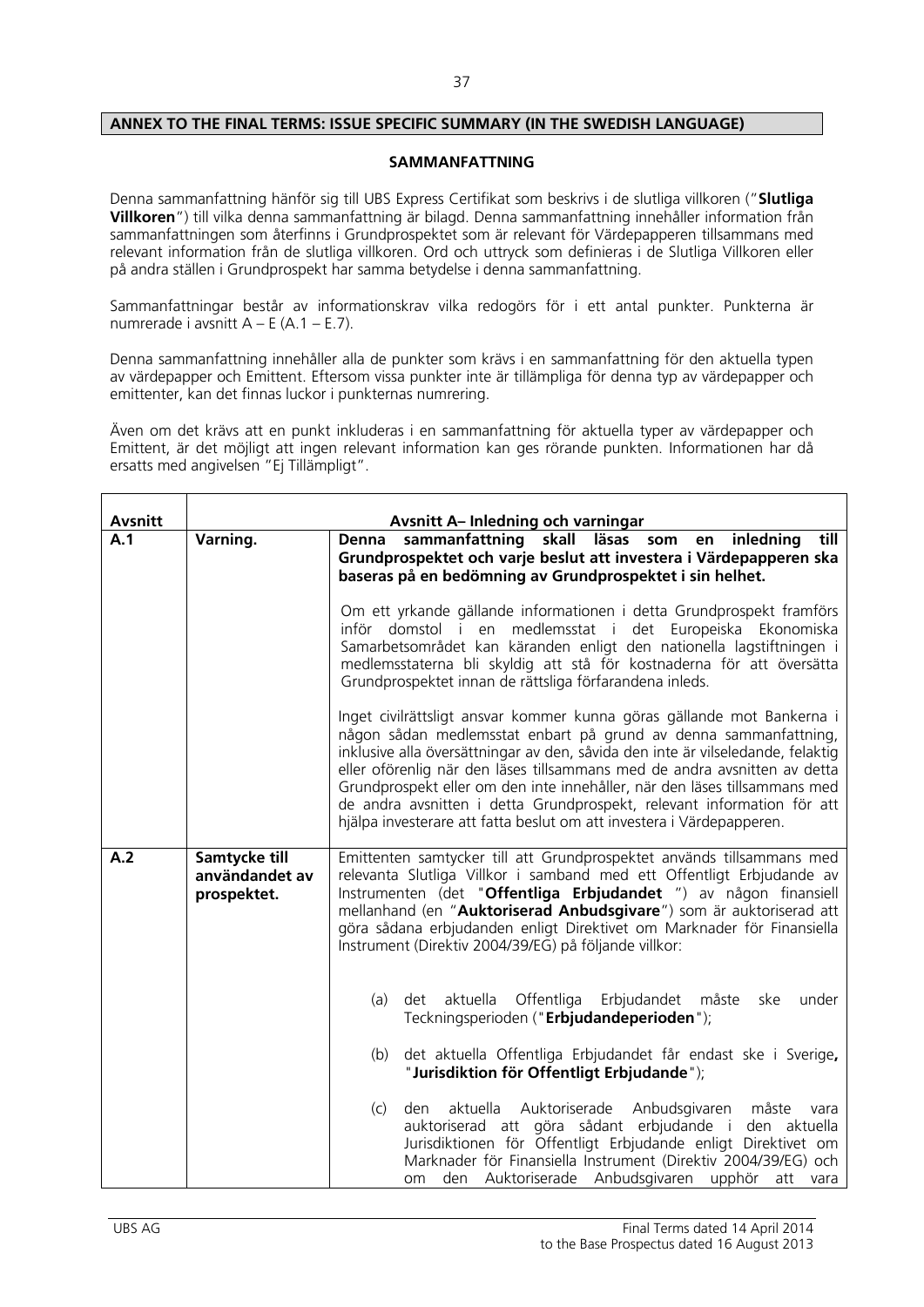| auktoriserad upphör Emittentens samtycke;                                                                                                                                                                    |
|--------------------------------------------------------------------------------------------------------------------------------------------------------------------------------------------------------------|
| Auktoriserade Anbudsgivare ska underrätta investerare om<br>anbudsvillkoren för Instrumenten i samband med att det Offentliga<br>Erbjudandet lämnas av den Auktoriserade Anbudsgivaren till<br>investeraren. |

| <b>Avsnitt</b> | <b>Avsnitt B - Emittent</b>                                                                                                        |                                                                                                                                                                                                                                                                                                                                                                                                                                                                                                                                                                                                                                                                                                                                                                                                                                                                                                                                                                                                                                                                                                                                                                                                                                                                                          |  |  |  |
|----------------|------------------------------------------------------------------------------------------------------------------------------------|------------------------------------------------------------------------------------------------------------------------------------------------------------------------------------------------------------------------------------------------------------------------------------------------------------------------------------------------------------------------------------------------------------------------------------------------------------------------------------------------------------------------------------------------------------------------------------------------------------------------------------------------------------------------------------------------------------------------------------------------------------------------------------------------------------------------------------------------------------------------------------------------------------------------------------------------------------------------------------------------------------------------------------------------------------------------------------------------------------------------------------------------------------------------------------------------------------------------------------------------------------------------------------------|--|--|--|
| B.1            | <b>Emittentens</b><br>registrerade firma<br>och handel-<br>sbeteckning.                                                            | Emittentens registrerade firma och handelsbeteckning är UBS AG<br>("Emittent", "UBS" eller "Bank").                                                                                                                                                                                                                                                                                                                                                                                                                                                                                                                                                                                                                                                                                                                                                                                                                                                                                                                                                                                                                                                                                                                                                                                      |  |  |  |
| B.2            | Emittentens säte,<br>bolagsform, lag<br>under vilken<br>Emittenten<br>bedriver sin<br>verksamhet, och<br>land för<br>registrering. | UBS skapades i sin nuvarande form den 29 juni 1998 genom fusionen<br>mellan Union Bank of Switzerland (grundad 1862) och Swiss Bank<br>Corporation (grundad 1872). UBS AG är registrerat i Handelsregistren i<br>kantonerna Zurich<br>och Basel-City. Registreringsnumret<br>är CH-<br>270.3.004.646-4.<br>UBS AG är registrerat och har sin hemvist i Schweiz och bedriver sin<br>verksamhet under den schweiziska handelsbalken (Swiss Code of<br>Obligations) och den schweiziska federala banklagen (Swiss Federal<br>Banking Law) som ett aktiebolag (Aktiengesellschaft), ett bolag som har<br>emitterat ordinarie aktier till investerare. Adressen till UBS AG:s två<br>huvudkontor och huvudsakliga verksamhetsställen är: Bahnhofstrasse 45,<br>CH-8001 Zurich, Schweiz, och Aeschenvorstadt 1, CH-4051 Basel, Schweiz.                                                                                                                                                                                                                                                                                                                                                                                                                                                        |  |  |  |
| B.4b           | Trender.                                                                                                                           | <b>Trendinformation</b><br>Såsom angavs I UBS:s fjärde kvartalsrapport 2013 som utfärdades den<br>4 februari 2014 (inklusive oreviderad koncernredovisning), kvarstår i början<br>av det fjärde kvartalet 2014 många av de underliggande utmaningarna och<br>geopolitiska frågorna som UBS tidigare har haft. Den fortsatta frånvaron av<br>ihållande och troliga förbättringar av olösta frågor i Europa, fortsatta frågor<br>beträffande amerikansk finanspolitik, tillväxtmarknaders bräcklighet och de<br>osäkra framtidsutsikterna för global tillväxt skulle medföra att förbättringar<br>under rådande marknadsförhållanden är osannolika. Detta kan leda till<br>traditionella förbättringar i första kvartalets aktivitetsnivåer och att<br>handelsvolymer inte materialiseras till fullo och kan komma att utgöra ett<br>hinder för intäktstillväxt, nettoräntemarginaler och nya nettomedel. Trots<br>möjliga hinder förväntar sig UBS att dess tillgångssamlande verksamheter<br>som helhet kommer att fortsätta locka nya nettomedel, vilket speglar<br>kundernas orubbliga förtroende för företaget. UBS kommer att fortsätta att<br>genomföra sin strategi för att säkerställa företagets långsiktiga framgång<br>och för att leverera hållbar avkastning för aktieägare. |  |  |  |
| <b>B.5</b>     | Koncern-<br>beskrivning.                                                                                                           | UBS AG är moderbolag i UBS-koncernen. Ändamålet med UBS:s<br>koncernstruktur är att stödja moderbolagets affärsverksamhet inom ett<br>effektivt rättsligt, fiskalt, regulatoriskt och finansiellt ramverk. UBS är<br>verksam som koncern med fem verksamhetsgrenar och ett Corporate<br>Center. Ingen av de enskilda verksamhetsgrenarna eller Corporate Center<br>utgör självständiga personer; istället utför de framförallt sin verksamhet<br>genom UBS AG:s kontor inrikes och utrikes, moderbanken. Vid de tillfällen<br>då det är omöjligt eller ineffektivt att bedriva verksamhet via moderbanken,<br>på grund av lokala rättsliga, fiskala eller regulatoriska bestämmelser, eller<br>då ytterligare juridiska personer ansluter koncernen genom förvärv, bedrivs<br>verksamheten på plats genom juridiskt självständiga koncernbolag.                                                                                                                                                                                                                                                                                                                                                                                                                                          |  |  |  |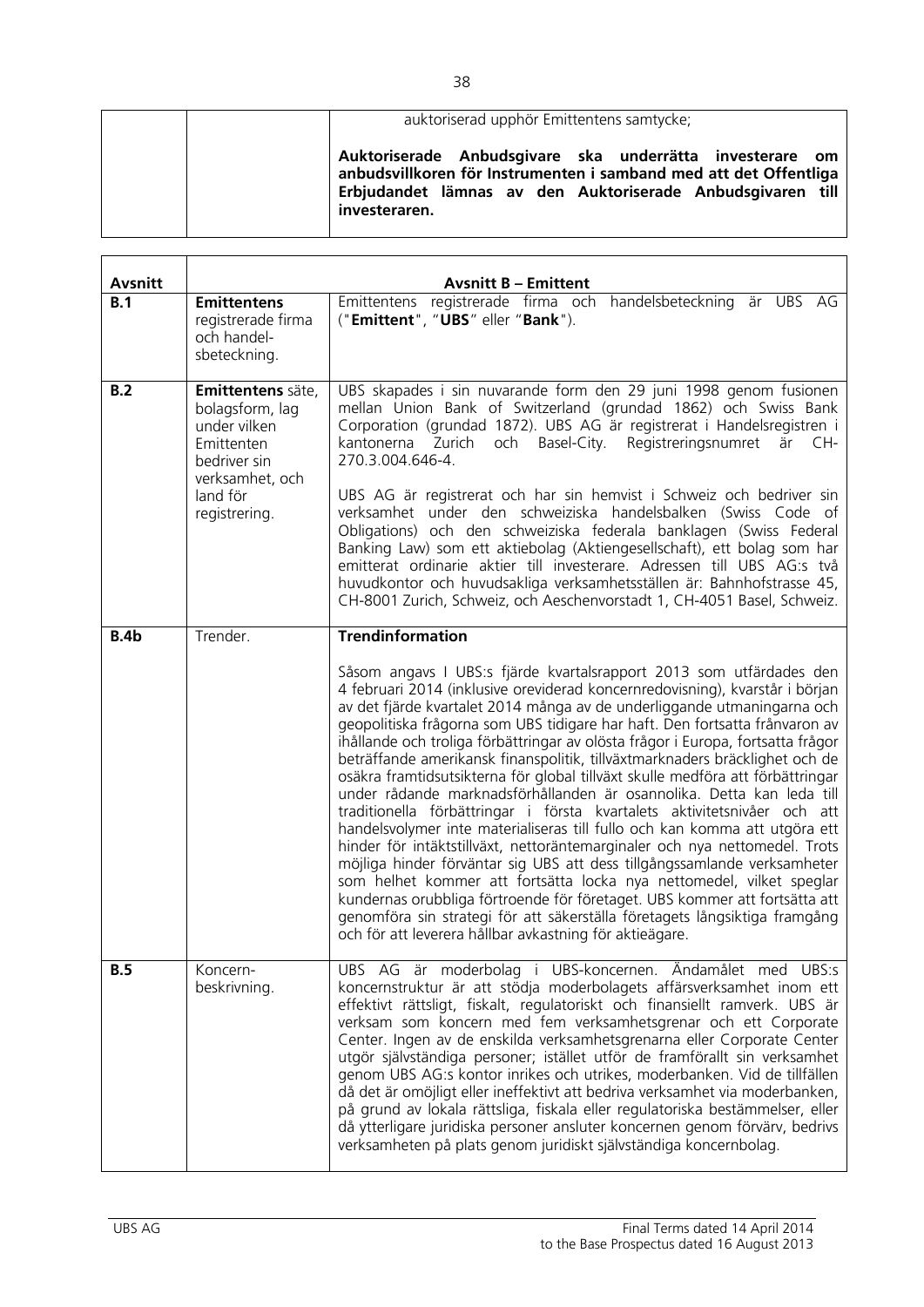| <b>B.9</b>                                                                              | Resultatprognos<br>förväntat<br>eller<br>resultat.                                              | Ej Tillämpligt; ingen resultatprognos eller beräkning av förväntat resultat är<br>gjord. |                                                                                                                            |                                             |                  |                                                               |                                                                                                                                                                                                                                                                                                                                                                                                                                                                                                                                                                                                                                                                                                                                                                                                                                                                                                  |                          |
|-----------------------------------------------------------------------------------------|-------------------------------------------------------------------------------------------------|------------------------------------------------------------------------------------------|----------------------------------------------------------------------------------------------------------------------------|---------------------------------------------|------------------|---------------------------------------------------------------|--------------------------------------------------------------------------------------------------------------------------------------------------------------------------------------------------------------------------------------------------------------------------------------------------------------------------------------------------------------------------------------------------------------------------------------------------------------------------------------------------------------------------------------------------------------------------------------------------------------------------------------------------------------------------------------------------------------------------------------------------------------------------------------------------------------------------------------------------------------------------------------------------|--------------------------|
| <b>B.10</b>                                                                             | Anmärkningar<br>revisions-<br>berättelsen.                                                      |                                                                                          | Ej Tillämpligt; det finns inte några anmärkningar i revisionsberättelserna om<br>den historiska finansiella informationen. |                                             |                  |                                                               |                                                                                                                                                                                                                                                                                                                                                                                                                                                                                                                                                                                                                                                                                                                                                                                                                                                                                                  |                          |
| <b>B.12</b>                                                                             | Utvald<br>central<br>finansiell<br>information.                                                 | (ii)                                                                                     | fjärde<br>dess                                                                                                             | (IASB) och anges i schweiziska franc (CHF). | kvartalsrapport  | 2013<br>koncernredovisning för UBS-koncernen samt ytterligare | UBS AG har valt ut och tagit fram följande konsoliderade finansiella<br>information på basis av (i) dess årsredovisning för 2012 innehållande<br>reviderad koncernredovisning från UBS-koncernen samt ytterligare<br>oreviderad konsoliderad finansiell information för räkenskapsåret som<br>slutade den 31 december 2012 (inklusive jämförande siffror för<br>räkenskapsåren som slutade den 31 december 2011 och 2010), och<br>innehållande<br>konsoliderad finansiell data för kvartalet och räkenskapsåret som<br>avslutades den 31 december 2013 (från vilket jämförande siffror för<br>kvartalet och räkenskapsåret som avslutades den 31 december 2012 har<br>tagits fram). Koncernredovisningen har tagits fram i enlighet med<br>internationella redovisningsstandarder (International Financial Reporting<br>Standards (IFRS)), utfärdade av International Accounting Standards Board | oreviderad<br>oreviderad |
|                                                                                         |                                                                                                 |                                                                                          | För kvartalet som slutade                                                                                                  |                                             |                  |                                                               | För året som slutade                                                                                                                                                                                                                                                                                                                                                                                                                                                                                                                                                                                                                                                                                                                                                                                                                                                                             |                          |
|                                                                                         | CHF miljoner, om inte annat anges                                                               |                                                                                          | 31.12.13                                                                                                                   | 31.12.12                                    | 31.12.13         | 31.12.12 <sup>1</sup>                                         | 31.12.11                                                                                                                                                                                                                                                                                                                                                                                                                                                                                                                                                                                                                                                                                                                                                                                                                                                                                         | 31.12.10                 |
|                                                                                         |                                                                                                 |                                                                                          |                                                                                                                            | Oreviderade                                 |                  |                                                               | Reviderade, om inte annat anges                                                                                                                                                                                                                                                                                                                                                                                                                                                                                                                                                                                                                                                                                                                                                                                                                                                                  |                          |
| Koncernresultat                                                                         |                                                                                                 |                                                                                          |                                                                                                                            |                                             |                  |                                                               |                                                                                                                                                                                                                                                                                                                                                                                                                                                                                                                                                                                                                                                                                                                                                                                                                                                                                                  |                          |
| Rörelseintäkt<br>Rörelsekostnad                                                         |                                                                                                 |                                                                                          | 6.307<br>5.858                                                                                                             | 6.208<br>8.044                              | 27.732<br>24.461 | 25.423*1<br>27.216                                            | 27.788<br>22.482                                                                                                                                                                                                                                                                                                                                                                                                                                                                                                                                                                                                                                                                                                                                                                                                                                                                                 | 31.994<br>24.650         |
| Rörelseresultat<br>från<br>fortsatt<br>löpande<br>verksamhet före skatt                 |                                                                                                 |                                                                                          | 449                                                                                                                        | (1.837)                                     | 3.272            | $(1.794)$ * 1                                                 | 5.307                                                                                                                                                                                                                                                                                                                                                                                                                                                                                                                                                                                                                                                                                                                                                                                                                                                                                            | 7.345                    |
| Nettoresultat hänförligt till UBSs aktieägare                                           |                                                                                                 |                                                                                          | 917                                                                                                                        | (1.904)                                     | 3.172            | $(2.480)$ * 1                                                 | 4.138                                                                                                                                                                                                                                                                                                                                                                                                                                                                                                                                                                                                                                                                                                                                                                                                                                                                                            | 7.452                    |
| Resultat per aktie efter utspädning (CHF)                                               |                                                                                                 |                                                                                          | 0,24                                                                                                                       | (0, 51)                                     | 0,83             | $(0,66)$ * 1                                                  | 1,08                                                                                                                                                                                                                                                                                                                                                                                                                                                                                                                                                                                                                                                                                                                                                                                                                                                                                             | 1,94                     |
|                                                                                         | Väsentliga resultatindikationer, balansräkning och kapitalstruktur samt ytterligare information |                                                                                          |                                                                                                                            |                                             |                  |                                                               |                                                                                                                                                                                                                                                                                                                                                                                                                                                                                                                                                                                                                                                                                                                                                                                                                                                                                                  |                          |
| Resultat                                                                                |                                                                                                 |                                                                                          |                                                                                                                            |                                             |                  |                                                               |                                                                                                                                                                                                                                                                                                                                                                                                                                                                                                                                                                                                                                                                                                                                                                                                                                                                                                  |                          |
| Avkastning                                                                              | Avkastning på eget kapital (RoE) (%) <sup>2</sup><br>$p\aa$<br>kapital hänförligt till<br>eget  |                                                                                          | 7,7                                                                                                                        | (16,2)                                      | 6,7              | $(5,1)^*$                                                     | $9,1*$                                                                                                                                                                                                                                                                                                                                                                                                                                                                                                                                                                                                                                                                                                                                                                                                                                                                                           | $18,0*$                  |
|                                                                                         | materiella tillgångar (ROTE) (%) <sup>3</sup>                                                   |                                                                                          | 9,1                                                                                                                        | (18,6)                                      | 8,0              | $1,6*$                                                        | $11,9*$                                                                                                                                                                                                                                                                                                                                                                                                                                                                                                                                                                                                                                                                                                                                                                                                                                                                                          | $24,7*$                  |
|                                                                                         | Avkastning på riskvägda tillgångar, brutto (%) 4                                                |                                                                                          | 11,2                                                                                                                       | 12,4                                        | 11,4             | $12,0*$                                                       | $13,7*$                                                                                                                                                                                                                                                                                                                                                                                                                                                                                                                                                                                                                                                                                                                                                                                                                                                                                          | $15,5*$                  |
| Tillväxt                                                                                | Avkastning på tillgångar, brutto (%) <sup>5</sup>                                               |                                                                                          | 2,5                                                                                                                        | 1,9                                         | 2,5              | $1,9*$                                                        | $2,1*$                                                                                                                                                                                                                                                                                                                                                                                                                                                                                                                                                                                                                                                                                                                                                                                                                                                                                           | $2,3*$                   |
| Tillväxt nettoresultat (%) <sup>6</sup>                                                 |                                                                                                 |                                                                                          | 58,9                                                                                                                       | N/A                                         | N/A              | $N/A*$                                                        | $(44,5)*$                                                                                                                                                                                                                                                                                                                                                                                                                                                                                                                                                                                                                                                                                                                                                                                                                                                                                        | $N/A*$                   |
|                                                                                         | Nya nettomedel tillväxt (%) <sup>7</sup>                                                        |                                                                                          | 0,3                                                                                                                        | 1,2                                         | 1,4              | $1,6*$                                                        | $1,9*$                                                                                                                                                                                                                                                                                                                                                                                                                                                                                                                                                                                                                                                                                                                                                                                                                                                                                           | $(0,8)^*$                |
| Kapitalkraft                                                                            |                                                                                                 |                                                                                          |                                                                                                                            |                                             |                  |                                                               |                                                                                                                                                                                                                                                                                                                                                                                                                                                                                                                                                                                                                                                                                                                                                                                                                                                                                                  |                          |
|                                                                                         | Kostnads- /intäktsratio (%) 8                                                                   |                                                                                          | 92,7                                                                                                                       | 129,1                                       | 88,0             | 106,6*                                                        | $80,7*$                                                                                                                                                                                                                                                                                                                                                                                                                                                                                                                                                                                                                                                                                                                                                                                                                                                                                          | 76,9*                    |
|                                                                                         |                                                                                                 |                                                                                          |                                                                                                                            |                                             |                  | Per datum                                                     |                                                                                                                                                                                                                                                                                                                                                                                                                                                                                                                                                                                                                                                                                                                                                                                                                                                                                                  |                          |
| CHF miljoner, om inte annat anges                                                       |                                                                                                 |                                                                                          |                                                                                                                            |                                             | 31.12.13         | 31.12.121                                                     | 31.12.11                                                                                                                                                                                                                                                                                                                                                                                                                                                                                                                                                                                                                                                                                                                                                                                                                                                                                         | 31.12.10                 |
|                                                                                         |                                                                                                 |                                                                                          |                                                                                                                            |                                             | Oreviderad<br>е  |                                                               | Reviderade, om inte annat anges                                                                                                                                                                                                                                                                                                                                                                                                                                                                                                                                                                                                                                                                                                                                                                                                                                                                  |                          |
| <b>Kapitalkraft</b>                                                                     |                                                                                                 |                                                                                          |                                                                                                                            |                                             |                  |                                                               |                                                                                                                                                                                                                                                                                                                                                                                                                                                                                                                                                                                                                                                                                                                                                                                                                                                                                                  |                          |
| Primärkapitaltäckning (common equity tier 1 capital ratio) (%, infasning) 9, 10         |                                                                                                 |                                                                                          |                                                                                                                            | 18,5                                        | $15,3*$          |                                                               |                                                                                                                                                                                                                                                                                                                                                                                                                                                                                                                                                                                                                                                                                                                                                                                                                                                                                                  |                          |
| Primärkapitaltäckning (common equity tier 1 capital ratio) (%, fullt tillämpad)<br>9.10 |                                                                                                 |                                                                                          |                                                                                                                            | 12,8                                        | $9,8*$           |                                                               |                                                                                                                                                                                                                                                                                                                                                                                                                                                                                                                                                                                                                                                                                                                                                                                                                                                                                                  |                          |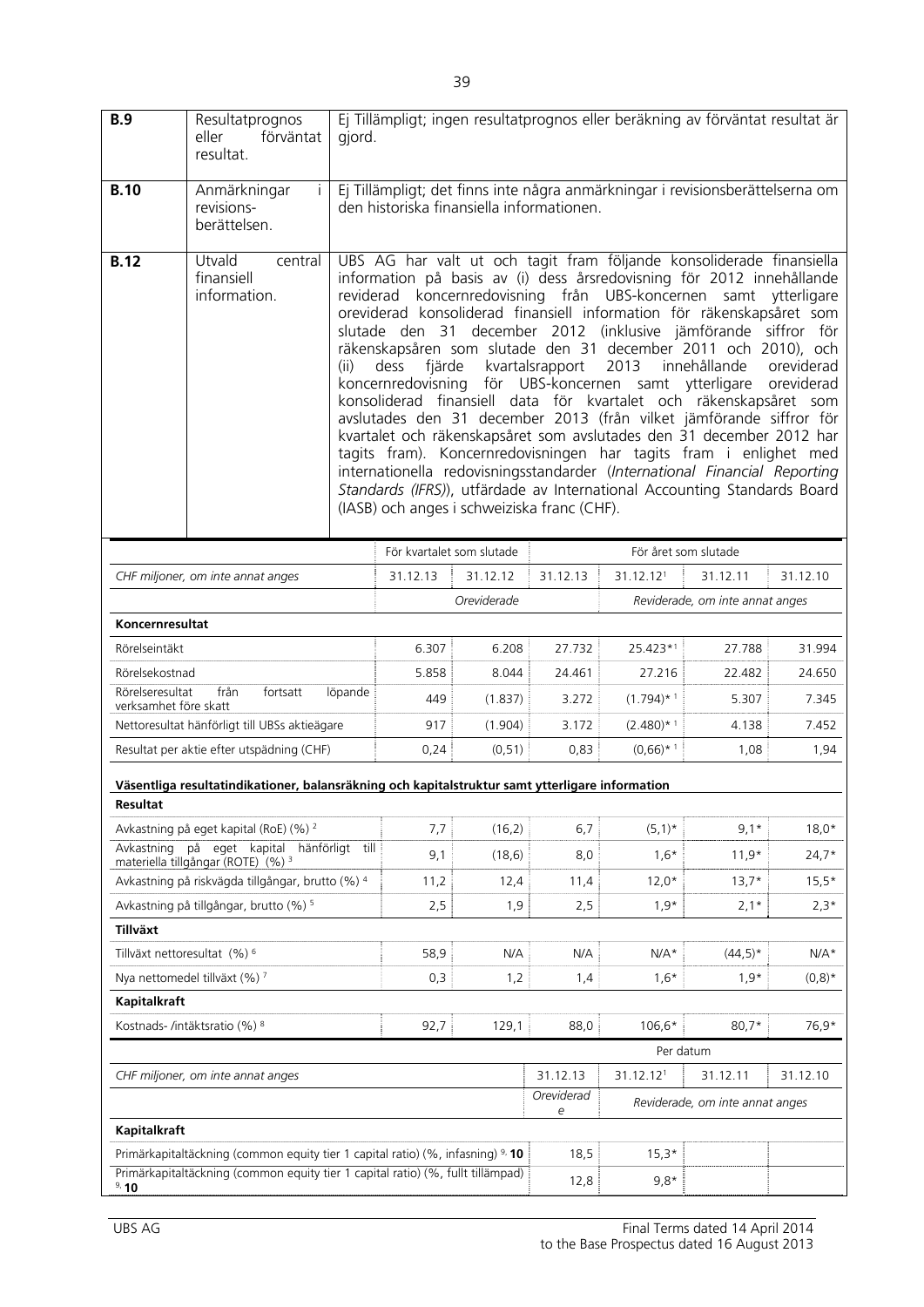| Hävstång (Swiss SRB leverage ratio) (%, infasning) 9, 11         | 4,7       | $3,6*$      |           |           |  |  |
|------------------------------------------------------------------|-----------|-------------|-----------|-----------|--|--|
| Balansräkning och kapitalstruktur                                |           |             |           |           |  |  |
| Totala tillgångar                                                | 1.009.860 | 1.259.797*1 | 1.416.962 | 1.314.813 |  |  |
| Eget kapital hänförligt till UBSs aktieägare                     | 48.002    | 45.949*1    | 48.530    | 43.728    |  |  |
| Totalt bokfört värde per aktie (CHF)                             | 12,74     | $12,26*$    | 12,95*    | $11,53*$  |  |  |
| Reellt bokfört värde per aktie (CHF)                             | 11,07     | $10,54*$    | $10,36*$  | $8,94*$   |  |  |
| Kärnprimärkapital, tier 1 capital (infasning) 9                  | 42.179    | 40.032*     |           |           |  |  |
| Kärnprimärkapital, tier 1 capital (fullt tillämpad) <sup>9</sup> | 28.908    | 25.182*     |           |           |  |  |
| Riskvägda tillgångar (infasning) 9                               | 228.557   | 261.800*    |           |           |  |  |
| Riskvägda tillgångar (fullt tillämpad) <sup>9</sup>              | 225.153   | 258.113*    |           |           |  |  |
| Kapitaltäckningsgrad (%, infasning) <sup>9</sup>                 | 22,2      | $18,9*$     |           |           |  |  |
| Kapitaltäckningsgrad (%, fullt tillämpad) <sup>9</sup>           | 15,4      | $11,4*$     |           |           |  |  |
| <b>Ytterligare information</b>                                   |           |             |           |           |  |  |
| Investerade tillgångar (CHF miljarder) 12                        | 2.390     | 2.230       | 2.088     | 2.075     |  |  |
| Personal (motsvarande heltidstjänster)                           | 60.205    | 62.628*     | 64.820*   | 64.617*   |  |  |
| Börsvärde                                                        | 65.007    | 54.729*     | 42.843*   | 58.803*   |  |  |

\* oreviderade

**<sup>1</sup>** Den 1 januari 2013, antog UBS IFRS 10 *Consolidated Financial Statements.* De jämförande perioderna 2012 som är inkluderade i UBS:s kvartalsrapporter för 2013 har omräknats för att återspegla effekten av antagandet av IFRS 10. Enligt IFRS 10 var det inte något krav att perioder före 2012 skulle omräknas. Till följd av antagandet av IFRS 10 är inte den omräknade finansiella information som avser räkenskapsåret som slutade den 31 december 2012 och som har inkluderats i denna tabell samma som framgår av årsredovisningen för 2012. En ytterligare konsekvens är att den finansiella information som avser räkenskapsåret som slutade den 31 december 2012, som hade markerats som reviderad om den inte hade omräknats, inte är reviderad och har markerats i tabellen med denna fotnot 1. **<sup>2</sup>** Nettoresultat hänförligt till UBS:s aktieägare (periodiserat där tillämpligt) / genomsnittligt eget kapital hänförligt till UBS:s aktieägare. **<sup>3</sup>** Nettoresultat hänförligt till UBS:s aktieägare före avskrivningar eller värdeminskning av goodwill och immateriella tillgångar (periodiserat där tillämpligt) / genomsnittligt eget kapital hänförligt till UBS:s aktieägare med avdrag för goodwill och immateriella tillgångar. **<sup>4</sup>** Rörelseintäkter före kreditförlust (kostnad) eller återvinning (periodiserat där tillämpligt) / genomsnittliga riskvägda tillgångar. Baserat på Basel III riskvägda tillgångar (infasning) för 2013, på Basel 2.5 riskvägda tillgångar för 2012 och på Basel II riskvägda tillgångar för 2011 och 2010. **<sup>5</sup>** Rörelseintäkt före kreditförlust (kostnad) eller återvinning (periodiserat där tillämpligt) / genomsnittliga totala tillgångar. **<sup>6</sup>**Förändring i nettoresultat hänförligt till UBS:s aktieägare från fortsatt löpande verksamhet mellan nuvarande och jämförelseperioder / nettovinst som kan hänföras till UBS:s aktieägare från fortsatt löpande verksamhet under en jämförelseperiod. Icke meningsfullt och inte inkluderat om antingen rapporteringsperioden eller jämförelseperioden är en förlustperiod. **<sup>7</sup>** Nya nettomedel för perioden (periodiserat såsom tillämpligt) / investerade tillgångar vid början av perioden. Koncernens nya nettomedel inkluderar nya nettomedel för Detaljhandeln & Bolag och exkluderar inkomst för ränta och utdelning. **<sup>8</sup>** Rörelsekostnader / rörelseintäkter före kreditförlust (kostnad) eller återvinning. **<sup>9</sup>** Baserat på de Basel III-ramar som gäller för schweiziska systemrelevanta banker (SRB), som trädde i kraft i Schweiz den 1 januari 2013. Den information som tillhandahålls på full basis återspeglar helt effekterna av de nya kapitalavdragen och utfasningen av icke-kvalificerade kapitalinstrument. Den information som tillhandahålls på infasningsbasis speglar gradvis dessa effekter under övergångsperioden. Siffrorna avseende den 31 december 2012 anges proforma. **<sup>10</sup>** Common equity tier 1 capital / riskvägda tillgångar.**<sup>11</sup>** Swiss SRB Basel III common equity tier 1 capital inklusive förlustabsorberande kapital / IFRS tillgångar, baserad på en lämpligt konsoliderad kapitaltäckning, justerad för skuldsättningsgradens nämnare, specifika mål för transaktioner för värdepappersfinansiering, derivatinstrument, poster utanför balansräkningen och kapitalavdragsposter. Schweiziska SRB skuldsättningsgrad trädde i kraft den 1 januari 2013. Siffror avseende den 31 december 2012 anges proforma. **<sup>12</sup>** Koncernens investerade medel inkluderar investerade medel avseende Detaljhandeln & Bolag."

|             | Uttalande om<br>väsentliga negativa<br>förändringar. | Det har inte skett någon väsentlig negativ förändring i prospekten för ABS<br>AG eller UBS-koncernen sedan den 31 december 2012.                                    |
|-------------|------------------------------------------------------|---------------------------------------------------------------------------------------------------------------------------------------------------------------------|
|             | Uttalande om<br>betydande<br>förändringar.           | Det har inte skett någon betydande förändring av UBS-koncernens eller<br>UBS AG:s finansiella ställning eller ställning på marknaden sedan den<br>31 december 2013. |
| <b>B.13</b> | Nyligen inträffade<br>händelser.                     | Ej Tillämpligt; ingen för Emittenten särskild händelse har förekommit som<br>väsentligen påverkar bedömningen av Emittentens solvens.                               |
| <b>B.14</b> | Koncern-<br>beroende.                                | USB AG är moderbolag i USB koncernen. Som sådant är bolaget, i viss<br>mån, beroende av vissa dotterbolag i koncernen.                                              |
| <b>B.15</b> | Emittentens<br>huvudsakliga                          | "UBS<br>UBS AG, tillsammans med sina dotterbolag, (Gemensamt<br>Koncernen", "Koncernen" eller "UBS") använder sig av sin 150 år långa                               |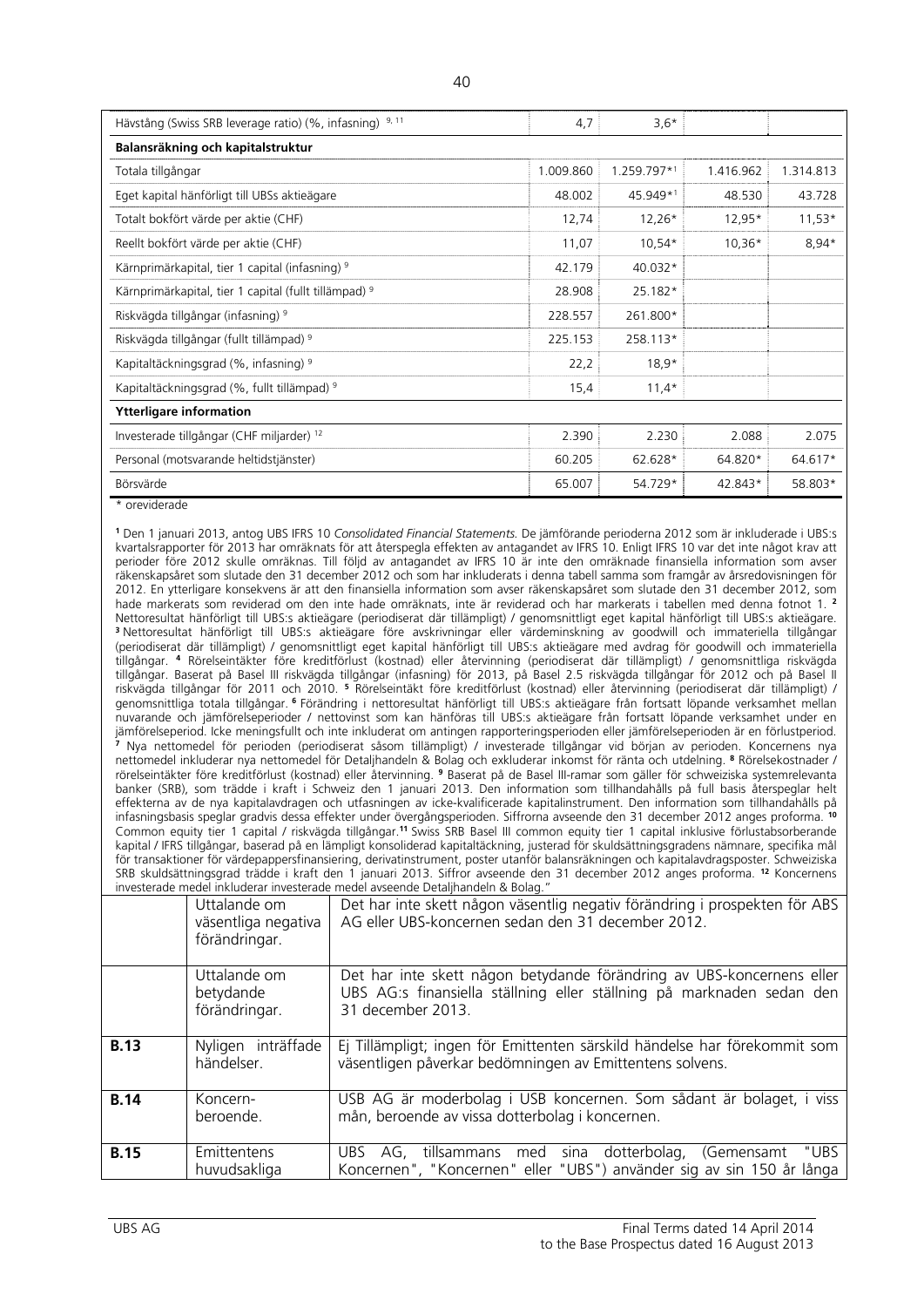|             | verksamhet.                                                   | erfarenhet av att betjäna privatpersoner, myndigheter och företagsklienter<br>världen över, men även till retail kunder i Schweiz. UBS affärsstrategi är<br>till<br>sin<br>mest framträdande<br>verksamhet,<br>global<br>centrerad<br>förmögenhetsförvaltning, samt dess ledande bank i Schweiz. De här<br>verksamheterna, tillsammans med en klientfokuserad Investment Bank och<br>en stark, väldiversifierad Global Asset Management verskamhet, kommer<br>för UBS att expandera sin franchising<br>möjliggöra<br>av<br>primär<br>förmögenhetsförvaltning och möjliggöra en tillväxt i Koncernen. Med<br>huvudkontor i Zürich och Basel, i Schweiz, har UBS dessutom kontor i mer<br>än 50 länder, inklusive alla stora finansiella centra.                                                                                                                |
|-------------|---------------------------------------------------------------|---------------------------------------------------------------------------------------------------------------------------------------------------------------------------------------------------------------------------------------------------------------------------------------------------------------------------------------------------------------------------------------------------------------------------------------------------------------------------------------------------------------------------------------------------------------------------------------------------------------------------------------------------------------------------------------------------------------------------------------------------------------------------------------------------------------------------------------------------------------|
|             |                                                               | Enligt Artikel 2 i Bolagsordningen för UBS AG (" <b>Bolagsordningen</b> ") är<br>verksamhetsföremålet för UBS AG att bedriva bankverksamhet. Dess<br>verksamhetsföremål sträcker sig över alla typer av banktjänster, finansiella<br>tjänster, rådgivningstjänster och handelsaktiviteter i Schweiz och<br>utomlands.                                                                                                                                                                                                                                                                                                                                                                                                                                                                                                                                         |
| <b>B.16</b> | Personer<br>med<br>direkt eller indirekt<br>ägande /kontroll. | Nedan följer de senaste anmälningarna som gjorts beträffande innehav i<br>UBS AG:s aktiekapital som har registrerats i enlighet med den schweiziska<br>lagen om värdepappersmarknaden (the Swiss Stock Exchange Act)<br>baserade på UBS AG:s registrerade aktiekapital vid tidpunkten för<br>offentliggörandet: (i) 18 september 2013; Government of Singapore<br>Investment Corp offentliggjorde och ändrade sitt företagsnamn till GIC<br>Private Limited och ett innehav om 6,40 %; (ii) 30 september 2011; Norges<br>Bank (the Central Bank of Norway), 3.04%; (iii) 17 December 2009,<br>BlackRock Inc., New York, USA, 3.45%.<br>Den 31 december 2013 var följande aktieägare (genom agerande i eget<br>namn eller som förvaltare för andra investerare eller faktiska ägare)<br>registrerade i aktieboken med ett aktieinnehav om 3 % eller mer av det |
|             |                                                               | totala aktiekapitalet i UBS AG: Chase Nominees Ltd., London (11,73%);<br>GIC Private Limited, Singapore (6,39%); the US securities clearing<br>organization DTC (Cede & Co.) New York, "The Depository Trust<br>Company" (5,89%); och Nortrust Nominees Ltd., London (3,75%).                                                                                                                                                                                                                                                                                                                                                                                                                                                                                                                                                                                 |

| <b>Avsnitt</b> |                                                                                            | Avsnitt C – Värdepapper                                                                                                                                                                                                                                                                       |
|----------------|--------------------------------------------------------------------------------------------|-----------------------------------------------------------------------------------------------------------------------------------------------------------------------------------------------------------------------------------------------------------------------------------------------|
| C.1            | Beskrivning<br>av<br>Värdepapper-ens<br>typ och klass.                                     | Typ och klass av Värdepapper<br>Värdepapperen är certifikat.<br>Värdepapperen ges ut i icke-certifierad och dematerialiserad kontobaserad<br>form, och registreras för clearing hos Euroclear Sweden AB ("Euroclear<br>Sweden").<br>Värdepapperen har tilldelats följande ISIN: SE0005878170. |
| C <sub>2</sub> | Valuta.                                                                                    | Valutan för varje serie av Värdepapper är Svenska Kronor ("Inlösen<br>Valutan")                                                                                                                                                                                                               |
| C.5            | Eventuella<br>inskränkningar<br>-i-<br>till<br>rätten<br>överlåtelse.                      | Varje Värdepapper i en Serie av Värdepapper är överlåtbar i enlighet med<br>tillämplig lag samt regler och förfaranden som vid tiden för överlåtelsen<br>gäller för det Clearing System genom vilket Värdepappret överförs.                                                                   |
| C.8            | Rättigheter<br>till<br>kopplade<br>Värdepapperen<br>inkl. rangordning<br>och begränsningar | Tillämplig lag på Värdepapperen<br>På Värdepapperen är Tysk lag tillämplig ("Värdepapper reglerade av<br>tysk rätt").                                                                                                                                                                         |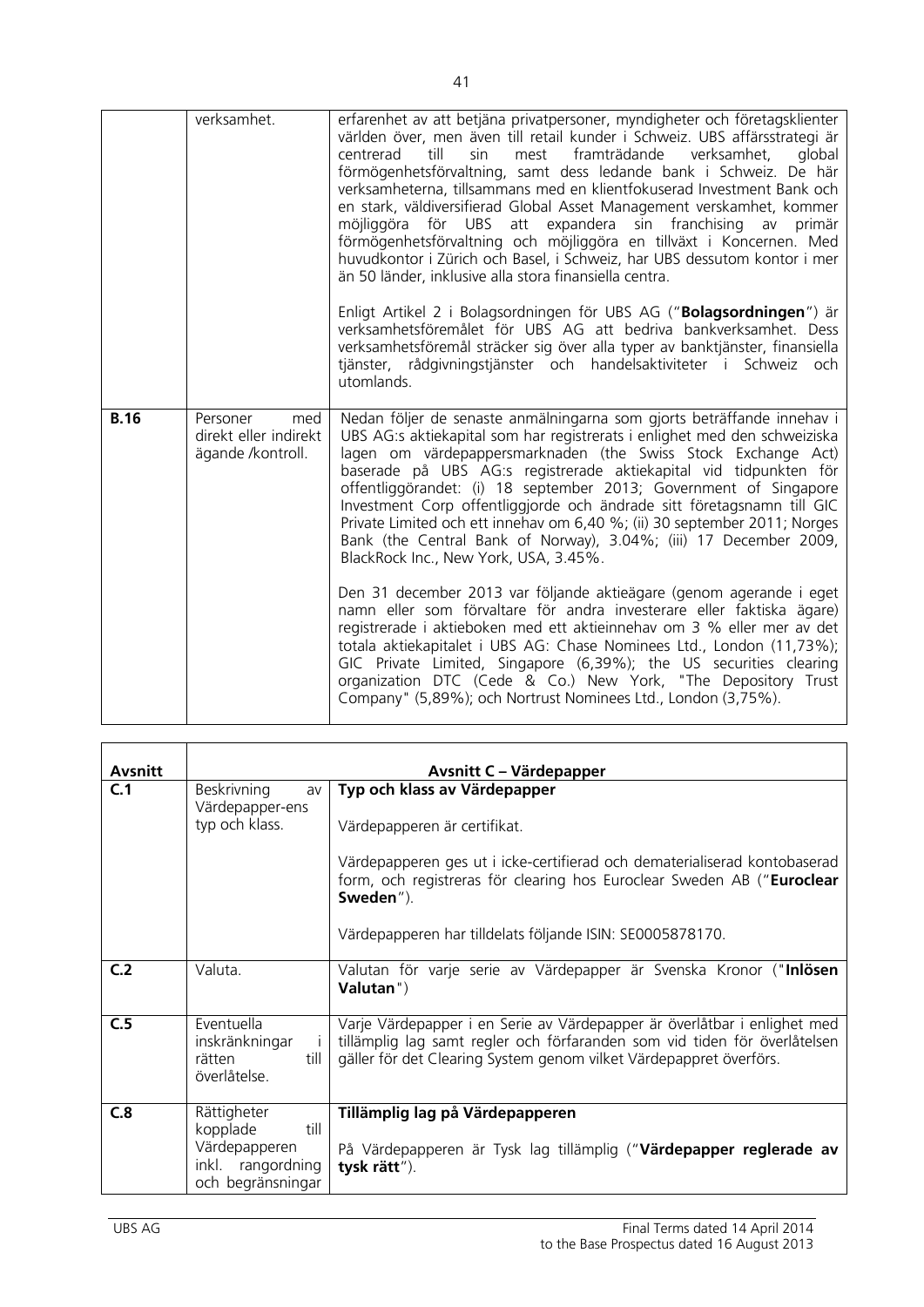|      | sådana<br>av<br>rättigheter.                                                                            | Rättsverkningarna av att Värdepapperen registreras hos det relevant<br>Clearing Systemet styrs av lagarna i Clearingsystemets jurisdiktion.                                                                                                                                                                                                                                                   |
|------|---------------------------------------------------------------------------------------------------------|-----------------------------------------------------------------------------------------------------------------------------------------------------------------------------------------------------------------------------------------------------------------------------------------------------------------------------------------------------------------------------------------------|
|      |                                                                                                         | Rättigheter kopplade till Värdepapperen                                                                                                                                                                                                                                                                                                                                                       |
|      |                                                                                                         | Med förbehåll för Villkoren för Värdepapperen, innebär Värdepapperen att<br>Värdepappersinnehavaren på förfallodag eller vid utövandet, genom en<br>begäran om betalning har rätt att erhålla Inlösenbeloppet i Inlösenvalutan<br>och/eller leverans av den Fysiskt Underliggande Tillgången i berättigat<br>antal.                                                                           |
|      |                                                                                                         | Begränsningar av rättigheter kopplade till Värdepapperen                                                                                                                                                                                                                                                                                                                                      |
|      |                                                                                                         | Under de förutsättningar som uppställs I Villkoren, är Emittenten berättigad<br>att säga upp Värdepapperen samt göra vissa justeringar i Villkoren.                                                                                                                                                                                                                                           |
|      |                                                                                                         | Värdepapperens Status                                                                                                                                                                                                                                                                                                                                                                         |
|      |                                                                                                         | Värdepapperen kommer att utgöra direkta, icke-säkerställda och icke-<br>efterställda förpliktelser för Emittenten och rangordnas pari passu utan<br>någon preferens mellan sig själva och gentemot alla andra nuvarande och<br>framtida icke-säkerställda och icke-efterställda åtaganden för Emittenten,<br>med undantag för de åtaganden som har förmånsrätt enligt tvingande<br>lagregler. |
| C.11 | Upptagande<br>till<br>handel<br>på<br>en<br>reglerad marknad<br>eller<br>annan<br>jämförbar<br>marknad. | Emittenten har för avsikt att lista av Värdepapperen på NASDAQ OMX<br>Stockholm AB.                                                                                                                                                                                                                                                                                                           |
| C.15 | Beskrivning av hur<br>investeringens<br>värde påverkas av<br>de underliggande<br>tillgångarna.          | Värdet på Värdepapperen under deras löptid är beroende av utvecklingen<br>av den Underliggande Tillgången. Om priset på den Underliggande<br>Tillgången stiger, kommer även värdet på Värdepapperen (oavsett andra<br>särskilda egenskaper hos Värdepapperen) sannolikt att stiga.                                                                                                            |
|      |                                                                                                         | synnerhet<br>kommer<br>Inlösenbeloppet,<br>något,<br>om<br>som<br>Värdepappersinnehavaren ska erhålla vid utövandet av Värdepapperen,<br>vara beroende av utvecklingen av den Underliggande Tillgången.                                                                                                                                                                                       |
|      |                                                                                                         | Följande funktioner är exempel på hur värdet på Värdepapperen är<br>beroende av den Underliggande Tillgången:                                                                                                                                                                                                                                                                                 |
|      |                                                                                                         | Autocallable / Express Värdepapper<br>UBS Autocallable/Express Värdepapper är lämpliga för investerare som                                                                                                                                                                                                                                                                                    |
|      |                                                                                                         | förväntar sig att priset på den underliggande tillgången kommer nå en viss<br>nivå, som anges i Produktvillkoren, så att Värdepapperet kan inlösas i<br>förtid.<br>I de fall där den underliggande tillgången når en viss nivå på ett specifikt                                                                                                                                               |
|      |                                                                                                         | Observationsdatum, kommer Värdepapperen att lösas in före Förfallodagen<br>i enlighet med gällande Produktvillkor.                                                                                                                                                                                                                                                                            |
|      |                                                                                                         | Om UBS Autcallable/Express Värdepapper inte upphörde att gälla i förtid på<br>något av de tidigare Observationsdatumen, kommer UBS Autocallable<br>/Express Värdepapper att lösas in på Förfallodagen i enlighet med vad som<br>anges i Produktvillkoren. Som angives i Produktvillkoren<br>beror<br>Inlösenbeloppet i Inlösenvalutan på den enskilda produktens struktur.                    |
|      |                                                                                                         | Som angives i Produktvillkoren kan Inlösenbeloppet fastställas genom<br>hänvisning till värdeutvecklingen hos en eller flera underliggande tillgångar.                                                                                                                                                                                                                                        |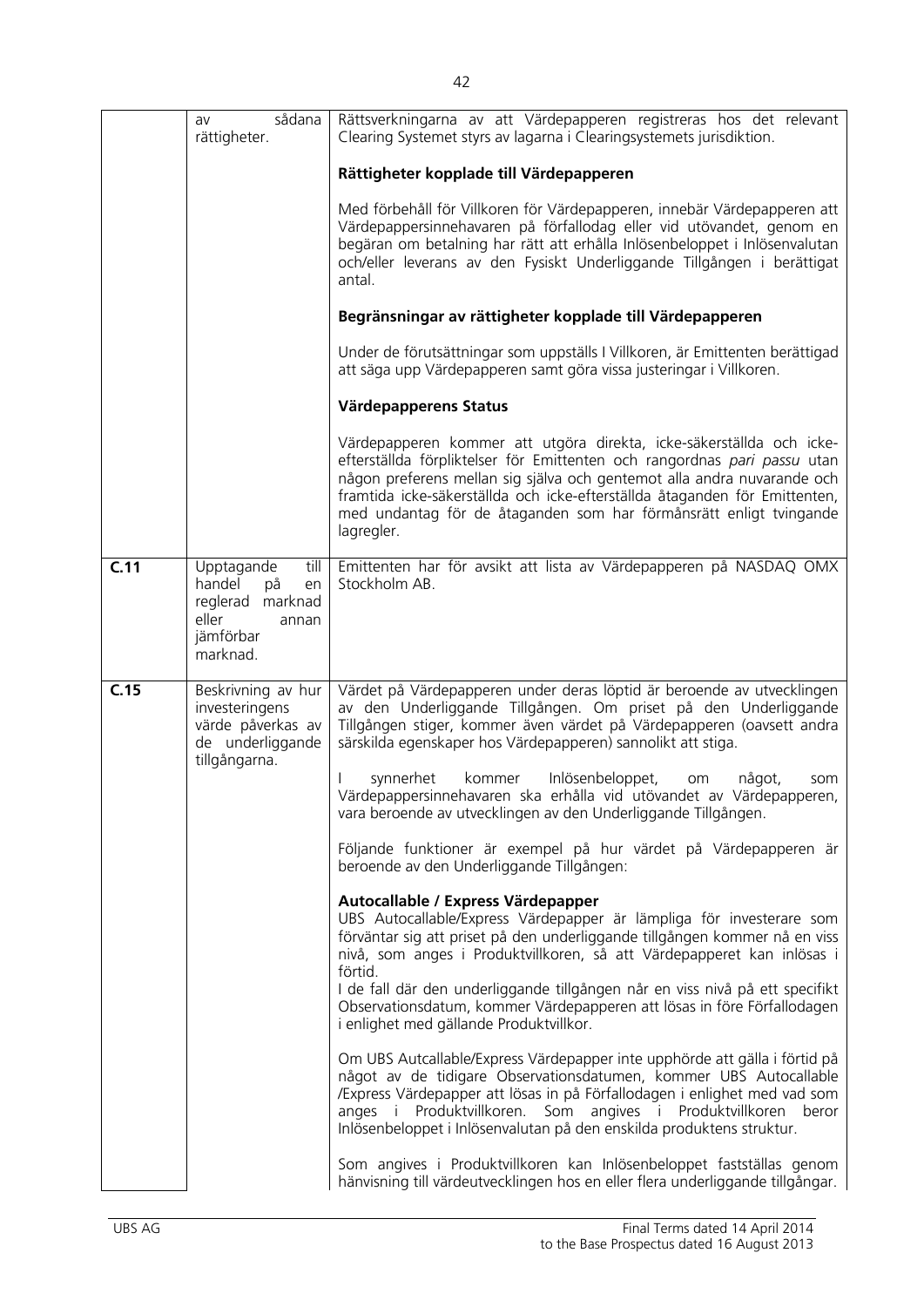|  | Betalning av kupong eller andra intäkter kopplade till de underliggande                                                                                                                                                                                                                                                                                                                                                                                                                                                                                                                                                                                                                                  |
|--|----------------------------------------------------------------------------------------------------------------------------------------------------------------------------------------------------------------------------------------------------------------------------------------------------------------------------------------------------------------------------------------------------------------------------------------------------------------------------------------------------------------------------------------------------------------------------------------------------------------------------------------------------------------------------------------------------------|
|  | tillgångarna<br>Som anges i Produktvillkoren har investeraren dessutom rätt att under<br>löptiden av UBS Autcallable/Express Värdepapper erhålla betalning av en<br>kupong eller andra intäkter som i förekommande fall anges i<br>Produktvillkoren. Sådan ersättning kan vara ovillkorlig eller villkorlig i<br>förhållande till viss avkastning från den underliggande tillgången som<br>beskrivs i Produktvillkoren.                                                                                                                                                                                                                                                                                  |
|  | Följande värdeutvecklingsstrukturer kan komma att användas för<br>Värdepapper som beskrivs i avsnittet ovan                                                                                                                                                                                                                                                                                                                                                                                                                                                                                                                                                                                              |
|  | Underliggande Tillgångar<br>Värdepapper kan antingen vara beroende av en enda underliggande<br>tillgång, en korg av underliggande tillgångar, den bäst presterande<br>underliggande tillgången, den sämst presterande underliggande tillgången<br>eller en kombination av dessa. Korgvärdeökningar beräknas på det vägda<br>genomsnittet av värdeökningarna från de enskilda underliggande<br>tillgångarna.                                                                                                                                                                                                                                                                                              |
|  | Viktningen kan antingen vara förutbestämd eller kan bestämmas under<br>Värdepapperets löptid beroende på vissa villkor. Vikten kan till exempel<br>bero på den relativa värdeutvecklingen på underordnad eller realiserad<br>volatilitet i en underliggande tillgång.                                                                                                                                                                                                                                                                                                                                                                                                                                    |
|  | Värdeutvecklingen<br>Värdeutvecklingen eller nivåer därav på den den underliggande tillgången<br>kan mätas på olika sätt.                                                                                                                                                                                                                                                                                                                                                                                                                                                                                                                                                                                |
|  | Vanligtvis mäts värdeutvecklingen som en slutliga nivån av på de<br>underliggande tillgångarna i procent av den ursprungliga nivån på de<br>underliggande tillgångarna. Den slutliga nivån och/eller den ursprungliga<br>nivån kan även definieras som den genomsnittliga/maximala/minimala<br>nivån på den underliggande tillgångarna observerade under viss tid. Den<br>initiala nivån behöver inte nödvändigtvis observeras vid löptidens utgång av<br>Värdepapperet, utan kan också observeras under Värdepapperets löptid.                                                                                                                                                                          |
|  | Värdeutvecklingen kan även mätas som den relativa utvecklingen av en<br>eller flera underliggande tillgångar i förhållande till värdeutvecklingen av en<br>eller flera underliggande tillgångar.                                                                                                                                                                                                                                                                                                                                                                                                                                                                                                         |
|  | Värdeutvecklingen kan också ha en förutbestämd eller en rörlig och/eller en<br>villkorad gräns. Detta innebär att Investeraren måste acceptera en<br>begräsning av vinsten och får endast delta i eventuella prisökningar (eller<br>minskningar) i de underliggande tillgångarna till en viss nivå har uppnåtts<br>och inte mer. Dessutom kan värdeutvecklingen också ha ett förutbestämt<br>eller ett rörligt och/eller villkorat golv. Detta innebär att investeraren<br>kommer att ha ett minimum för intjäningspotential (golv) och kommer<br>endast negativt att delta i eventuella prissänkningar (eller ökningar) i de<br>underliggande tillgångarna till en viss nivå har uppnåtts och inte mer. |
|  | <b>Barriärer</b><br>Värdepapper kan ha barriärer som aktiveras så snart vissa villkor är<br>uppfyllda. Vanligtvis representerar dessa barriärer vissa nivåer som ska nås<br>av de underliggande tillgångarna vid vissa observationstidpunkter.                                                                                                                                                                                                                                                                                                                                                                                                                                                           |
|  | Barriärer kan observeras antingen kontinuerligt eller vid vissa datum.                                                                                                                                                                                                                                                                                                                                                                                                                                                                                                                                                                                                                                   |
|  | Barriärer leder antingen till avlägsnande (Kick-out) eller tillägg (Kick-in) för<br>vissa funktioner i Värdepapperen. Funktioner som tillsätts eller tas bort är<br>exempelvis kuponger, andelar eller underliggande tillgångar.                                                                                                                                                                                                                                                                                                                                                                                                                                                                         |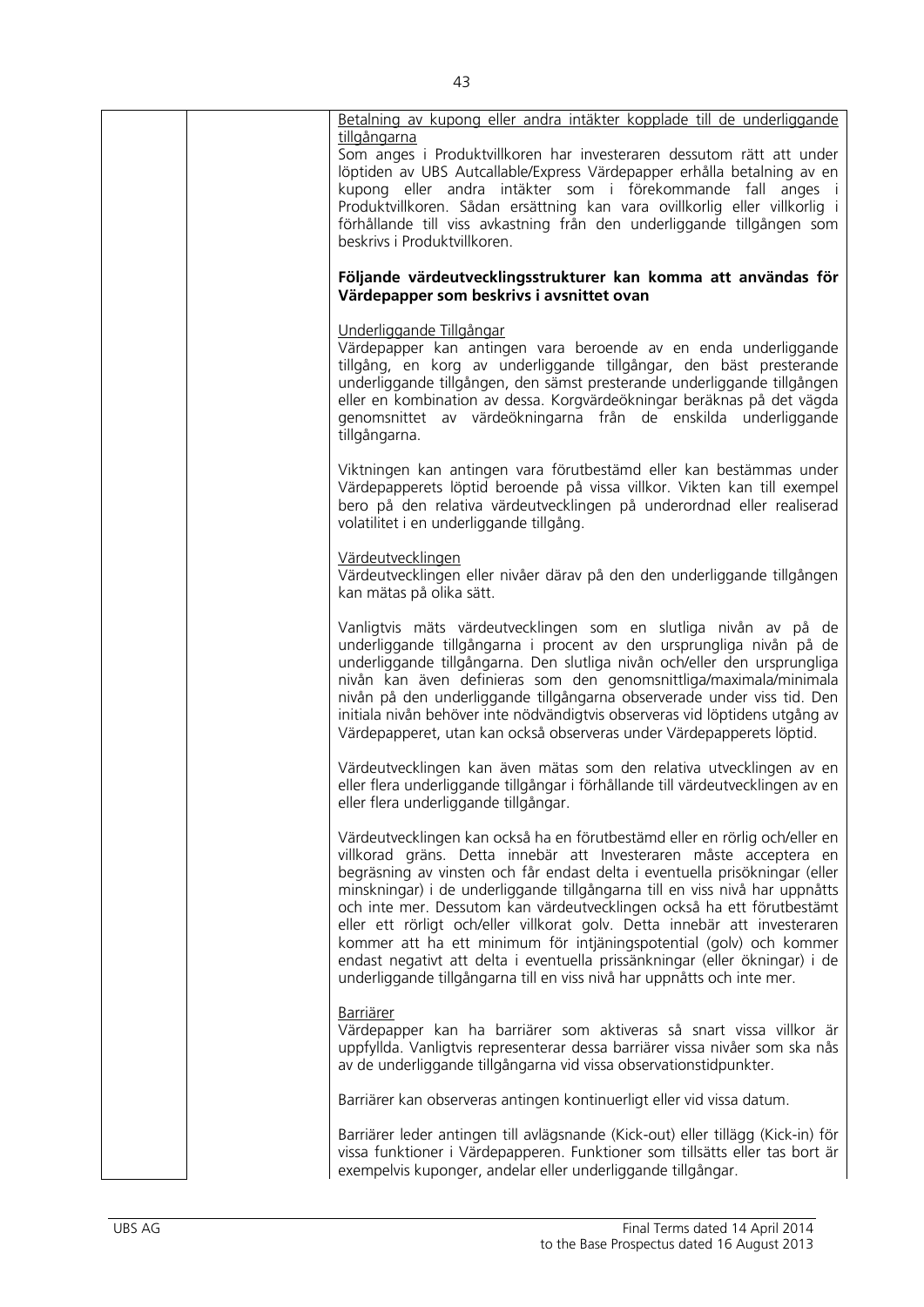| <u>Investeringsstrategier</u><br>Värdeutveckling kan definieras som den hypotetiska värdeutvecklingen<br>under en förutbestämd investeringsstrategi. Det kan till exempel vara en<br>strategi som investerar i de underliggande tillgångarna endast på vissa<br>förutbestämda datum. Ett annat exempel skulle kunna vara en strategi som<br>investerar i de underliggande tillgångarna beroende på realiserad volatilitet,<br>utveckling, drivkraft eller annat mått på underliggande tillgångarnas nivå<br>under Värdepapperets löptid. |
|------------------------------------------------------------------------------------------------------------------------------------------------------------------------------------------------------------------------------------------------------------------------------------------------------------------------------------------------------------------------------------------------------------------------------------------------------------------------------------------------------------------------------------------|
| Bearish/Bullish/Variable Participation Rate<br>Deltagandet är vanligen proportionerligt med en viss kurs (vilken i sig kan<br>vara beroende av vissa förutsättningar som exempelvis värdeutvecklingen<br>av en eller flera underliggande tillgångar) och kan vara antingen negativ<br>eller positiv.                                                                                                                                                                                                                                     |
| Valutakonvertering<br>Utdelningen kan antingen vara i valutan för de underliggande tillgångarna<br>eller annan utdelningsvaluta. Valutakurserna som ska användas för att<br>bestämma den den slutliga utdelningen kan antingen vara förutbestämd<br>eller (quanto funktion) eller rörlig.                                                                                                                                                                                                                                                |
| Kuponger/övriga intäkter<br>Om de relevanta produktvillkoren anger att ovillkorliga kuponger eller<br>andra intäkter är tillämpliga har Investeraren rätt att erhålla betalning från<br>kupongen eller andra intäkter.                                                                                                                                                                                                                                                                                                                   |
| Om de relevanta produktvillkoren anger att villkorliga kuponger eller andra<br>intäkter är tillämpliga, har Investeraren rätt att erhålla betalning från den<br>relevanta kupongen eller andra intäkter, förutsatt att alla relevanta villkor<br>är uppfyllda. Om kraven för en villkorlig kupong är eller andra intäkter inte<br>är uppfyllda betalas inte någon kupong eller annan intäkt.                                                                                                                                             |
| Under Värdepapperets löptid kan de därför generera regelbunden inkomst.<br>De flesta Värdepapper genererar dock inte ovillkorliga intäkter som till<br>exempel utdelning eller ränta.                                                                                                                                                                                                                                                                                                                                                    |
| Kapitalskydd<br>Endast om Värdepapperet har funktionen "kapitalskydd", i enlighet med<br>vad som anges i Produktvillkoren, så motsvarar avräkningsbeloppet<br>åtminstone det kapitalskyddade beloppet.                                                                                                                                                                                                                                                                                                                                   |
| <b>Fysisk eller Kontantavräkning</b><br>Endast om Värdepapperet har funktionen "Physical Settlement" i enlighet<br>med vad som anges i Produktvillkoren, är produkten möjlig att reglera<br>fysiskt. Annars sker avräkning kontant. Avräkningen kan bero på resultatet<br>av den Underliggande Tillgången.                                                                                                                                                                                                                               |
| <b>Issuers Call Right</b><br>Om Värdepapperet har funktionen "Issuer's Call Right" i enlighet med vad<br>som anges i Produktvillkoren, har emittenten rätt att lösa in Värdepapperen<br>i förtid genom att meddela detta på vissa förutbestämda datum.<br>Inlösenvärdet kan antingen vara förutbestämt eller beroende av den<br>Underliggande Tillgångens nivå, vissa datum eller andra parametrar.                                                                                                                                      |
| <b>Investor's Put Right</b><br>Om Värdepapperet har funktionen "Investor's Put Right", har investeraren<br>rätt att lösa in Värdepapperen i förtid. Inlösenvärdet kan antingen vara<br>förutbestämt eller beroende av den Underliggande Tillgångens nivå, vissa<br>datum eller andra parametrar.                                                                                                                                                                                                                                         |
|                                                                                                                                                                                                                                                                                                                                                                                                                                                                                                                                          |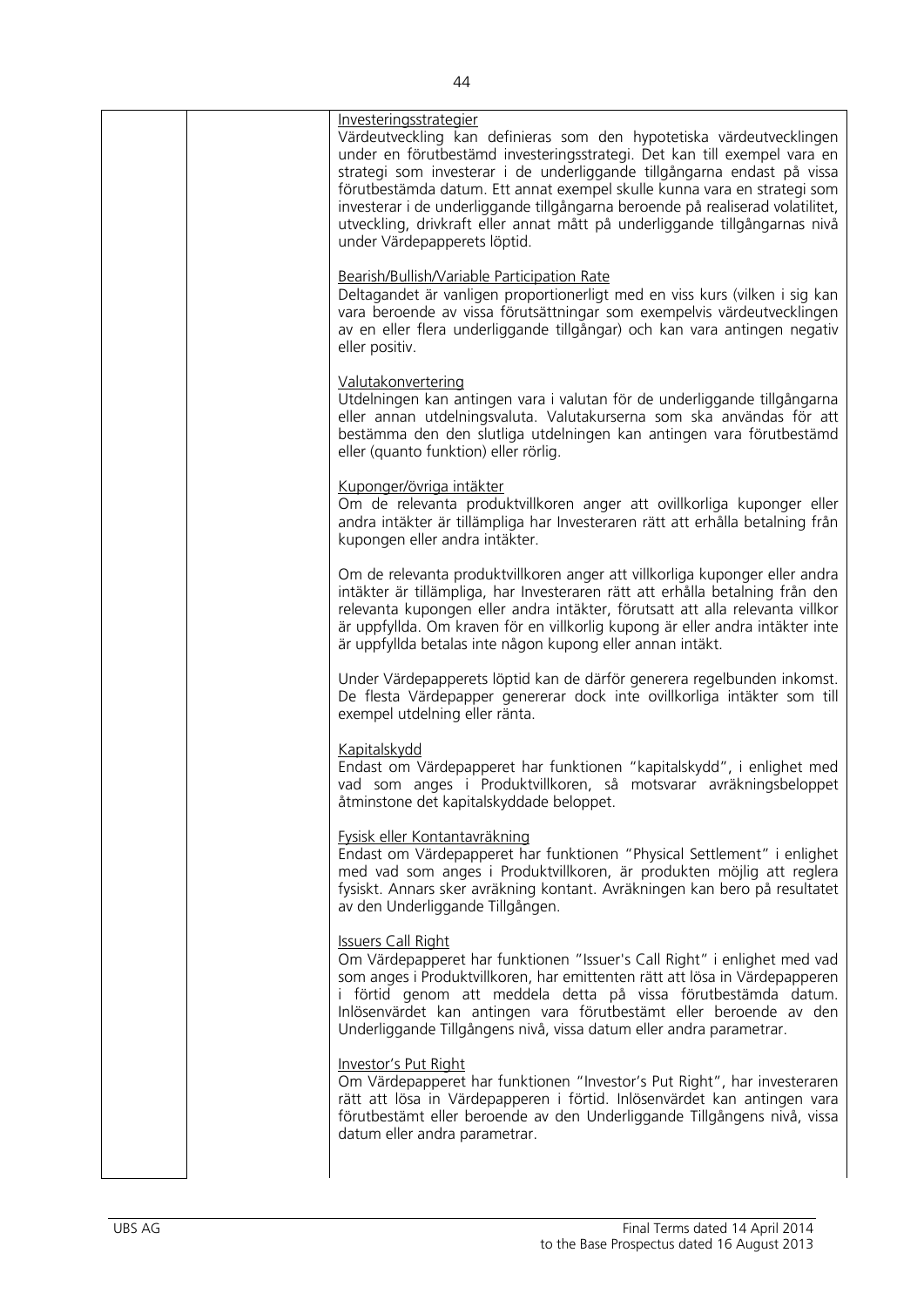| C.16 | Stängnings-<br>eller                                                                                             | Förfallodag: 22 juni 2017                                                                                                                                                                                                                                                                                                                                                                                                                                                                                                                                                                                                                                                                                                                                                                                                                                                                   |
|------|------------------------------------------------------------------------------------------------------------------|---------------------------------------------------------------------------------------------------------------------------------------------------------------------------------------------------------------------------------------------------------------------------------------------------------------------------------------------------------------------------------------------------------------------------------------------------------------------------------------------------------------------------------------------------------------------------------------------------------------------------------------------------------------------------------------------------------------------------------------------------------------------------------------------------------------------------------------------------------------------------------------------|
|      | förfallodag,<br>lösendag eller dag<br>för sista notering.                                                        | Stängningsdag: 5 juni 2017                                                                                                                                                                                                                                                                                                                                                                                                                                                                                                                                                                                                                                                                                                                                                                                                                                                                  |
| C.17 | Förfarandet<br>för<br>avveckling<br>av<br>derivat-<br>instrumenten.                                              | Betalningar ska i samtliga fall med undantag för skatteregler eller andra<br>lagar och regleringar som gäller på platsen för betalningen eller andra lagar<br>och regleringar vilka Emittenten åtagit sig att följa, göras i enlighet med<br>tillämpliga CA Regler till det relevanta Clearing Systemet eller den relevanta<br>mellanhanden eller i enlighet med dennes instruktion till konton hos<br>relevanta kontoinnehavare hos Clearing Systemet eller den relevanta<br>mellanhanden.<br>Emittenten ska befrias från sina inlösenförpliktelser eller andra betalnings-<br>eller leverasförpliktelser enligt sådana bestämmelser i Villkoren för<br>Värdepapperen genom att fullgöra betalning eller leverans till Clearing<br>Systemet i enlighet med det förfarande som ovan nämnts.                                                                                                 |
| C.18 | Förfarandet<br>vid<br>avkastning<br>på<br>derivat-<br>instrumenten.                                              | Värdepappersinnehavare ska på den aktuella Förfallodagen erhålla<br>betalning av Inlösenbeloppet.-                                                                                                                                                                                                                                                                                                                                                                                                                                                                                                                                                                                                                                                                                                                                                                                          |
| C.19 | Lösenpris eller sista<br>noterade pris för<br>det underliggande.                                                 | Lösenpris                                                                                                                                                                                                                                                                                                                                                                                                                                                                                                                                                                                                                                                                                                                                                                                                                                                                                   |
| C.20 | Typ<br>av<br>underliggande<br>tillgång och<br>var<br>information<br>om<br>den underliggande<br>tillgången finns. | Typ av Underliggande Tillgång:<br>Underliggande tillgångar kan utgöras av aktier (inklusive certifikat som<br>representerar aktier), index, växelkurser, äkta metaller, råvaror, räntor, icke-<br>aktierelaterade värdepapper, fonder, terminskontrakt (om tillämpligt,<br>inklusive fastställande av den relevanta upphörandtiden), referensräntor,<br>korg bestående av de nämnda tillgångarna och portfölj bestående av de<br>nämnda tillgångarna.<br>Typ av underliggande tillgångar är index och fonder.<br>Information om den tidigare och kommande värdeutvecklingen på de<br>Underliggande Tillgångarna och deras volatilitet kan erhållas på följande<br>hemsidor:<br>www.hsi.com.hk (Hang Seng China Enterprises Index)<br>www.wienerborse.at (RDX® - Russian Depositary Index (USD))<br>www.bloomberg.com (WisdomTree India Earnings Fund och iShares<br>MSCI Brazil Capped ETF) |

| <b>Avsnitt</b> |                                     | <b>Avsnitt D – Risker</b>                                                                                                                                                                                                                                                                                                                                                                                                                                                                                                                              |
|----------------|-------------------------------------|--------------------------------------------------------------------------------------------------------------------------------------------------------------------------------------------------------------------------------------------------------------------------------------------------------------------------------------------------------------------------------------------------------------------------------------------------------------------------------------------------------------------------------------------------------|
| D.2            | Risker specifika för<br>Emittenten. | Värdepapperen medför risker relaterade till Emittenten även kallade<br>kreditrisker för potentiella investerare. En risk relaterad till Emittenten är<br>risken att UBS AG tillfälligt eller varaktigt blir oförmögen att uppfylla sina<br>betalningsförpliktelser med avseende på Värdepapperen.                                                                                                                                                                                                                                                      |
|                |                                     | Generell risk för insolvens<br>Varje Värdepappersinnehavare bär den generella risken att den finansiella<br>situationen för Emittenten kan försämras. Värdepapperen utgör direkta,<br>icke säkerställda och icke efterställda åtaganden för Emittenten och<br>åtagandena kommer vid Emittentens insolvens att rankas i likhet med<br>samtliga andra nuvarande och framtida icke säkerställda och icke<br>efterställda åtaganden för Emittenten, med undantag för de åtaganden<br>som har förmånsrätt enligt tvingande lagregler. Emittentens åtaganden |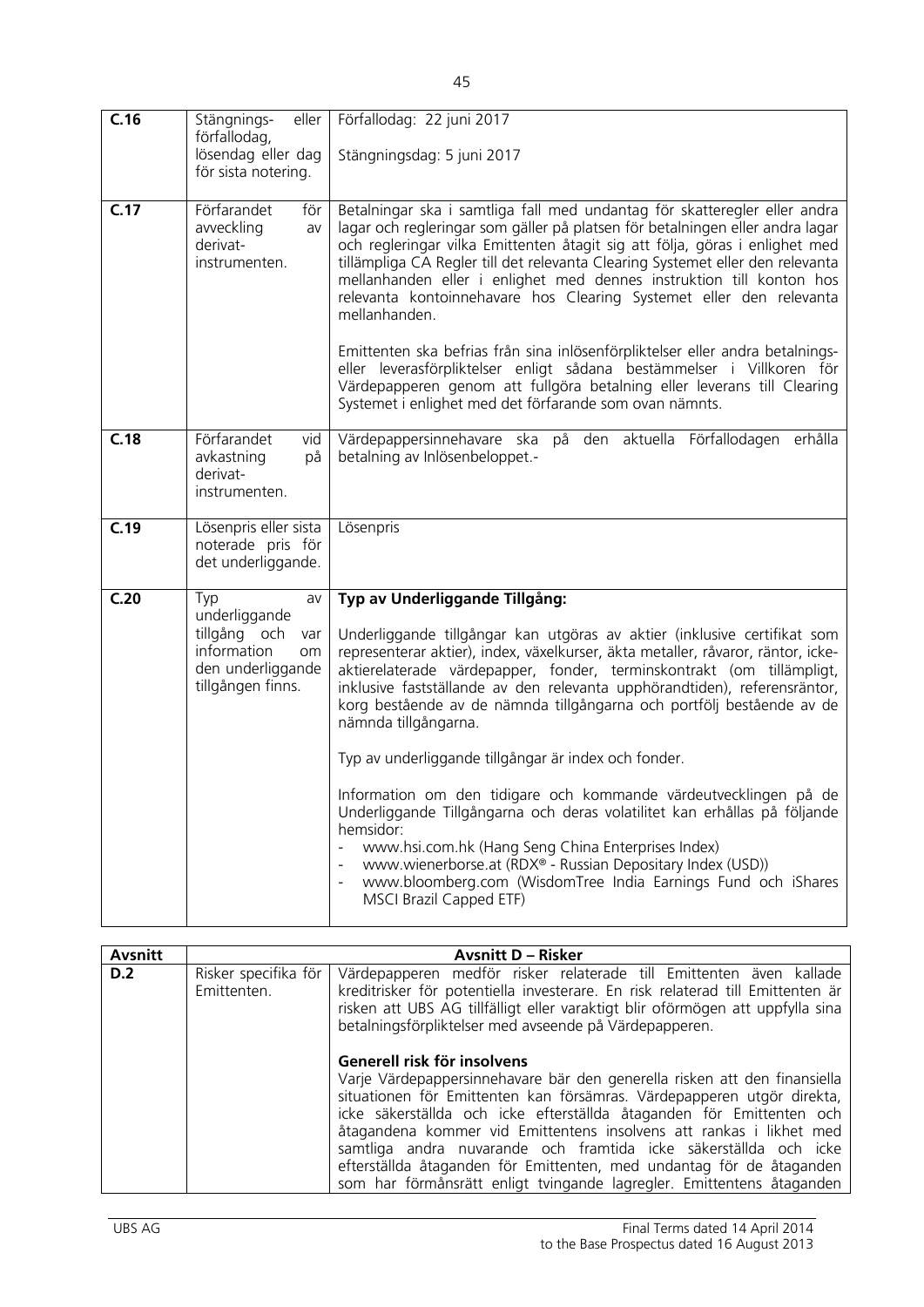| Värdepapperen<br>garanteras<br>under<br>inte<br>något<br>system<br>av<br>av<br>insättningsgarantier eller kompensationsplaner. Om Emittenten blir<br>insolvent kan följaktligen Värdepappersinnehavare lida en total<br>förlust av sina investeringar i Värdepapperen. |
|------------------------------------------------------------------------------------------------------------------------------------------------------------------------------------------------------------------------------------------------------------------------|
| UBS påverkas som Emittent av olika riskfaktorer i sin affärsverksamhet.<br>Sådana risker består i synnerhet av följande typer av risker, där alla av dessa<br>risker kan ha en negativ värdepåverkan på Värdepapperen:                                                 |
| Effekter av nedgradering av Emittentens rating<br>$\bullet$                                                                                                                                                                                                            |
| Förändringar i föreskrifter och lagstiftning kan ha negativ påverkan på<br>$\bullet$<br>UBS:s verksamhet och förmåga att implementera verksamhetsstrategier                                                                                                            |
| UBS:s<br>kapitalstyrka är viktig för att kunna<br>UBS:s<br>stödja<br>$\bullet$<br>verksamhetsstrategi, franchisetagare och konkurrenssituation                                                                                                                         |
| UBS kan komma att misslyckas i genomförandet av sina tillkännagivna<br>$\bullet$<br>strategier                                                                                                                                                                         |
| UBS:s anseende är av avgörande betydelse för framgång<br>$\bullet$<br>affärsverksamheten                                                                                                                                                                               |
| Väsentliga juridiska och rättsliga risker uppstår vid genomförandet av<br>$\bullet$<br>UBS:s affärsverksamhet                                                                                                                                                          |
| Utvecklingen av den finansiella marknaden påverkas av rådande<br>$\bullet$<br>marknadssituation och det makroekonomiska klimatet                                                                                                                                       |
| UBS innehar legat och andra risk positioner som kan påverkas negativ<br>$\bullet$<br>av vilkoren på finansmarknaderna; legatrisker kan vara svåra att<br>likvidera                                                                                                     |
| Som global tillhandahållare av finansiella tjänster utsätts UBS för risk för<br>$\bullet$<br>valutafluktuationer                                                                                                                                                       |
| UBS är beroende av UBS:s riskhantering och kontrollprocesser för att<br>$\bullet$<br>undvika eller begränsa potentiella förluster i UBS:s tradingverksamhet<br>och kreditgivningsverksamhet                                                                            |
| Värderingen av visa tillgångar bygger på modeller; modeller har<br>$\bullet$<br>inneboende begränsningar och kan bygga på ingångsvärden som inte<br>har någon kontrollerbar källa                                                                                      |
| UBS är utsatt för en risk bestående i kapitalutflöde av klienttillgångar i<br>$\bullet$<br>sin inlåningsverksamhet och förändringar som påverkar lönsamheten av<br>affärsområdet Wealth Management.                                                                    |
| UBS:s likviditets- och finansieringsverksamhet är avgörande för UBS:s<br>$\bullet$<br>fortsatta prestationer                                                                                                                                                           |
| Operationella risker kan påverka UBS:s verksamhet<br>$\bullet$                                                                                                                                                                                                         |
| UBS kan vara oförmöget att identifiera eller erhålla intäkter eller<br>$\bullet$<br>eller<br>behålla<br>konkurrensfördelar,<br>och<br>attrahera<br>kvalificerade<br>arbetstagare                                                                                       |
| UBS:s finansiella resultat kan påverkas negativt av förändringar i<br>$\bullet$<br>redovisningsstandarder                                                                                                                                                              |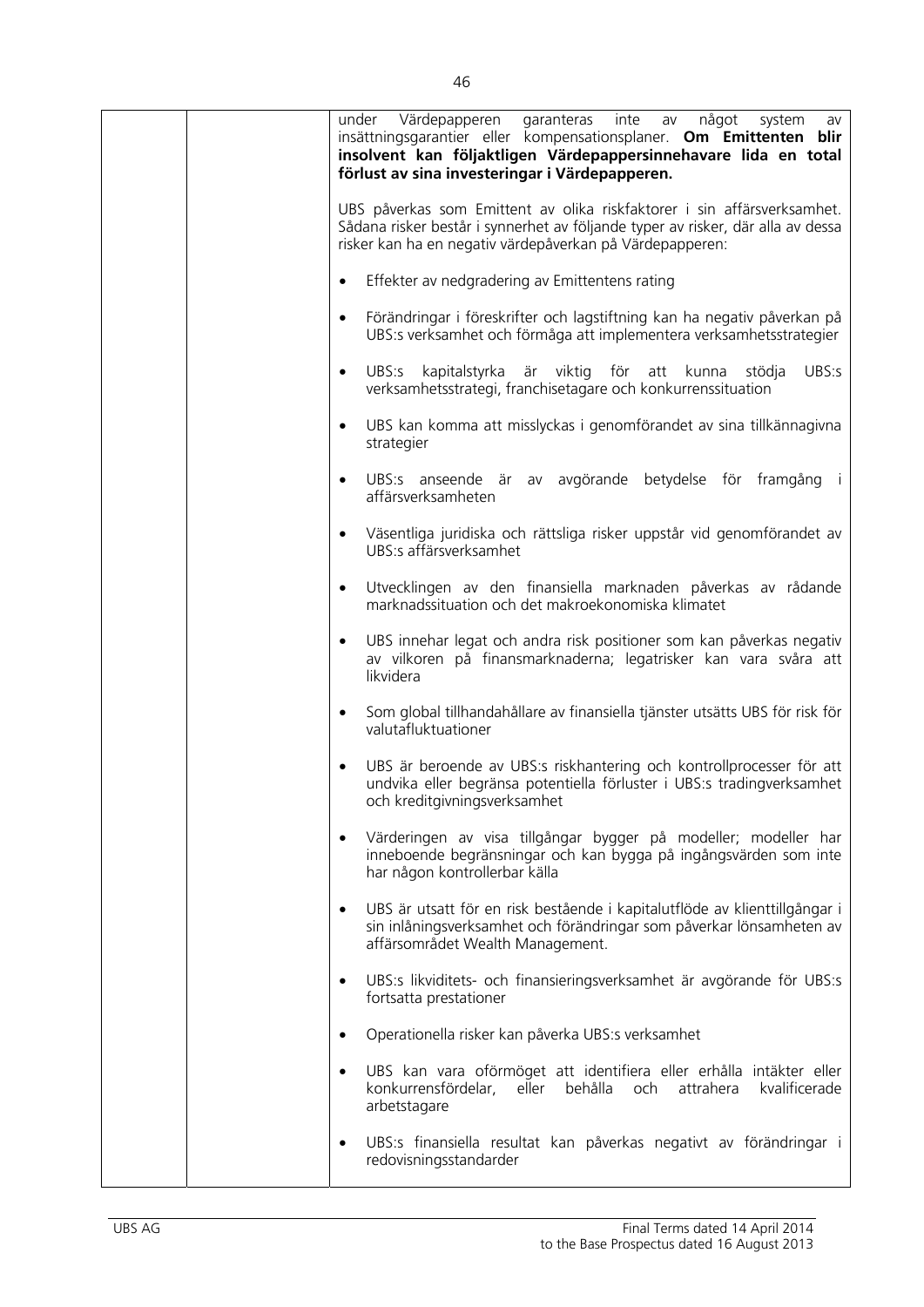|     |                                        | UBS:s finansiella resultat kan påverkas negativt av förändringar<br>beträffande antaganden som stödjer värdet på UBS:s goodwill                                                                                                                                                                                                                                                                                                                                                                                                                                                                                                                                                                                                                                                                                                                                                                                                                                                            |
|-----|----------------------------------------|--------------------------------------------------------------------------------------------------------------------------------------------------------------------------------------------------------------------------------------------------------------------------------------------------------------------------------------------------------------------------------------------------------------------------------------------------------------------------------------------------------------------------------------------------------------------------------------------------------------------------------------------------------------------------------------------------------------------------------------------------------------------------------------------------------------------------------------------------------------------------------------------------------------------------------------------------------------------------------------------|
|     |                                        | Skatteeffekterna på UBS:s finansiella resultat påverkas i hög grad av<br>förändringar i UBS:s obeskattade tillgångar och skattemyndigheters<br>slutliga ställningstaganden vid granskning av bolagets redovisning                                                                                                                                                                                                                                                                                                                                                                                                                                                                                                                                                                                                                                                                                                                                                                          |
|     |                                        | Potentiella intressekonflikter<br>$\bullet$                                                                                                                                                                                                                                                                                                                                                                                                                                                                                                                                                                                                                                                                                                                                                                                                                                                                                                                                                |
| D.3 | Risker specifika för<br>Värdepapperen. | En investering i Värdepapperen är förknippad med vissa produktspecifika<br>risker. Emittenten erinrar uttryckligen om att beskrivningen av de<br>risker som är förknippade med en investering i Värdepapperen<br>endast beskriver de främsta riskerna som Emittenten känner till vid<br>tidpunkten för Grundprospektet.                                                                                                                                                                                                                                                                                                                                                                                                                                                                                                                                                                                                                                                                    |
|     |                                        | Potentiella investerare i Värdepapperen ska vara medvetna om att<br>Värdepapperen utgör en riskinvestering som kan leda till en total förlust av<br>deras investering i Värdepapperen. Värdepappersinnehavare kommer att<br>vidkännas en förlust, om det belopp som erhålls i enlighet med Villkoren för<br>Värdepapperen är lägre än förvärvspriset (inklusive transaktionskostnader).<br>Samtliga investerare bär risken för att Emittentens finansiella situation<br>försämras och potentiellt medför oförmåga för Emittenten att betala enligt<br>sina åtaganden under Värdepapperen. Potentiella investerare måste därför<br>vara förberedda och i stånd med att klara av en partiell eller till och med en<br>total förlust av investerat kapital. Investerare som är intresserade av att köpa<br>Värdepapper måste bedöma sin finansiella situation, för att tillförsäkra sig<br>om att de är i en situation där de klarar av de risker för förluster som<br>Värdepapperen innebär. |
|     |                                        | Det finns risker med de Värdepapper som erbjuds under Grundprospektet,<br>vilka potentiella investerare noga skall beakta så att de är införstådda i<br>dessa risker innan ett investeringsbeslut fattas med avseende på<br>Värdepapperen, bland annat följande:                                                                                                                                                                                                                                                                                                                                                                                                                                                                                                                                                                                                                                                                                                                           |
|     |                                        | · Värdepapperens komplexitet - Avkastningsstrukturen för Värdepapper är<br>ibland komplex och kan innehålla matematiska formler eller samband som,<br>för en investerare, kan vara svåra att förstå och jämföra med andra<br>investeringsalternativ. Noteras bör att relationen mellan avkastning och risk<br>kan vara svår att utvärdera.                                                                                                                                                                                                                                                                                                                                                                                                                                                                                                                                                                                                                                                 |
|     |                                        | · Värdepapper vars kapitalbelopp inte är garanterat - Kapitalbeloppet för<br>vissa av de Instrument som erbjuds under Grundprospektet är inte<br>garanterat, enligt vad som anges i de tillämpliga Slutliga Villkoren. Det finns<br>därmed för dessa Instrument ingen garanti för att det belopp som en<br>investerare får tillbaka vid inlösen av Instrument kommer att överstiga eller<br>vara lika med kapitalbeloppet.                                                                                                                                                                                                                                                                                                                                                                                                                                                                                                                                                                 |
|     |                                        | Prissättning av strukturerade Värdepapper – Prissättningen<br>av<br>strukturerade Värdepapper bestäms vanligen av Emittenten, och inte utifrån<br>förhandlade villkor.                                                                                                                                                                                                                                                                                                                                                                                                                                                                                                                                                                                                                                                                                                                                                                                                                     |
|     |                                        | · Aktier som underliggande tillgångar - Värdepapper med aktier som<br>underliggande tillgångar är inte sponsrade eller främjade av emittenten av<br>aktierna. Emittenten av aktierna har därför inte någon skyldighet att beakta<br>intresset för dem som investerat i Värdepapper varför åtgärder tagna av en<br>sådan emittent av aktier skulle kunna negativt påverka Värdepapperens<br>marknadsvärde. Den som investerat i Värdepapper har inte rätt att få några<br>utbetalningar eller andra utdelningar till vilka en direkt ägare av de<br>underliggande aktierna annars skulle ha rätt.                                                                                                                                                                                                                                                                                                                                                                                           |
|     |                                        | · Index som underliggande tillgångar – Värdepapper som baserar sig på                                                                                                                                                                                                                                                                                                                                                                                                                                                                                                                                                                                                                                                                                                                                                                                                                                                                                                                      |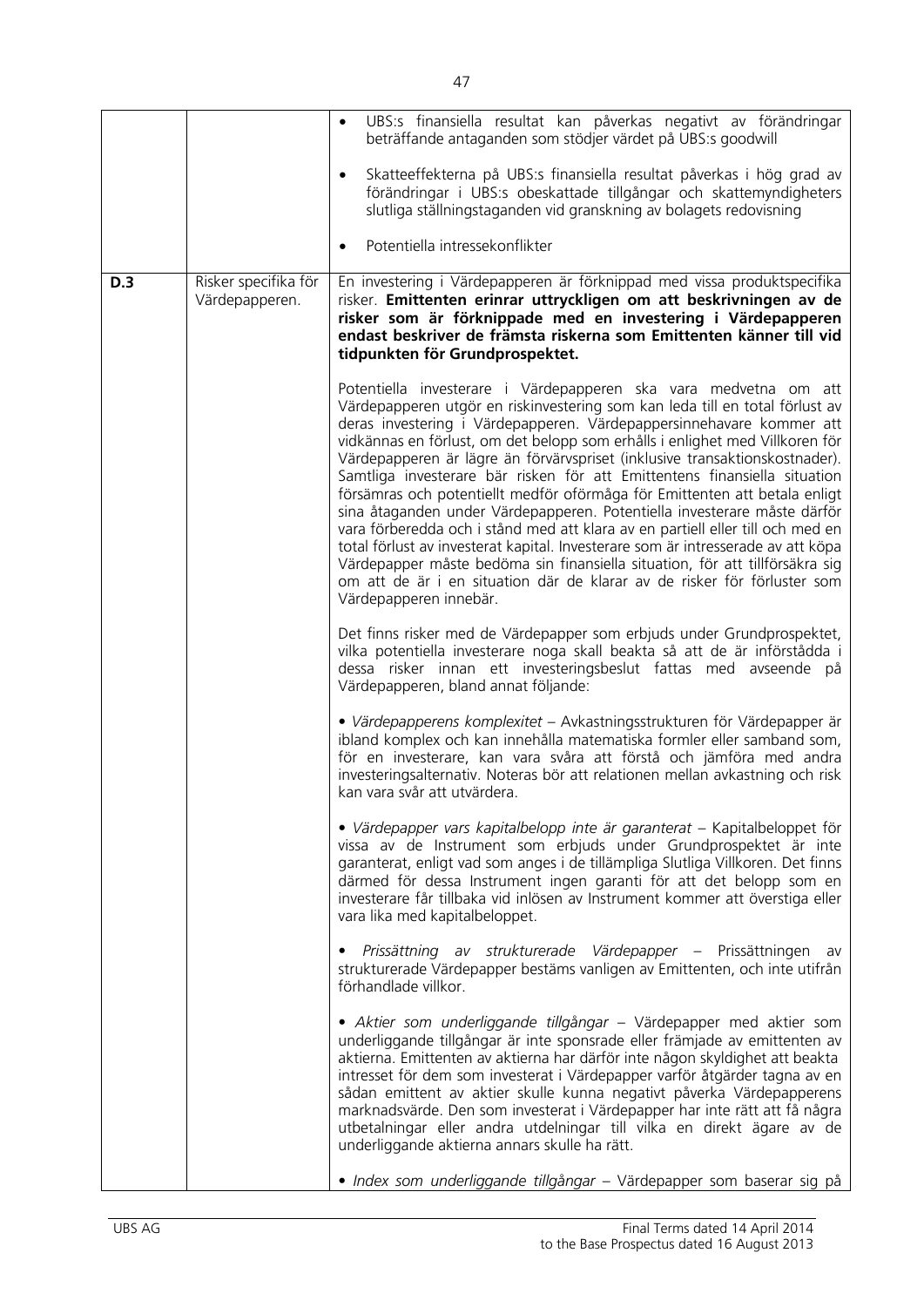| index som underliggande tillgångar kan få lägre betalning vid inlösen av<br>sådana Värdepapper än om hen hade investerat direkt i de aktier/tillgångar<br>som utgör indexet. Sponsorn av ett index kan lägga till, ta bort eller ersätta<br>komponenter eller göra metodändringar som kan påverka nivån på sådant<br>index och därmed den avkastning som skall betalas till investerare i<br>Värdepapper.                                                                                                                                                                                                                                                                                                                                                                                                                                                                                                                                                                                    |
|----------------------------------------------------------------------------------------------------------------------------------------------------------------------------------------------------------------------------------------------------------------------------------------------------------------------------------------------------------------------------------------------------------------------------------------------------------------------------------------------------------------------------------------------------------------------------------------------------------------------------------------------------------------------------------------------------------------------------------------------------------------------------------------------------------------------------------------------------------------------------------------------------------------------------------------------------------------------------------------------|
| • Råvaror som underliggande tillgång - Att handla i råvaror är spekulativt<br>och kan vara extremt volatilt eftersom råvarupriser påverkas av faktorer som<br>är oförutsägbara, såsom ändringar i relationerna mellan tillgång och<br>efterfrågan, vädermönster och regeringars politik. Råvarukontrakt kan även<br>mellan marknadsaktörer "over-the-counter"<br>handlas<br>direkt<br>på<br>handelsplatser som är föremål för minimal eller ingen substantiell reglering.<br>Detta ökar riskerna som sammanhänger med likviditets- och prishistorik för<br>de relevanta kontrakten. Värdepapper som är länkade till terminskontrakt<br>för råvaror kan ge en annan avkastning än Värdepapper som är länkade till<br>den relevanta fysiska råvaran, eftersom priset på ett terminskontrakt för en<br>råvara allmänt innefattar en premie eller en rabatt jämfört med dagspriset<br>för den underliggande råvaran.                                                                             |
| • Exponering mot en korg av underliggande tillgångar – För Värdepapper<br>där det underliggande är en korg av underliggande tillgångar, bär<br>investerarna risken för värdeutvecklingen för var och en av delarna som<br>korgen innehåller. Där det är en hög nivå av ömsesidigt beroende mellan de<br>individuella delarna av korgens innehåll kan en ändring i värdeutvecklingen<br>hos korgens delar överdriva värdeutvecklingen i Värdepapper. Dessutom<br>kan en liten korg eller en olikartat viktad korg göra korgen sårbar för<br>ändringar i värdet hos vilken som helst av de specifika korgkomponenterna.<br>Varje beräkning eller värde som berör en korg med "bästa av" eller<br>"sämsta av"-inslag kan producera resultat som skiljer sig mycket från dem<br>som tar hänsyn till korgens värdeutveckling i dess helhet.                                                                                                                                                       |
| · Automatisk förtida återbetalning - Vissa typer av Värdepapper kan<br>automatiskt återbetalas innan deras planerade förfallodatum om vissa<br>villkor är uppfyllda. I en del fall kan detta resultera i en förlust av en del eller<br>hela investerarens investering.                                                                                                                                                                                                                                                                                                                                                                                                                                                                                                                                                                                                                                                                                                                       |
| • Warranter – Konstruktionen av Warranter gör att prisutvecklingen på den<br>underliggande tillgången får genomslag i kursen på Warranter och kan leda<br>till större vinst eller förlust på insatt kapital än om placeringen hade gjorts<br>direkt i den underliggande tillgången. Detta brukar uttryckas så att<br>Warranter har en hävstångseffekt jämfört med en investering i<br>underliggande tillgång, dvs. en kursförändring för underliggande tillgång<br>medför en procentuellt sett större förändring av värdet på Warranten. Detta<br>medför att risken att investera i Warranter är större än att investera i<br>underliggande tillgång. Warrant kan förfalla värdelös. Vissa Warranter kan<br>även innehålla värdeutvecklingsstrukturer som är mer komplicerade än<br>sedvanliga Warranter och motsvarar de som anges vara tillämpliga<br>avseende Certifikat. De risker som är relevanta för Certifikat enligt nedan<br>kan således även vara tillämpliga på dessa Warranter. |
| • Risker förenade med Certifikat – Om den underliggande tillgången blir<br>värdelös (exempelvis genom att bolaget som ger ut underliggande aktie går<br>i konkurs) blir Certifikatet också värdelöst. Värdet på ett Certifikat kan<br>också påverkas av valutakursförändringar – om den underliggande<br>tillgången är denominerad i en annan valuta än Certifikatets<br>denomineringsvaluta. En investerare i ett Certifikat bör notera att hela det<br>investerade beloppet kan gå förlorat. För det fall Certifikatet är konstruerat<br>för att ge avkastning i en nedåtgående marknad (sälj eller short) ger en<br>värdeutveckling i den underliggande tillgången en värdeminskning i<br>Certifikatet. Under löptiden påverkas certifikatets värde av förändringar i                                                                                                                                                                                                                     |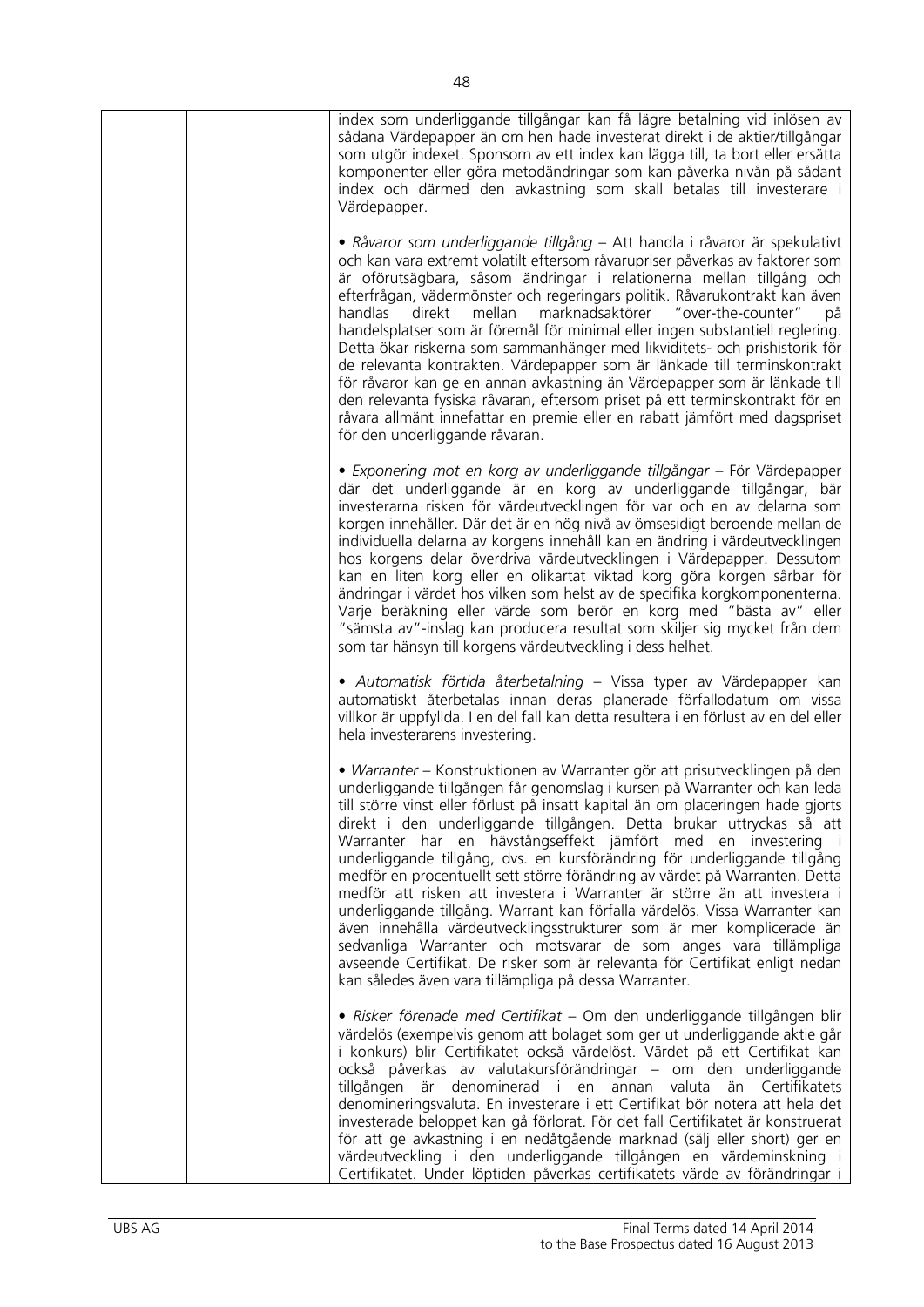| volatilitet, prisutveckling och utdelningar i den underliggande tillgången<br>samt marknadsränteförändringar. Om Certifikatet innehåller en barriärnivå<br>kan detta innebära att det belopp som en investerare har rätt att erhålla på<br>återbetalningsdagen understiger det investerade beloppet eller att rätten till<br>eventuell särskild avkastning bortfaller.                                                                                                                                                                                                                                                                                                                                                                                                                                                                                                                                                                                                                                                                                                                                                                                                                                                                                                         |
|--------------------------------------------------------------------------------------------------------------------------------------------------------------------------------------------------------------------------------------------------------------------------------------------------------------------------------------------------------------------------------------------------------------------------------------------------------------------------------------------------------------------------------------------------------------------------------------------------------------------------------------------------------------------------------------------------------------------------------------------------------------------------------------------------------------------------------------------------------------------------------------------------------------------------------------------------------------------------------------------------------------------------------------------------------------------------------------------------------------------------------------------------------------------------------------------------------------------------------------------------------------------------------|
| • De underliggande tillgångarnas värdeutveckling – Med strukturerade<br>Värdepapper är innehavarnas rätt till avkastning och ibland återbetalningen<br>av kapitalbeloppet, beroende av hur bra värdeutvecklingen är för en eller<br>flera underliggande tillgångar och den gällande avkastningsstrukturen.<br>Värdet på Värdepapperen påverkas av värdet på de underliggande<br>tillgångarna vid vissa tidpunkter under värdepapprens löptid, hur starkt<br>priserna hos de underliggande tillgångarna varierar, förväntningarna<br>angående den framtida volatiliteten, marknadsräntorna och förväntade<br>utdelningar på de underliggande tillgångarna.                                                                                                                                                                                                                                                                                                                                                                                                                                                                                                                                                                                                                      |
| • Valutafluktuationer – I de fall den underliggande tillgången noteras i<br>annan valuta än Värdepapperets, kan valutakursförändringar påverka<br>avkastningen på Värdepapperet. Växelkurserna för utländska valutor kan<br>påverkas av komplexa politiska och ekonomiska faktorer, inklusive relativa<br>inflationstakter, betalningsbalansen mellan länder, storleken på regeringars<br>budgetöverskott eller budgetunderskott och den monetära, skatte-<br>och/eller handelspolitiska policy som följs av de relevanta valutornas<br>regeringar. Valutafluktuationer kan påverka värdet eller nivån hos de<br>tillgångarna<br>komplexa<br>sätt.<br>underliggande<br>på<br>O <sub>m</sub><br>sådana<br>valutafluktuationer får värdet eller nivån hos de underliggande tillgångarna<br>att variera, så kan värdet eller nivån på Värdepapperen falla. Om värdet eller<br>nivån hos en eller flera underliggande tillgång(ar) är utfärdad(e) i en valuta<br>som är annan än valutan i vilken Värdepapper är utfärdade, så kan<br>investerarna vara utsatta för en ökad risk som kommer från växelkurser för<br>främmande valutor. Tidigare växelkurser för utländska valutor är inte<br>nödvändigtvis indikationer beträffande framtida växelkurser för utländska<br>valutor. |
| Övriga risker förenade med Värdepapper kan ha att göra med bland annat<br>ränteförändringar, valutaförändringar, om Banken har rätt att inlösa<br>Värdepapperen i förtid, komplexiteten av de finansiella instrumenten,<br>svängningar hos relevanta index, andra underliggande tillgångar eller den<br>finansiella marknaden och om återbetalning av återbetalningsbeloppet är<br>beroende av andra förhållanden än Bankens kreditvärdighet.                                                                                                                                                                                                                                                                                                                                                                                                                                                                                                                                                                                                                                                                                                                                                                                                                                  |
| Det finns också vissa risker rörande Värdepapper i allmänhet, såsom<br>modifikationer och undantag och lagändringar.                                                                                                                                                                                                                                                                                                                                                                                                                                                                                                                                                                                                                                                                                                                                                                                                                                                                                                                                                                                                                                                                                                                                                           |
| Vissa av de förekommande riskerna är hänförliga till omständigheter<br>utanför Emittentens kontroll såsom förekomsten av<br>en<br>effektiv<br>sekundärmarknad, stabiliteten i det aktuella systemet för clearing och<br>avveckling samt den ekonomiska situationen och utvecklingen i omvärlden.                                                                                                                                                                                                                                                                                                                                                                                                                                                                                                                                                                                                                                                                                                                                                                                                                                                                                                                                                                               |
| Denna sammanfattning av vissa risker är endast en kortfattad redogörelse<br>för vissa viktiga risker och utgör inte en fullständig redogörelse för<br>riskfaktorer som är hänförliga till Värdepapper. Investeraren bör noggrant<br>granska och överväga de risker liksom övrig information som beskrivs i<br>Grundprospektet. En investering i relativt komplexa Värdepapper för med<br>sig en högre risk än att investera i mindre komplexa värdepapper. Speciellt,<br>i en del fall, kan investerare förlora värdet av hela sin investering eller delar<br>därav.                                                                                                                                                                                                                                                                                                                                                                                                                                                                                                                                                                                                                                                                                                           |
|                                                                                                                                                                                                                                                                                                                                                                                                                                                                                                                                                                                                                                                                                                                                                                                                                                                                                                                                                                                                                                                                                                                                                                                                                                                                                |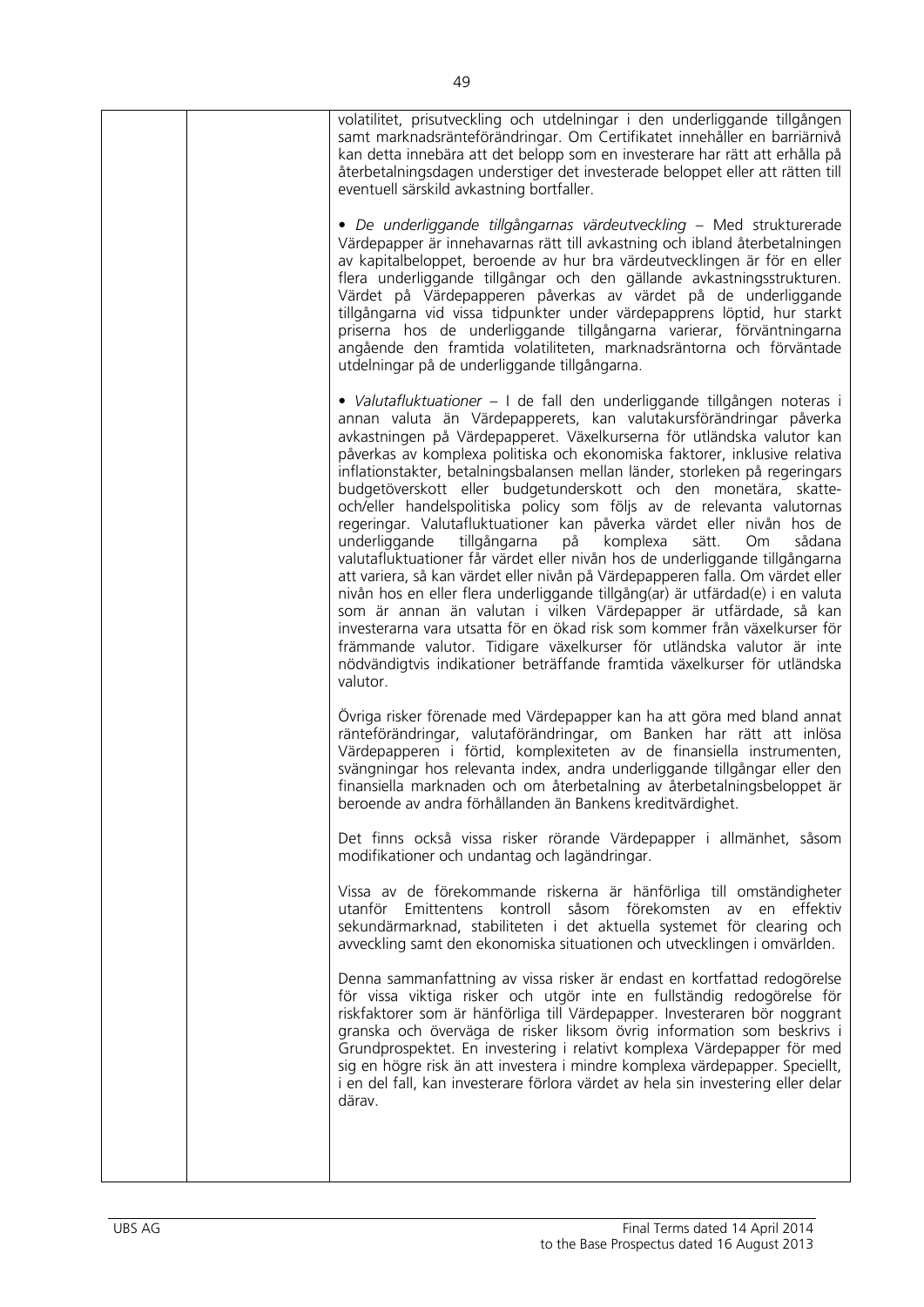| Risker avseende Värdepapperen generellt                                                                                                                                                                                                                                                                                                                                                                                                                                                                                                                                                                                                                                                                                                                                                                                                                                                                                                                                                                                                                                                                             |
|---------------------------------------------------------------------------------------------------------------------------------------------------------------------------------------------------------------------------------------------------------------------------------------------------------------------------------------------------------------------------------------------------------------------------------------------------------------------------------------------------------------------------------------------------------------------------------------------------------------------------------------------------------------------------------------------------------------------------------------------------------------------------------------------------------------------------------------------------------------------------------------------------------------------------------------------------------------------------------------------------------------------------------------------------------------------------------------------------------------------|
| Potentiella Intressekonflikter<br>Emittenten och dess närstående bolag kan ingå transaktioner som relaterar<br>till Värdepapperen på ett eller annat sätt, antingen för egen räkning eller på<br>uppdrag av en kund. Sådana transaktioner behöver inte vara gynnsamma<br>för Värdepappersinnehavare och kan få positiv eller negativ effekt på värdet<br>av den Underliggande tillgången, och följaktligen på värdet av<br>Värdepapperen. Vidare kan bolag som är närstående till Emittenten vara<br>motparter i hedgningtransaktioner som relaterar till<br>Emittentens<br>skyldigheter som följer av Värdepapperen. Som ett resultat kan<br>intressekonflikter uppstå mellan bolag som är närstående till Emittenten, så<br>väl som mellan dessa bolag och investerare, med avseende på skyldigheter<br>beträffande beräkningen av priset för Värdepapperen och andra<br>förknippade fastställande. Dessutom kan Emittenten och dess närstående<br>bolag agera i andra egenskaper med avseende på Värdepapperen, så som<br>Beräkningsombud, Betalningsombud och Administrativt Ombud och/eller<br>Referensperson. |
| Avslutande och Förtida Inlösen efter Emittentens val<br>Potentiella investerare i Värdepapperen ska vidare vara medvetna om att<br>Emittenten är, enligt Villkoren för Värdepapperen, berättigad att avsluta<br>och lösa in Värdepapperen i dess helhet före Förfallodagen. Om Emittenten<br>avslutar<br>löser in Värdepapperen<br>före<br>Förfallodagen<br>och<br>är<br>Värdepappersinnehavaren berättigad att begära betalning av ett belopp i<br>enlighet med det förtida inlösandet. Dock är Värdepappersinnehavaren inte<br>berättigad att begära ytterligare betalningar för Värdepapperen efter den<br>relevanta dagen för upphörande.                                                                                                                                                                                                                                                                                                                                                                                                                                                                       |
| Värdepappersinnehavaren bär därför risken att inte ta del av utveckling av<br>den Underliggande Tillgången i förväntad omfattning och under den<br>förväntade perioden.<br>Om Emittenten löser in Värdepapperen bär Värdepappersinnehavaren en<br>återinvesteringsrisk, dvs. investeraren bär risken att investeraren måste<br>återinvestera det belopp, om något, som utbetalas av Emittenten vid<br>inlösen, till rådande marknadsförhållanden som kan vara mindre förmånliga<br>än de som rådde vid tidpunkten då Värdepapperen förvärvades.                                                                                                                                                                                                                                                                                                                                                                                                                                                                                                                                                                     |
| Negativa effekter av justering av Värdepappersrättigheter<br>Det kan inte uteslutas att vissa omständigheter inträffar eller särskilda<br>åtgärder vidtas (av annan part än Emittenten) i förhållande till<br>Underliggande Tillgång, vilket potentiellt kan medföra förändringar av<br>Underliggande Tillgång, ("Potentiella Justeringshändelser"). För det fall<br>en Potentiell Justeringshändelse inträffar, ska Emittenten vara berättigad att<br>vida justeringar i enlighet med Villkoren för Värdepapperen som svarar mot<br>dessa händelser eller åtgärder. Dessa justeringar kan medföra en negativ<br>effekt på Värdepapperens värde.                                                                                                                                                                                                                                                                                                                                                                                                                                                                    |
| Handel med Värdepapperen/ Illikviditet<br>Det är inte möjligt att förutse om och till vilken utsträckning en<br>andrahandsmarknad för Värdepapperen kan komma att utvecklas eller till<br>Värdepapperen<br>kommer<br>handlas<br>för<br>vilket<br>pris<br>att<br>på<br>andrahandsmarknaden eller om sådan marknad är likvid eller illikvid.                                                                                                                                                                                                                                                                                                                                                                                                                                                                                                                                                                                                                                                                                                                                                                          |
| till<br>Ansökningar kommer<br>att lämnas<br>in eller har<br>lämnats<br><i>in</i><br>Värdepappersbörs(er) angivna för<br>upptagande eller listning<br>av<br>Värdepapperen. Om Värdepapperen är upptagna eller listade, ges ingen<br>försäkran om att sådant upptagande eller listning kommer att<br>upprätthållas. Det faktum att Värdepapperen är upptagna till handel eller<br>listade, betecknar inte nödvändigtvis högre likviditet än om så inte är fallet.<br>Om Värdepapperen inte är listade eller upptagna till handel på någon börs,<br>kan prisinformation om Värdepapperen vara svårare att erhålla och                                                                                                                                                                                                                                                                                                                                                                                                                                                                                                  |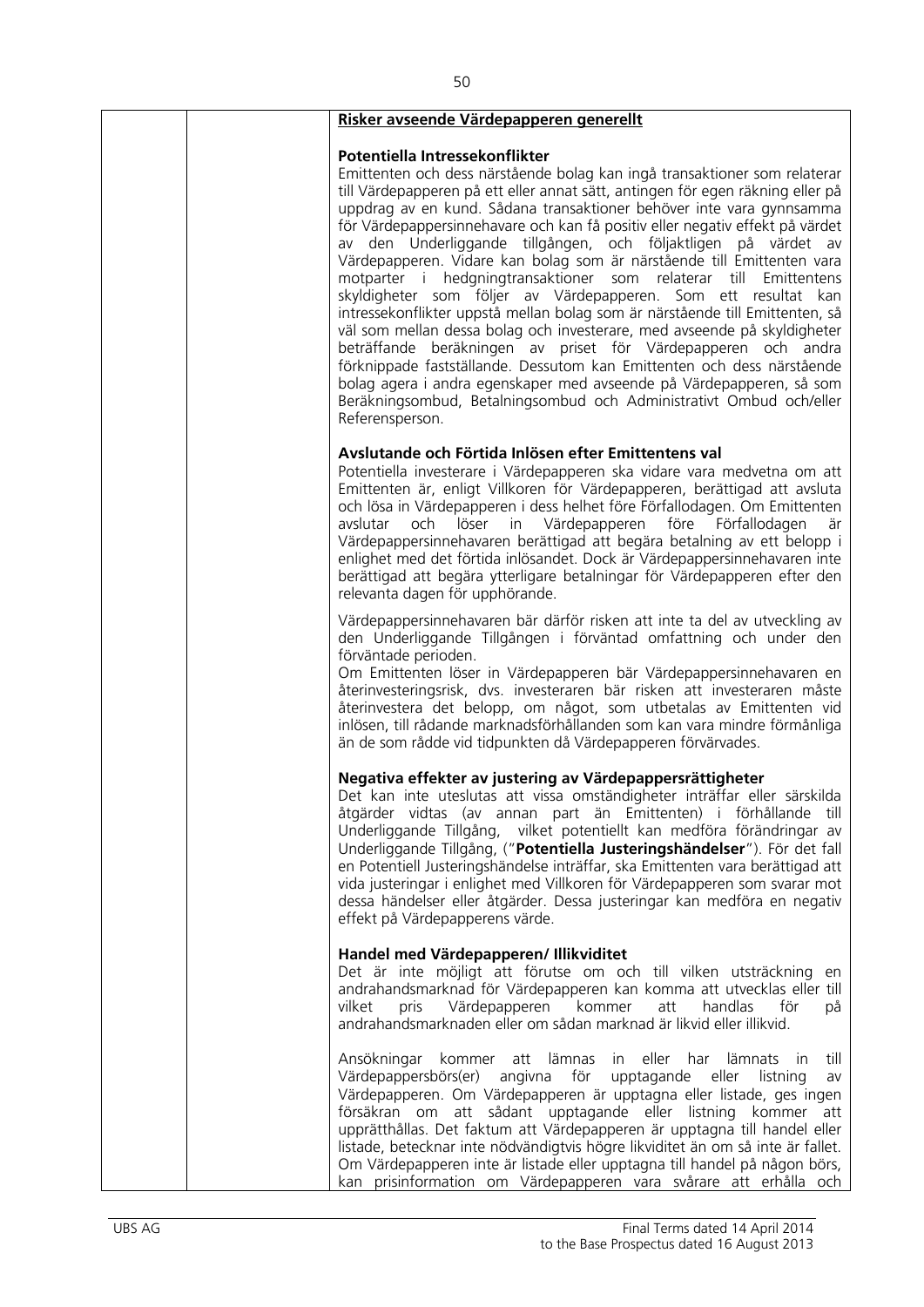| Värdepapperens likviditet kan påverkas negativt. Värdepapperens likviditet<br>kan också påverkas av restriktioner för köp och försäljning av<br>Värdepapperen i någon jurisdiktion. Dessutom är Emittenten berättigad<br>(men inte förpliktigad) att förvärva Värdepapper när som helst och till vilket<br>pris som helst på den öppna marknaden eller genom erbjudande eller<br>genom privat överenskommelse. Värdepapper förvärvade på detta sätt kan<br>innehas eller säljas vidare eller överlämnas för annullering.                                                                                                                                                                                                                                                                                                                                                                                                                        |
|-------------------------------------------------------------------------------------------------------------------------------------------------------------------------------------------------------------------------------------------------------------------------------------------------------------------------------------------------------------------------------------------------------------------------------------------------------------------------------------------------------------------------------------------------------------------------------------------------------------------------------------------------------------------------------------------------------------------------------------------------------------------------------------------------------------------------------------------------------------------------------------------------------------------------------------------------|
| Tilläggsvis, kan det inte uteslutas att antalet Värdepapper som faktiskt<br>emitteras och förvärvas av investerare är färre än den avsedda<br>Aggregerande Nominella Antalet av Värdepapperen. Följaktligen finns det<br>en risk att, på grund av den låga volymen av Värdepapper som faktiskt<br>emitteras, likviditeten för Värdepapperen är lägre än om alla Värdepapper<br>emitteras och förvärvas av investerare.                                                                                                                                                                                                                                                                                                                                                                                                                                                                                                                          |
| Managern avser att, under normala marknadsförhållanden, ge köp- och<br>säljkurser för emitterade Värdepapper regelbundet. Managern har dock<br>inget bindande åtagande mot Emittenten att tillföra likviditet genom köp-<br>och säljkurser för Värdepapperen, och åtar sig inget juridiskt ansvar att<br>ange sådana priser eller avseende nivån eller fastställandet av sådana priser.<br>Potentiella investerare ska därför inte förlita sig på möjligheterna att sälja<br>Värdepapper vid någon tidpunkt till något särskilt pris.                                                                                                                                                                                                                                                                                                                                                                                                           |
| Lånefinansiering<br>Om köp av Värdepapper lånefinansieras och om investerarens förväntningar<br>inte uppfylls kommer sådan investerare inte enbart lida förlust under<br>Värdepapperen utan även vara tvungen att erlägga ränta samt återbetala<br>lånet. Detta skapar en betydligt högre risk för investerare. Investerare i<br>Värdepapperen ska aldrig förlita sig till att kunna återbetala lån och erlägga<br>ränta för lån genom intäkter från en Värdepapperstransaktion. Snarare ska<br>innan lånefinansiering av Värdepapperen företas investerarens finansiella<br>situation utvärderas utifrån dennes förmåga att erlägga ränta för lånet och<br>omedelbart lösa in lånet även om investeraren lider förlust istället för<br>förväntade vinster.                                                                                                                                                                                     |
| Beskattning avseende Värdepapperen<br>Potentiella investerare ska vara medvetna om att de kan vara ålagda att<br>betala skatter eller andra dokumentationsavgifter eller avgifter i enlighet<br>med lagar och praxis i det land till vilket Värdepapperen överförs eller andra<br>jurisdiktioner. I vissa jurisdiktioner kan det saknas officiella uttalanden från<br>skattemyndigheter eller domstolsbeslut vad gäller innovativa finansiella<br>instrument så som Värdepapperen. Potentiella investerare uppmanas att<br>inte förlita sig till någon skattesammanfattning i detta Grundprospekt<br>och/eller de Slutliga Villkoren utan uppmanas istället att efterfråga sina<br>egna skatterådgivare avseende sin individuella beskattning vad gäller<br>förvärv, försäljning eller inlösen av Värdepapperen. Endast dessa rådgivare<br>är i position att vederbörligen bedöma den specifika positionen för den<br>potentiella investeraren. |
| Betalningar för Värdepapperen kan vara föremål för amerikansk<br>källskatt under FATCA<br>Emittenten samt andra finansiella institutioner genom vilka betalningar för<br>Värdepapperen görs kan åläggas att innehålla upptill 30 procent av<br>samtliga, eller delar av, betalningar företagna efter den 31 december 2016<br>avseende Värdepapper som emitterats (eller betydande förändrats) efter<br>den 1 januari 2014 eller som behandlas som aktier under amerikanska<br>skatteregler, oavsett när Värdepapperen emitterats, i enlighet med Sections<br>1471 till 1474 i U.S. Internal Revenue Code (vanligtvis refererad till som<br>"FATCA", Foreign Account Tax Compliance Act).                                                                                                                                                                                                                                                        |
| Emittenten är en utländsk finansiell institution ("FFI") vad gäller FATCA. Om<br>Emittenten åläggs att tillhandahålla viss information<br>om<br>dess                                                                                                                                                                                                                                                                                                                                                                                                                                                                                                                                                                                                                                                                                                                                                                                            |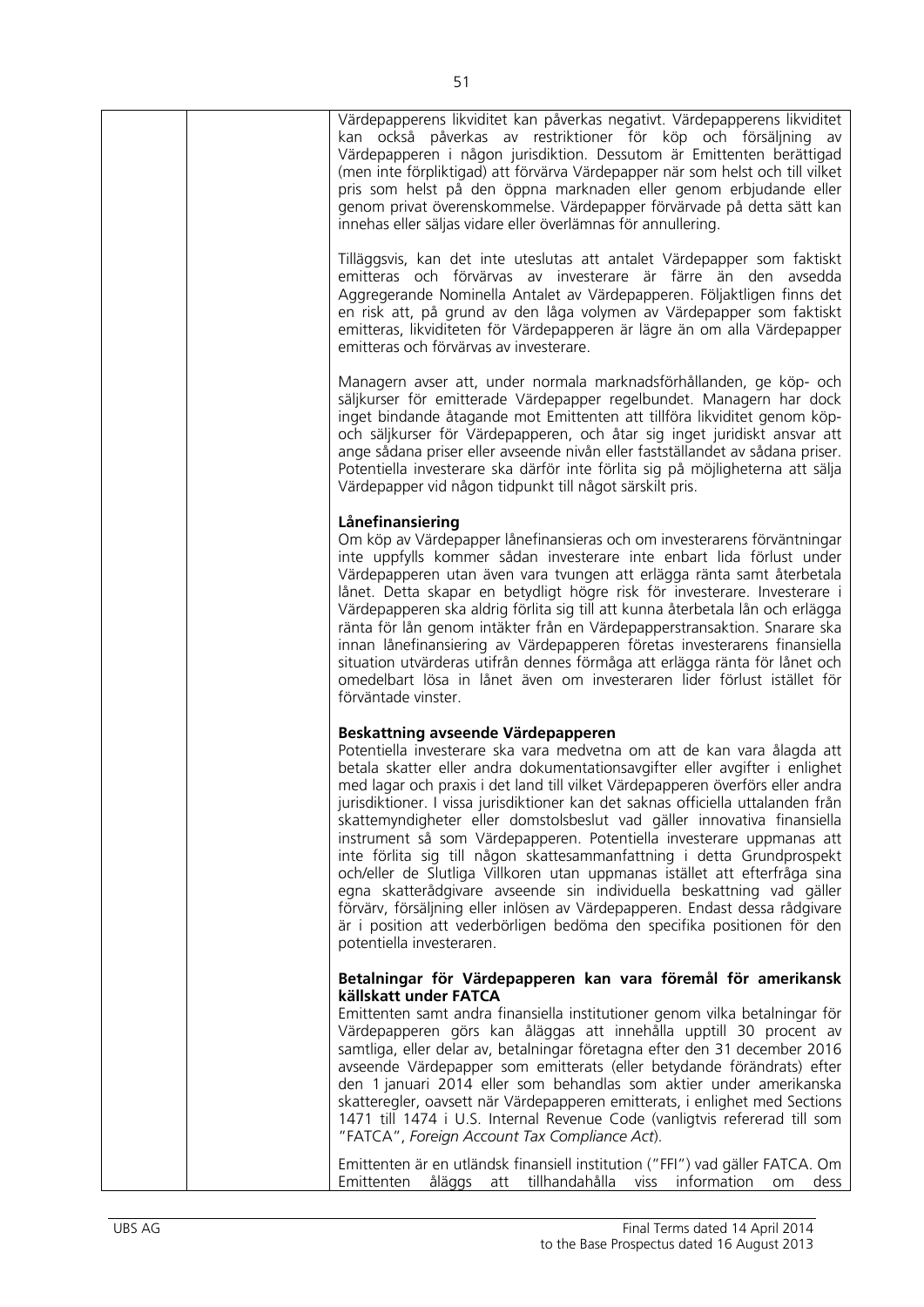|     |                                                                                                             | kontoinnehavare i enlighet med FATCA-avtalet mellan det amerikanska<br>skatteverket (Internal Revenue Service ("IRS") (dvs Emittenten är en<br>"Deltagande FFI" (Participating FFI)) så kan innehållande av källskatt utlösas<br>om: (i) en investerare inte tillhandahåller tillräcklig information så att den<br>relevanta Deltagande FFI kan fastställa om investeraren är en amerikansk<br>person eller inte eller av annat skäl, enligt Emittentens bedömning, ska<br>anses inneha ett "Amerikanskt Konto", (ii) en investerare inte samtycker till,<br>där nödvändigt, att dess information tillhandahålls till IRS eller (iii) någon FFI<br>som är en investerare, eller genom vilken betalningar för Värdepapperen<br>görs, inte är en Deltagande FFI. En investerare som är föremål för<br>innehållande av källskatt kommer i allmänhet endast erhålla utbetalning av<br>sådana medel i den omfattning som det tillämpliga skatteavtalet med USA<br>berättigar sådan institution att reducera skattesatsen på betalningar som<br>var föremål för källskatt under dessa regler, förutsatt att den nödvändiga<br>informationen inges inom rätt tidsram till IRS. Värdepappersinnehavare ska<br>följdaktligen vara medvetna om att betalningar under Värdepapperen kan<br>under vissa omständighetervara vara föremål för amerikansk källskatt enligt<br>FATCA. |
|-----|-------------------------------------------------------------------------------------------------------------|-----------------------------------------------------------------------------------------------------------------------------------------------------------------------------------------------------------------------------------------------------------------------------------------------------------------------------------------------------------------------------------------------------------------------------------------------------------------------------------------------------------------------------------------------------------------------------------------------------------------------------------------------------------------------------------------------------------------------------------------------------------------------------------------------------------------------------------------------------------------------------------------------------------------------------------------------------------------------------------------------------------------------------------------------------------------------------------------------------------------------------------------------------------------------------------------------------------------------------------------------------------------------------------------------------------------------------------------------------------------------|
|     |                                                                                                             | Förändrad Beskattning av Värdepapperen<br>Bedömning gällande Beskattning av Värdepapperen i detta Prospekt<br>reflekterar Emittentens uppfattning på basis av den juridiska situationen vid<br>dagen för Prospektet. Dock kan inte en annan skattebehandling av<br>skattemyndigheter eller skattedomstolar uteslutas. Varje investerare<br>uppmanas att rådfråga sin egen skatterådgivare innan beslut om att<br>investera i Värdepapperen fattas.                                                                                                                                                                                                                                                                                                                                                                                                                                                                                                                                                                                                                                                                                                                                                                                                                                                                                                                    |
|     |                                                                                                             | Varken Emittenten eller Managern tar något ansvar i förhållande till<br>Värdepappersinnehavare vad gäller skattekonsekvenser av en investering i<br>Värdepapperen.                                                                                                                                                                                                                                                                                                                                                                                                                                                                                                                                                                                                                                                                                                                                                                                                                                                                                                                                                                                                                                                                                                                                                                                                    |
| D.6 | Riskvarnig för att<br>investerare<br>kan<br>förlora hela värdet<br>investeringen<br>av<br>eller del av den. | Även då Värdepapperen är kapitalskyddade vid förfallodagen till ett Lägsta<br>Belopp och, risken således inledningsvis är begränsad, bär varje investerare i<br>Värdepapperen risken att Emittentens finansiella situation försämras.<br>Potentiella investerare måste därför vara förberedda på att förlora hela eller<br>delar av sin totala investering.                                                                                                                                                                                                                                                                                                                                                                                                                                                                                                                                                                                                                                                                                                                                                                                                                                                                                                                                                                                                           |

| Avsnitt |                                                            | <b>Avsnitt E - Erbjudande</b>                                                                                                                                                                                                                                                                                                                                                                                                                                                                                                                                   |
|---------|------------------------------------------------------------|-----------------------------------------------------------------------------------------------------------------------------------------------------------------------------------------------------------------------------------------------------------------------------------------------------------------------------------------------------------------------------------------------------------------------------------------------------------------------------------------------------------------------------------------------------------------|
| E.2b    | Motiv till erbjudandet<br>och användning av<br>intäkterna. | Ej Tillämpligt. Skälen för erbjudande och användningen av intäkterna<br>skiljer sig inte åt från att generera vinster och/eller säkra vissa risker.                                                                                                                                                                                                                                                                                                                                                                                                             |
| E.3     | Former och villkor för<br>erbjudandet.                     | Det har överenskommits om att Managern, på eller efter respektive<br>Emmisionsdag för Värdepapperen, får köpa Värdepapper och ska placera<br>Värdepapperen för försäljning, på villkor som kan komma att ändras i<br>Jurisdiktionen för Offentligt Erbjudande under Teckningsperioden (såsom<br>definieras nedan). Emmissionspriset var fastställt vid Starten för det<br>offentliga erbjudandet för Värdepapperen. Efter Teckningsperioden<br>avslutas kommer försäljningspriset justeras kontinuerligt för att reflektera<br>den rådande marknadssituationen. |
|         |                                                            | Värdepapperen ska kunna tecknas från Managern under normala<br>öppethållandetider för banker mellan den 14-april-2014 och<br>28 maj 2014 ("Teckningsperioden"). Emissionskursen för varje<br>Värdepapper ska betalas den<br>23 juni 2014<br>("Initiala<br>Betalningsdatumet").                                                                                                                                                                                                                                                                                  |
|         |                                                            | Emittenten förbehåller sig rätten att tidigare avsluta eller förlänga<br>Teckningsperioden om marknadsförhållandena kräver det.                                                                                                                                                                                                                                                                                                                                                                                                                                 |